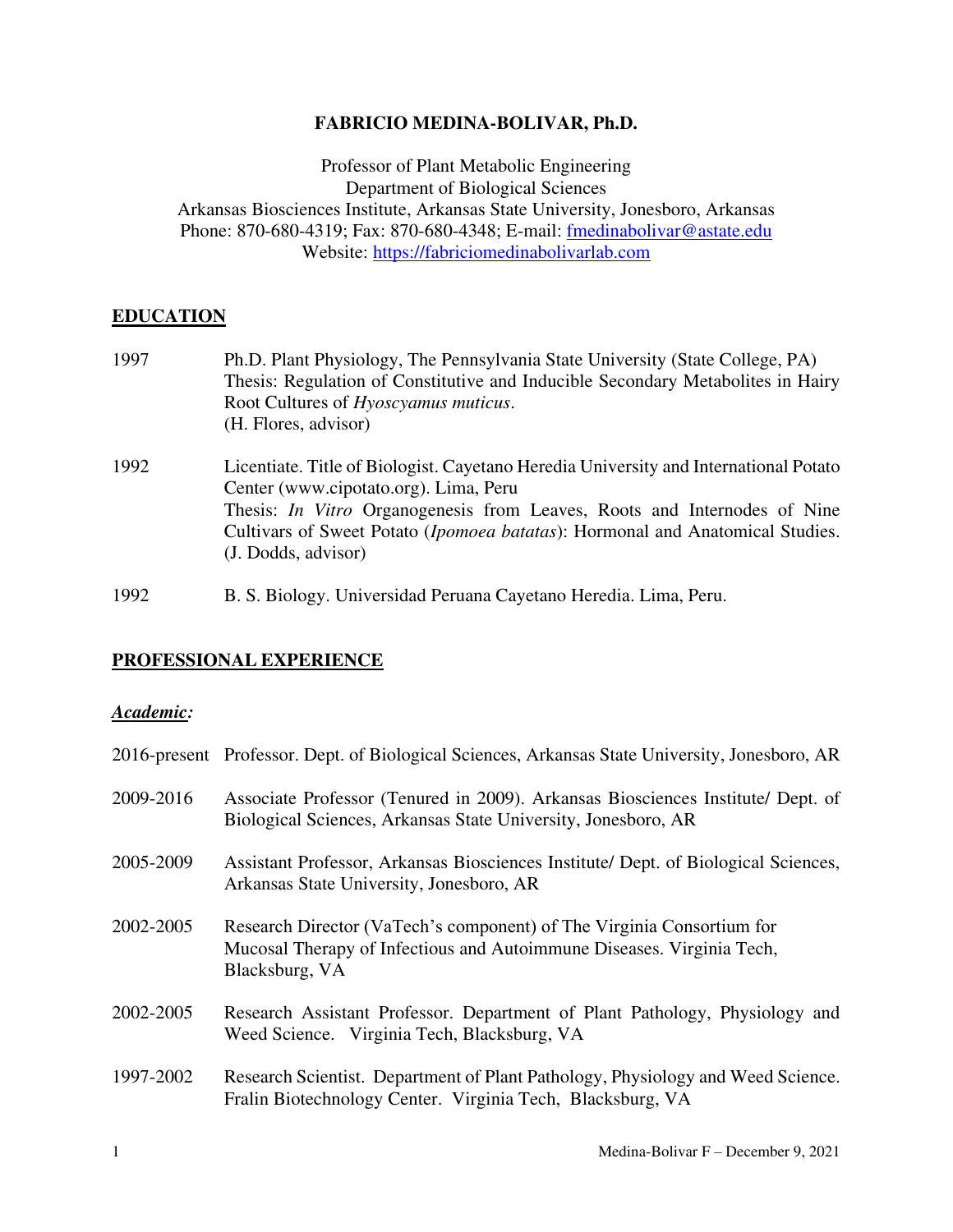| 1995-1997 | Graduate Research Assistant. Department of Plant Pathology. The Pennsylvania<br>State University, University Park, PA |
|-----------|-----------------------------------------------------------------------------------------------------------------------|
| 1992-1995 | Graduate Research Assistant. Biotechnology Institute. The Pennsylvania State<br>University, University Park, PA       |
| 1989-1991 | Undergraduate Research Assistant. Tissue Culture Laboratory, Department of                                            |

Genetic Resources. International Potato Center. Lima, Peru

# *Corporate and Other Affiliations:*

|           | 2018-present Executive Director, American Council for Medicinally Active Plants                                            |  |  |  |  |  |
|-----------|----------------------------------------------------------------------------------------------------------------------------|--|--|--|--|--|
|           | 2017-present Chair, Northeast Arkansas Hispanic Professional Network                                                       |  |  |  |  |  |
|           | 2016-present Arkansas State University-Liaison, Northeast Arkansas Hispanic Professional<br>Network                        |  |  |  |  |  |
|           | 2016-present Board Member, Hispanic Community Services Inc.                                                                |  |  |  |  |  |
|           | 2015-present Co-Founder, ParNative Inc., Jonesboro, AR                                                                     |  |  |  |  |  |
| 2014-2015 | President, American Council for Medicinally Active Plants                                                                  |  |  |  |  |  |
| 2013-2015 | Adjunct Professor (Profesor Visitante). Departamento de Fitotecnia. Universidad<br>Nacional Agraria La Molina, Lima, Peru. |  |  |  |  |  |
| 2012-2013 | Vice-President. American Council for Medicinally Active Plants                                                             |  |  |  |  |  |
|           | 2005-present Co-Founder and Chief Scientific Officer. Nature West Inc., Jonesboro, AR                                      |  |  |  |  |  |
| 2001-2010 | Co-Founder and Vice President for Plant Diagnostics. Nature Diagnostics Inc.,<br>Blacksburg, VA.                           |  |  |  |  |  |
| 2001-2002 | Consultant. Yoder Brothers Inc., Alva, Fl.                                                                                 |  |  |  |  |  |
| 2000      | Consultant. Intellibridge Corporation. Washington, DC.                                                                     |  |  |  |  |  |
| 1999-2002 | Plant Biotechnology Consultant. CropTech Corporation, Blacksburg, VA.                                                      |  |  |  |  |  |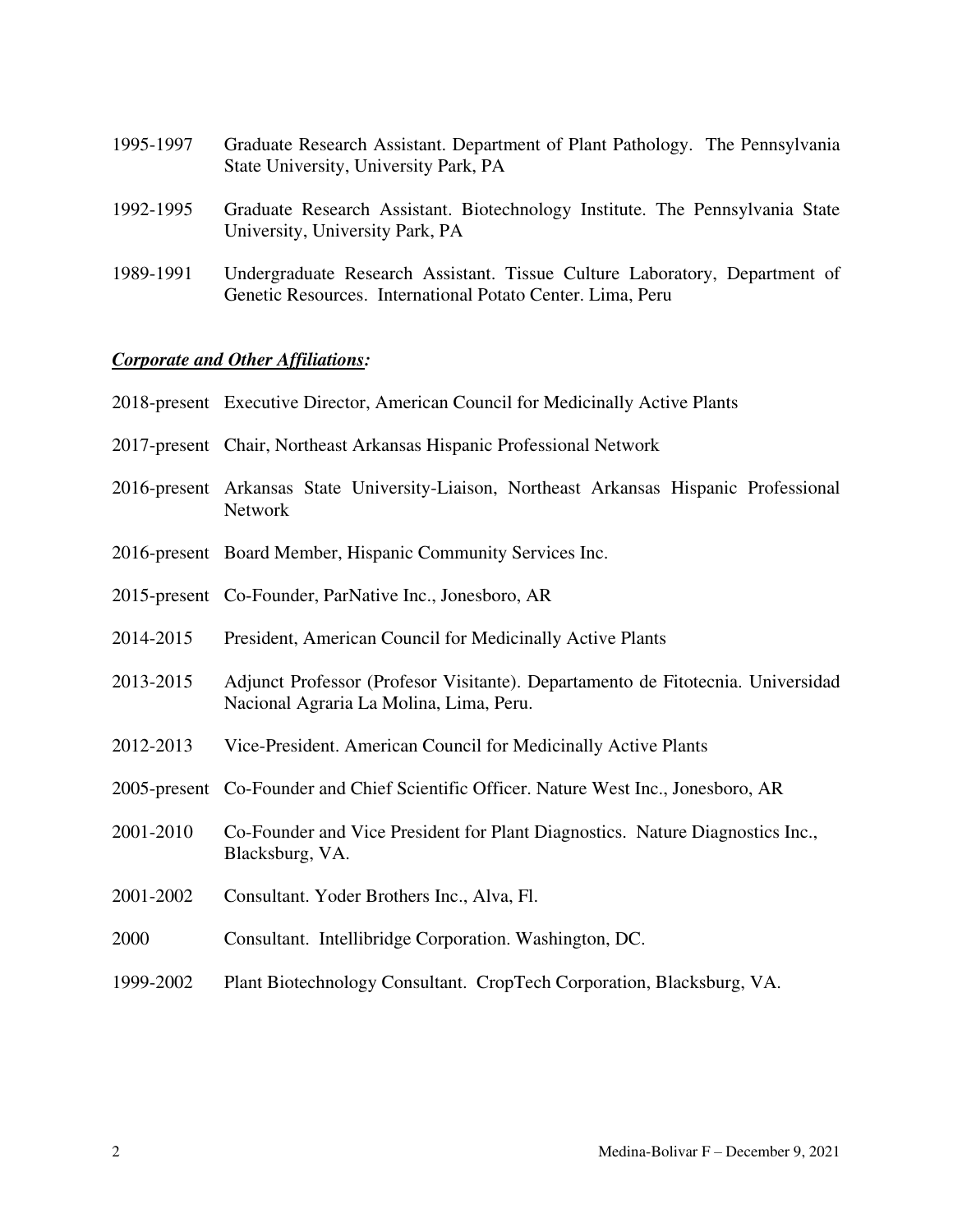## *Service to Arkansas State University:*

- 2022- Member, College of Sciences and Mathematics, Promotion, Retention and Tenure **Committee**
- 2020-present Co-Advisor, Hermana y Hermana
- 2019-2020 Member, Department of Biological Sciences, Department Chair Search Committee
- 2019 Member, College of Sciences and Mathematics, Dean Search Committee
- 2018-present Member, Intellectual Property Committee
- 2017-2021 Member, Department of Biological Sciences Biotechnology Committee
- 2017-present Member, Arkansas Biosciences Institute Advisory Committee
- 2017-present Member, Biological Sciences Promotion, Retention and Tenure Committee
- 2017 Member, Chancellor Search Committee
- 2016-2018 Member, Graduate Council
- 2015 Member, Research Strategic Planning Committee
- 2015 Member, Faculty Achievements Award Committee
- 2015 Member, Intellectual Property Ad Hoc Committee
- 2013-2015 Chair, Patent Force Task Faculty Senate Committee
- 2012-2016 Faculty Senator, College of Sciences and Mathematics
- 2013-present Chair, Institutional Biosafety Committee
- 2006-2017 Chair, Plant Biotechnology Discussion Group
- 2012-present Member, Molecular Biosciences Graduate Program Committee
- 2012-2015 Member, Biological Sciences Promotion, Retention and Tenure Committee
- 2013-2014 Member, Aquatic Ecologist Faculty Search Committee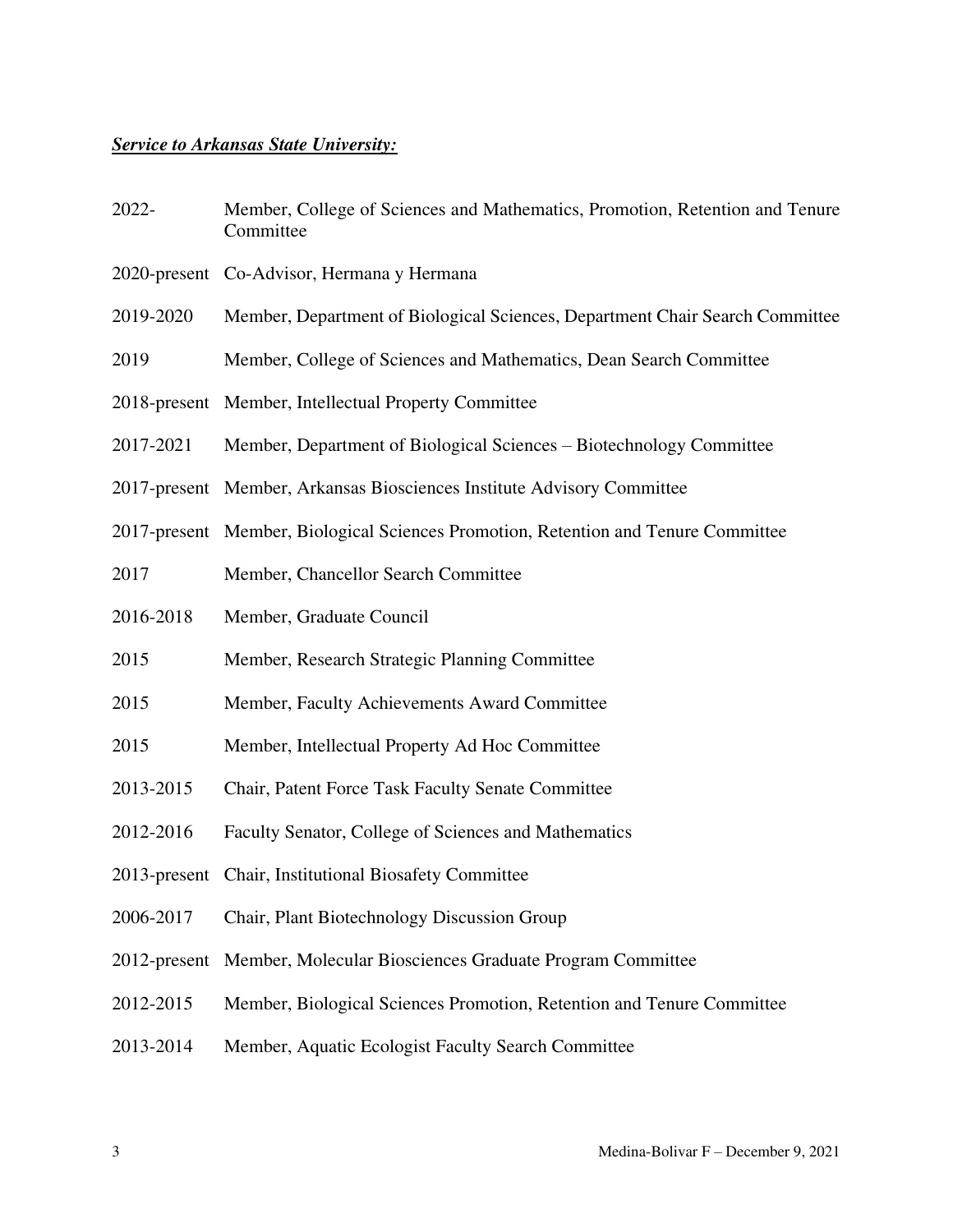# **HONORS AND AWARDS (2006-PRESENT)**

| 2021 | Scientific Program Committee member, 11 <sup>th</sup> Annual Conference of American<br>Council for Medicinally Active Plants (to be held June 28-July 2, 2022 – Puerto<br>Rico). |
|------|----------------------------------------------------------------------------------------------------------------------------------------------------------------------------------|
| 2021 | Elected Arkansas Research Alliance Fellow                                                                                                                                        |
| 2021 | Elected presenter; Live Museum, Hispanic Heritage Month (September 23)                                                                                                           |
| 2021 | Scientific Program Committee member, 10 <sup>th</sup> Annual and 1 <sup>st</sup> Virtual Conference of<br>American Council for Medicinally Active Plants (June 24-25).           |
| 2019 | Invited Feature Speaker, Nepal Academy of Sciences and Technology-NAST,<br>Kathmandu, Nepal.                                                                                     |
| 2019 | Opening Keynote Speaker, 9 <sup>th</sup> Conference American Council for Medicinally<br>Active Plants - India                                                                    |
| 2019 | Chair, Metabolic Engineering Session, 9 <sup>th</sup> Conference American Council for<br>Medicinally Active Plants - India                                                       |
| 2018 | Invited Member, International Scientific Committee, 9 <sup>th</sup> Conference American<br>Council for Medicinally Active Plants - India                                         |
| 2018 | Elected Executive Director, American Council for Medicinally Active Plants                                                                                                       |
| 2017 | Elected Chair, Northeast Arkansas Hispanic Professional Network                                                                                                                  |
| 2017 | Invited TEDx Speaker. Arkansas State University                                                                                                                                  |
| 2017 | Research Professor of the Month. January 2017. Arkansas State University                                                                                                         |
| 2016 | Elected Member, International Scientific Committee, IX Latin American and<br>Caribbean Agricultural and Biotechnology Meeting, REDBIO 2016-PERU                                  |
| 2016 | Program Chair and Organizer, 7 <sup>th</sup> International Conference of the American<br>Council for Medicinally Active Plants, Lima, Peru                                       |
| 2016 | Invited Piano Performer. Doctors in Concert. Fundraiser event for St. Jude<br>Children's Research Hospital, Memphis, TN                                                          |
| 2015 | Statewide Arkansas Biosciences Institute Investigator of the Year                                                                                                                |
| 2015 | Re-Elected President, American Council for Medicinally Active Plants                                                                                                             |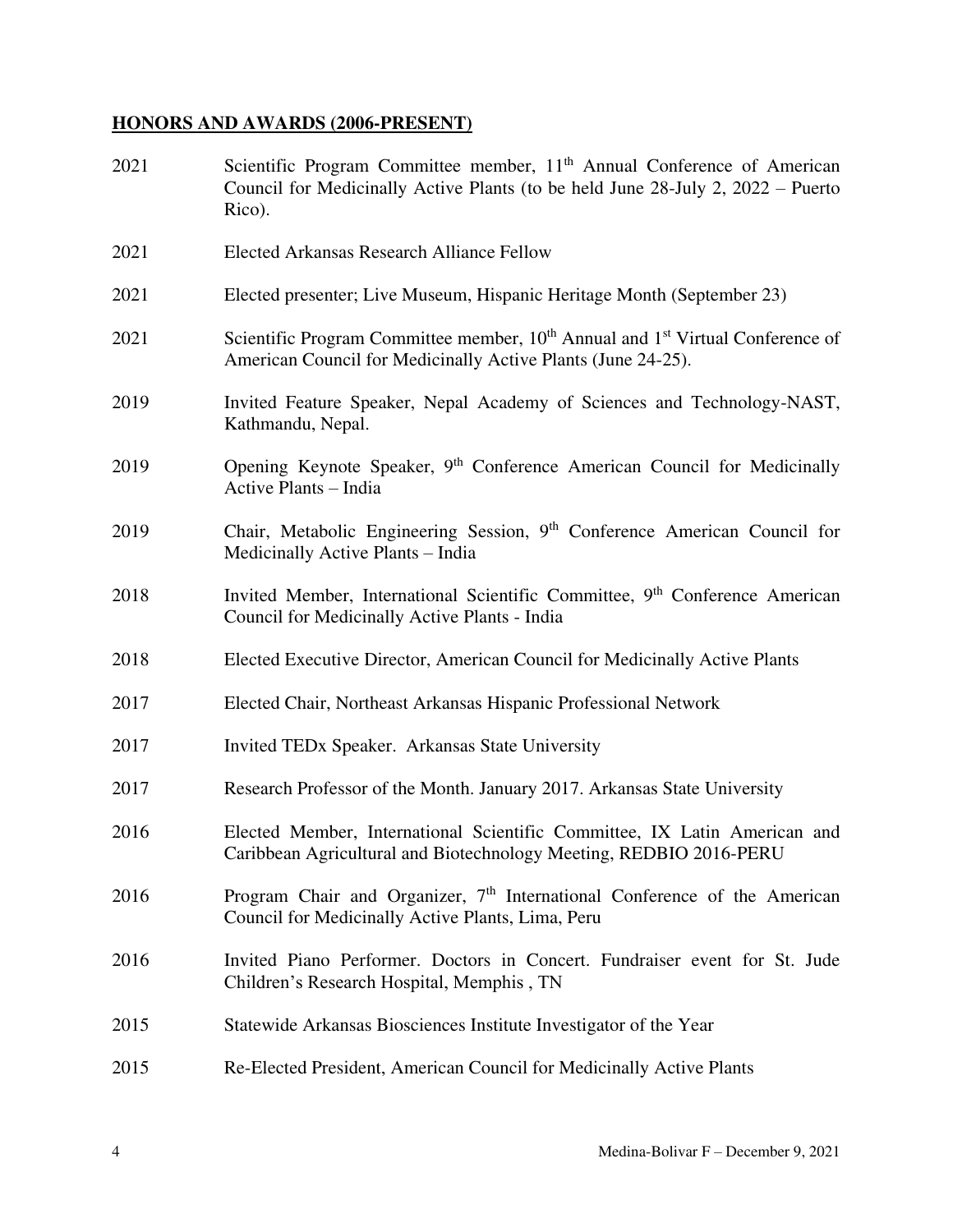|           | 2014-present Associate Editor, Journal of Medicinally Active Plants                                                                                                                                                                                                                                                                     |
|-----------|-----------------------------------------------------------------------------------------------------------------------------------------------------------------------------------------------------------------------------------------------------------------------------------------------------------------------------------------|
| 2014      | Elected President, American Council for Medicinally Active Plants                                                                                                                                                                                                                                                                       |
| 2013      | Collaborative research paper ("Neuroprotective effect of peanut hairy root extract<br>against oxidative stress in PC12 derived neurons") between Dr. Malathi Srivatsan<br>and Dr. Fabricio Medina-Bolivar received the 2013 Senior Investigator Award at<br>the Arkansas Biosciences Institute Fall Research Symposium. Little Rock, AR |
| 2012      | Host and Program Chair, 3 <sup>rd</sup> Annual Conference of the American Council for<br>Medicinally Active Plants, Jonesboro, AR                                                                                                                                                                                                       |
| 2012-2013 | Elected Vice-President, American Council for Medicinally Active Plants                                                                                                                                                                                                                                                                  |
| 2012      | Feature Speaker, "A Tribute to Spanish Culture" – HOLA (Hispanic Outreach and<br>Latino Outreach Appreciation). Certificate of Appreciation – "An Inspiring Man<br>Who is a Role Model for Hispanic students at Arkansas State University".                                                                                             |
| 2011      | Outstanding Hispanic Achiever of the Year, Hispanic Community Services of<br>Jonesboro, AR                                                                                                                                                                                                                                              |
| 2011      | Invited Chair, session "Biotechnology of Medicinally Active Plants". 2 <sup>nd</sup> Annual<br>Conference of ACMAP, Huntsville, AL                                                                                                                                                                                                      |
| 2011      | Faculty Achievement Award-Scholarship, College of Sciences and Mathematics,<br><b>Arkansas State University</b>                                                                                                                                                                                                                         |
| 2010      | Invited Chair, session "Biotechnology of Medicinally Active Plants". 1 <sup>st</sup> Annual<br>Conference of ACMAP, New Brunswick, NJ                                                                                                                                                                                                   |
| 2008      | NIH Special Emphasis Panel, Scientific Review group member, "Transcriptomics"<br>of Medicinal Plants".                                                                                                                                                                                                                                  |
| 2008      | Invited Chair, session "New Strategies for the Production of Specialized<br>Metabolites", Congress on In Vitro Biology, Tucson, AZ                                                                                                                                                                                                      |
| 2008      | Invited Chair, session "Develop Bioprocesses for the Production of High Value<br>Medicines", Congress of International Drug Discovery Science and Technology,<br>Beijing, CHINA                                                                                                                                                         |
| 2008      | Co-editor, special issue "Hairy Roots: Applications in Biotechnology, Elec. J. Int.<br><b>Biosciences</b>                                                                                                                                                                                                                               |
| 2007      | Coordinated research agreement between Arkansas State Univ. and Univ. Agraria,<br><b>PERU</b>                                                                                                                                                                                                                                           |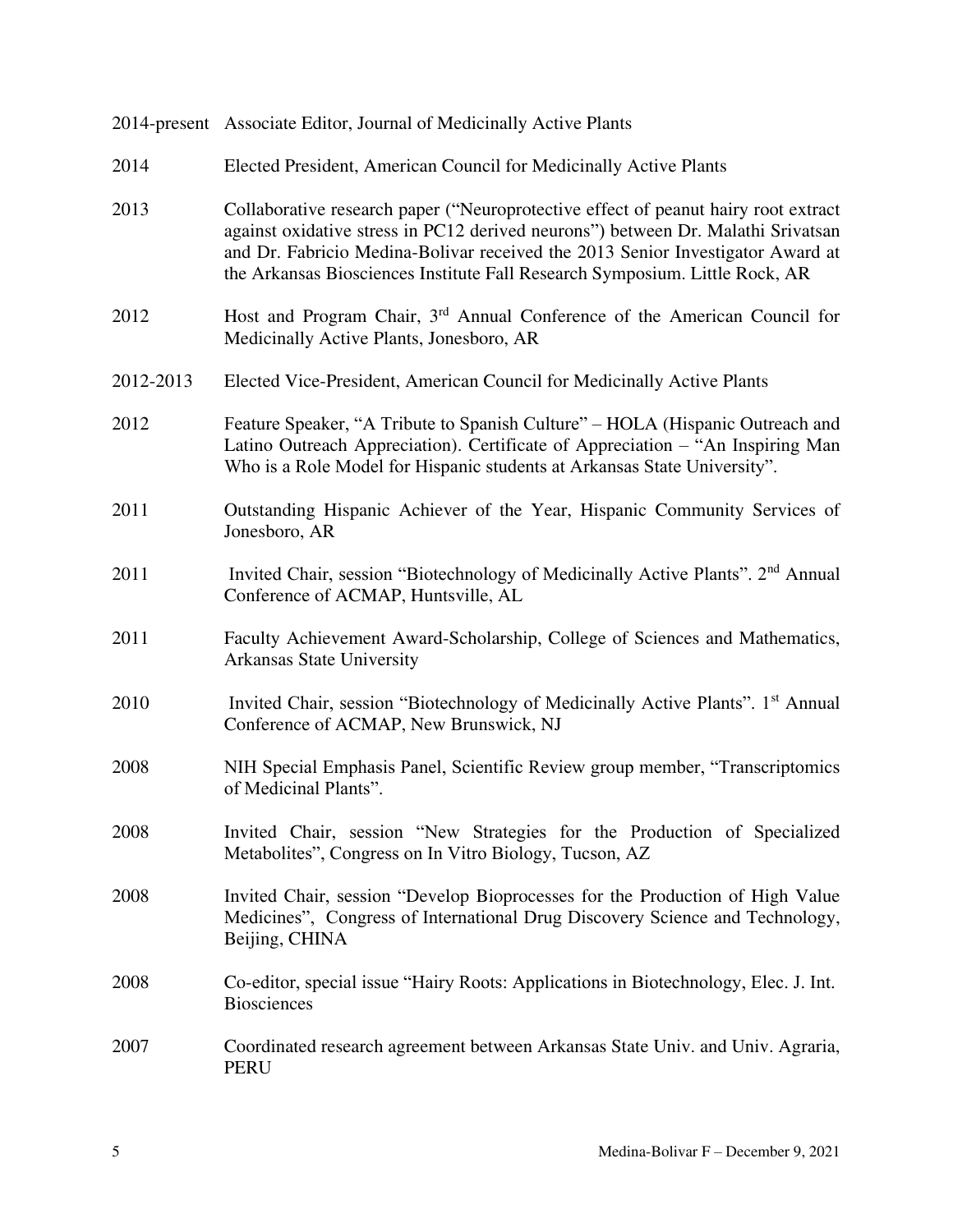| 2007 | Coordinated reseach agreement between Arkansas State Univ. and Cassara<br>Foundation, ARGENTINA |
|------|-------------------------------------------------------------------------------------------------|
| 2007 | Elected member of the American Consortium for Aromatic and Medicinal Plants                     |
| 2006 | Co-organizer of the 1st International Workshop on Hairy Roots, Jonesboro, AR                    |
| 2006 | Recipient of the Arthur Neish Award from the Phytochemical Society of North<br>America          |

# *Proposal Reviewer:*

American Institute of Science, US Army Medical Research and Materiel Command Austrian Science Fund Binational Agricultural Research and Development Fund (BARD) North Carolina Biotechnology Center NIH Special Emphasis Panel

## *Manuscript Reviewer:*

Applied Biochemistry and Bioengineering Archives of Microbiology Bioprocess and Biosystems Engineering Biotechnology Advances Engineering in Life Sciences In Vitro Plant Cellular and Developmental Biology Journal of Agricultural and Food Chemistry Journal of Agricultural and Food Science Journal of Medicinally Active Plants Journal of Bioprocessing and Biotechniques Plant Cell Reports Plant Cell Tissue and Organ Culture Plant Physiology Plant Physiology and Biochemistry Planta Medica Scientific Research and Essays Transgenic Research

# **PROFESSIONAL AND HONOR SOCIETY MEMBERSHIPS**

American Council of Medicinally Active Plants American Chemical Society American Society of Plant Biologists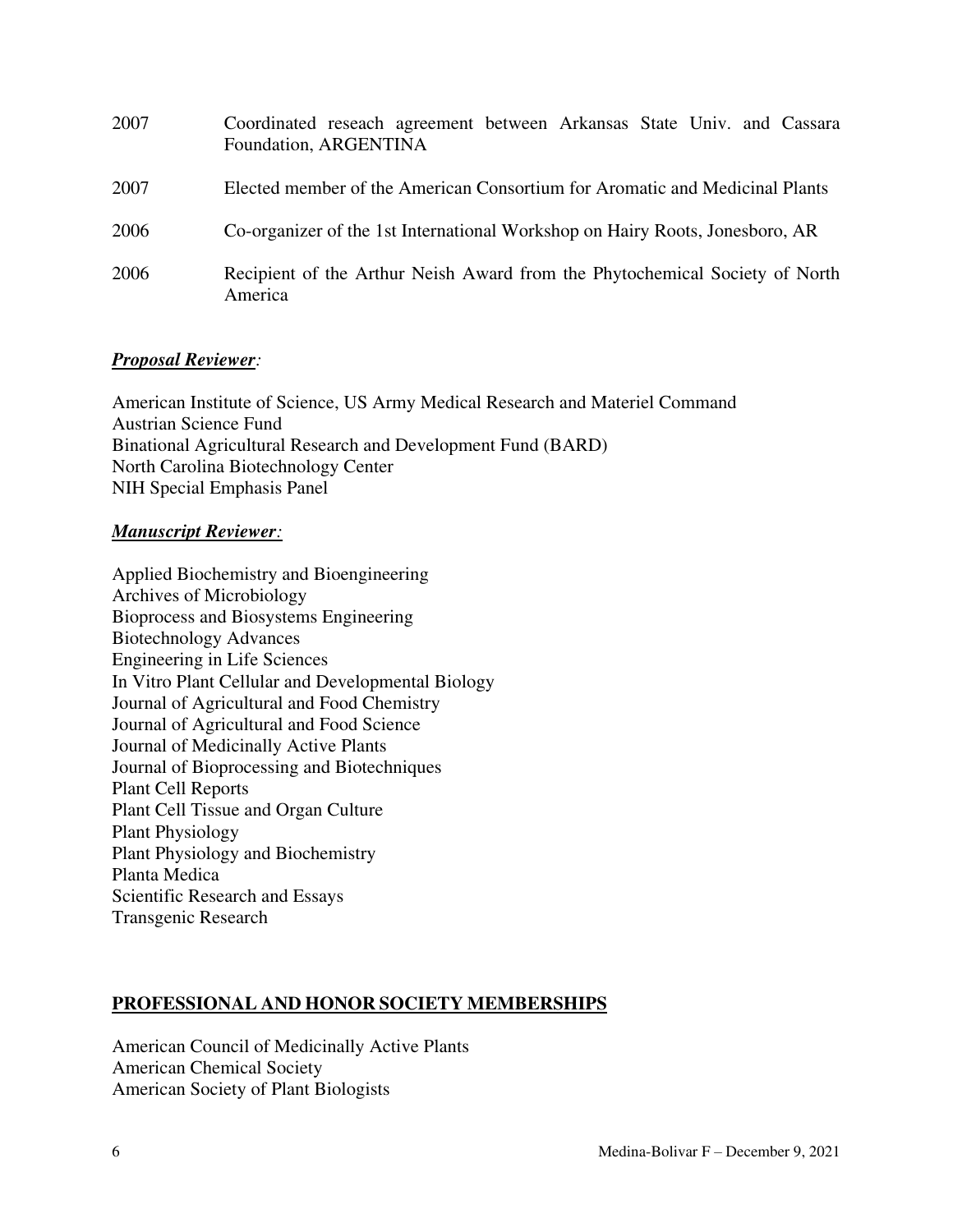American Society for Biochemistry and Molecular Biology Phi Beta Delta - Honor Society of International Scholars (*Elected membership*) Sigma Xi – The Scientific Research Society (*Elected membership*) Gamma Sigma Delta - Honor Society of Agriculture (*Elected membership*) Who's Who in Agriculture Higher Education (*Elected membership*) Cambridge Who's Who (*Elected membership*)

# **PUBLICATIONS**

# *Peer-reviewed Publications:*

- 1. Porobo Dessai A, Gosukonda R, Blay E, Dumenyo C, **Medina-Bolivar F**, Prakash C. 1995. Plant regeneration of sweet potato (*Ipomoea batatas* L.) from leaf explants in vitro using a two-stage protocol. Sciencia Horticulturae. 62: 217-224.
- 2. **Medina-Bolivar F**, Flores H. 1995. Studies on the manipulation of tropane alkaloid biosynthesis in hairy roots of *Hyoscyamus muticus*. *In:* Phytochemicals and Health. D.L. Gustine and H. Flores (eds). American Society of Plant Physiology, MD. pp 297-299.
- 3. Flores H, **Medina-Bolivar F**. 1995. Root culture and plant natural products: "Unearthing" the hidden half of plant metabolism. Plant Tissue Culture and Biotechnology. 1: 59-74.
- 4. **Medina-Bolivar F**, Flores H. 1995. Selection for hyoscyamine and cinnamoyl putrescine overproduction in cell and root cultures of *Hyoscyamus muticus*. Plant Physiology. 108: 1553- 1560.
- 5. **Medina-Bolivar F**, Flores H. 1998. Biosynthesis of constitutive versus inducible metabolites in hairy root cultures of *Hyoscyamus muticus*. *In:* Radical Biology: Advances and Perspectives on the Function of Plant Roots. H.E. Flores, J.P. Lynch, D. Eissenstat (eds), American Society of Plant Physiologists, Rockville, MD, pp. 430-431.
- 6. **Medina-Bolivar F**, Wright R, Sentz D, Barroso L, Wilkins T, Petri Jr. W, Cramer C. 2003. A non-toxic lectin for mucosal antigen delivery of plant-based vaccines. Vaccine. 21:997-1005.
- 7. Lorence A, **Medina-Bolivar F**, Nessler C. 2004. Camptothecin and 10-hydroxycampthotecin from *Camptotheca acuminata* hairy roots. Plant Cell Reports. 22:437-441.
- 8. **Medina-Bolivar F**, Cramer C. 2004. Production of recombinant proteins in hairy roots cultured in plastic sleeve bioreactors. *In:* Recombinant Gene Expression: Reviews and Protocols. P. Balbas and A. Lorence, (eds.). Humana Press, Totowa, pp 351-363.
- 9. Reed D, Nopo-Olazabal L, Woffenden B, Funk V, Reidy M, Cramer C, **Medina-Bolivar F.** 2004. Expression of functional hexahistidine-tagged ricin B in tobacco. Plant Cell Reports. 24:15-24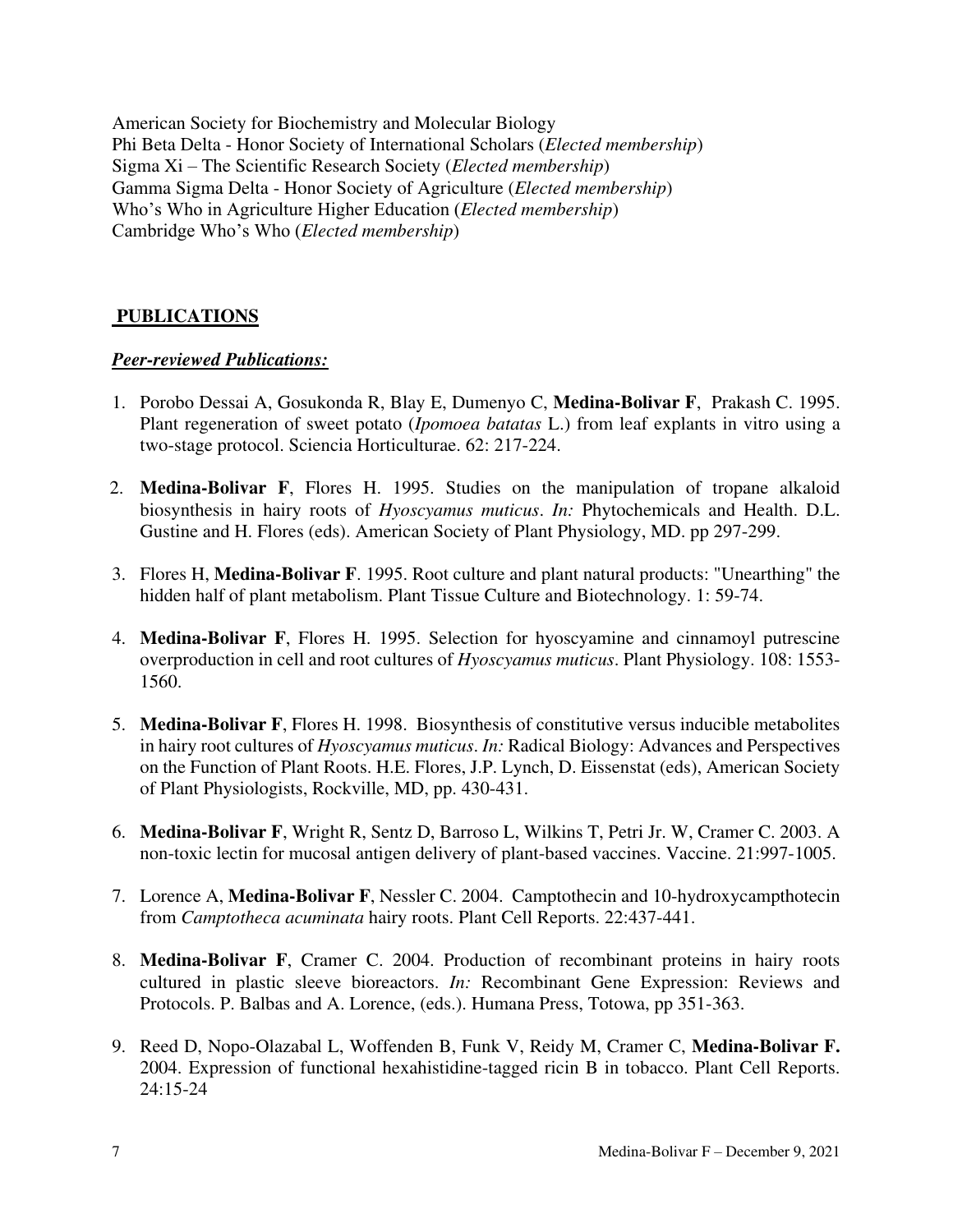- 10. Zhang C, **Medina-Bolivar F**, Buswell S, Cramer C. 2005. Purification and stabilization of ricin B from tobacco hairy root cultures by aqueous two phase extraction. Journal of Biotechnology. 117:39-48
- 11. Buswell S., **Medina-Bolivar F**, Van Cott K, Zhang C. 2005. Expression of porcine prorelaxin in transgenic tobacco. Annals of the New York Academy of Sciencies. 1041:77-81.
- 12. **Medina-Bolivar F.** 2006. Rooting for new medicines. In: J. Trauth and A. Romero (eds.). Adventures in the Wild: Tales from Biologists of the Natural State. The University of Arkansas Press. pp. 83-88.
- 13. **Medina-Bolivar F**, Condori J, Rimando A, Hubstenberger J, Shelton K, Bennett S, Dolan M. 2007. Production and secretion of resveratrol in hairy root cultures of peanut. Phytochemistry. 68:1992-2003.
- 14. **Medina-Bolivar F**, Nopo-Olazabal C, Nopo-Olazabal L, Sivakumar G, Condori J. 2007. Screening for bioactives stilbenes in the genus *Nicotiana*. Recent Advances in Tobacco Science. 33:93-100.
- 15. Woffenden B, Nopo L, Cramer C, Dolan M, **Medina-Bolivar F**. 2008. Expression of a ricin B:F1:V fusion protein in tobacco hairy roots: steps toward a novel pneumonic plague vaccine. Electronic Journal of Integrative Biosciences. 3:10-19.
- 16. Pitta-Alvarez S, **Medina-BolivarF**, Alvarez M, Scambatto A, Marconi P. 2008. *In vitro* shoot culture and antimicrobial activity of *Berberis buxifolia* Lam. In Vitro Cellular & Developmental Biology. 44:502-507.
- 17. Condori J, Medrano G, Sivakumar G, Nair V, Cramer C, Medina-Bolivar F. 2009. Functional characterization of a stilbene synthase gene using a transient expression *in planta*. Plant Cell Reports 28:589-599.
- 18. Sivakumar G, Vail D, Nair V, **Medina-Bolivar F**, Lay J. 2009. Plant-based corosolic acid: Future anti-diabetic drug? Biotechnology Journal. 4:1704-1711.
- 19. Sivakumar G, Christopher S, **Medina-Bolivar** F, UccellaN. 2009 Plant-based small molecules and proteins: A source for natural medicines. In: Plant Secondary Terpenoids, Eds. Javier Palazon and Rosa Cusido, Research Signpost.
- 20. CondoriJ, Sivakumar S, Hubstenberger J, Dolan MC, Sobolev VS, **Medina-Bolivar F**. 2010. Induced biosynthesis of resveratrol and the prenylated stilbenoids arachidin-1 and arachidin-3 in hairy root cultures of peanut: Effects of culture medium and growth stage. Plant Physiology and Biochemistry. 48:310-318.
- 21. Abbott J, **Medina-Bolivar F**, Martin E, Engelberth AS, Villagarcia H, Clausen EC, Carrier DC. 2010. Purification of resveratrol, arachidin-1 and arachidin-3 from hairy root culture of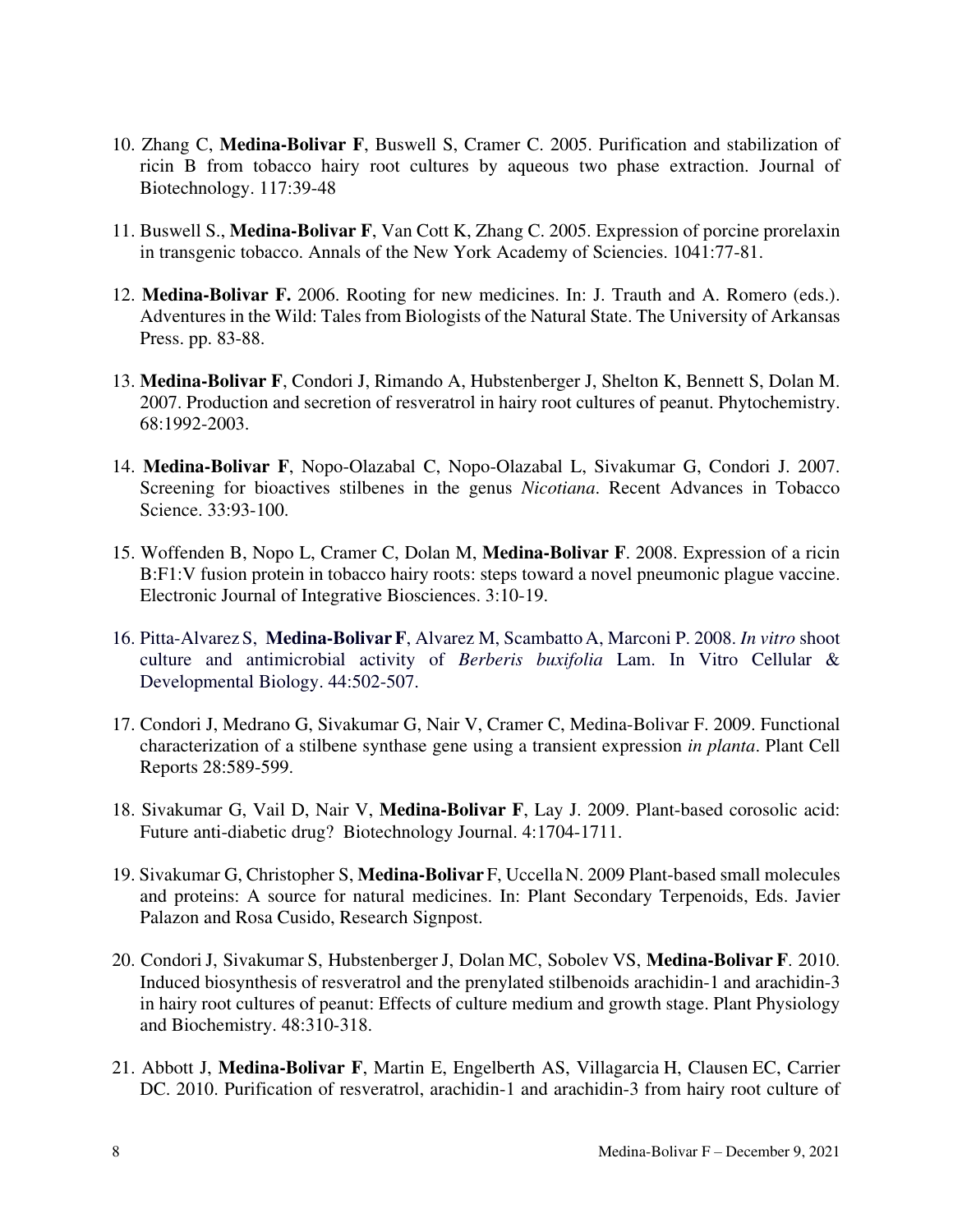peanut (*Arachis hypogaea*) and determination of their antioxidant activity and cytotoxicity. Biotechnology Progress. 26(5):1344-1351

- 22. **Medina-Bolivar F**, Condori J, Nopo-Olazabal C, Carrier J, Abbott J, Nair V, Atwill R, Baker J, Nopo-Olazabal L, Dolan M. 2010. Controlled production of stilbenoids in hairy root cultures of peanut (*Arachis hypogaea*). Polyphenols Communications. 1: 42-43.
- 23. Joshee N, Parajuli P, **Medina-Bolivar F**, Rimando AM, Yadav AK. 2010. Scutellaria biotechnology: achievements and future prospects. Bulletin UASVM Horticulture. 67(1)/2010.
- 24. Sivakumar G, **Medina-Bolivar F**, Lay J, Dolan MC, Condori J, Wright SM, Baque MDA, Lee E-J, Paek KY. 2011. Bioprocess and bioreactor: Next generation technology for production of potential plant-based antidiabetic and antioxidant molecules. Current Medicinal Chemistry. 18:79-90.
- 25. Condori J, Nopo-Olazabal C, Medrano G, **Medina-Bolivar F**. 2011. Selection of reference genes for qPCR in hairy roots cultures of peanut. BMC Research Notes. 4:392
- 26. Nopo L, Woffenden B, Reed D, Buswell S, Zhang C, **Medina-Bolivar F**. 2012. Superpromoter: TEV, a powerful gene expression system for tobacco hairy roots. (In: Recombinant Gene Expression: Reviews and Protocols, Third Edition, A. Lorence (Ed.), Springer). Methods in Molecular Biology. 824:501-526.
- 27. Brents LK, **Medina-Bolivar F (\*)**, Seely KA, Nair V, Bratton SM, Gallus-Zawada A, Ñopo-Olazabal L, Patel RY, Liu H, Doerksen RJ, Prather P, Radominska-Pandya A. 2012. Natural prenylated resveratrol analogs, arachidin-1 and -3, demonstrate an improved glucuronidation profile and have affinity for cannabinoid receptors. Xenobiotica. 42:139-156. **[\*First two authors share first authorship**]
- 28. Prabhu P, **Medina-Bolivar F**, Condori J, Sivakumar G, Srivatsan M. 2012. Neuroprotective effect of peanut hairy root extract against oxidative stress in PC12 derived neurons. Journal of Medicinally Active Plants. 1(4):125-133.
- 29. Joshee N, Tascan A, **Medina-Bolivar F**, Parajuli P, Rimando AM, Shannon DA, Adelberg JW. 2013. *Scutellaria*: Biotechnology, Phytochemistry and its Potential as a Commercial Medicinal Crop. In: Biotechnology for Medicinal Plants: Micropropagation and Improvement, Eds. Suman Chandra, Hemant Lata and Ajit Varma, Springer-Verlag, Heidelberg Germany. pp. 69-99.
- 30. Nopo-Olazabal C, HubstenbergerJ, Nopo-Olazabal L, **Medina-Bolivar F**. 2013. Antioxidant activity of selected stilbenoids and their bioproduction in hairy root cultures of muscadine grape (*Vitis rotundifolia* Michx.). Journal of Agricultural and Food Chemistry. 61(48):11744- 11758.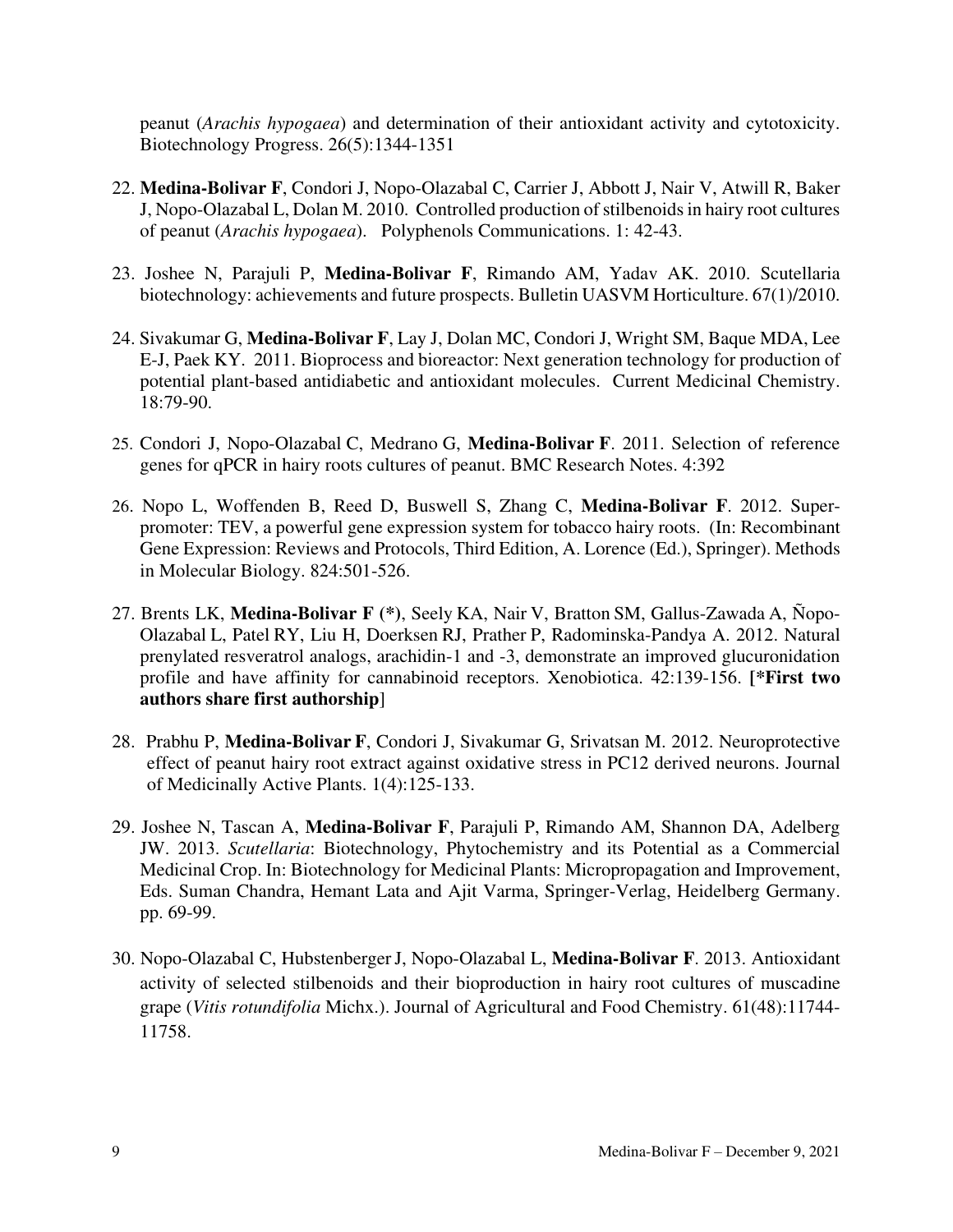- 31. [Nopo-Olazabal C,](http://www.ncbi.nlm.nih.gov/pubmed?term=Nopo-Olazabal%20C%5BAuthor%5D&cauthor=true&cauthor_uid=24269870) [Condori J,](http://www.ncbi.nlm.nih.gov/pubmed?term=Condori%20J%5BAuthor%5D&cauthor=true&cauthor_uid=24269870) [Nopo-Olazabal L,](http://www.ncbi.nlm.nih.gov/pubmed?term=Nopo-Olazabal%20L%5BAuthor%5D&cauthor=true&cauthor_uid=24269870) **[Medina-Bolivar F.](http://www.ncbi.nlm.nih.gov/pubmed?term=Medina-Bolivar%20F%5BAuthor%5D&cauthor=true&cauthor_uid=24269870)** 2014. Differential induction of antioxidant stilbenoids in hairy roots of *Vitis rotundifolia* treated with methyl jasmonate and hydrogen peroxide. [Plant Physiology and Biochemistry.](http://www.ncbi.nlm.nih.gov/pubmed/24269870) 74:50-69.
- 32. Zhai B, Clark J, Ling T, Connelly M, **Medina-Bolivar F**, Rivas F. 2014. Antimalarial evaluation of the chemical constituents of hairy root culture of *Bixa orellana.* Molecules. 19(1):756-766.
- 33. Marsh Z, YangT, Nopo-Olazabal L, Wu S, IngleT, Joshee N, **Medina-Bolivar F**. 2014. Effect of light, methyl jasmonate and cyclodextrin on production of polyphenolic compounds in hairy root cultures of *Scutellaria lateriflora.* Phytochemistry. 107:50-60.
- 34. Yang T, Fang L, Nopo-Olazabal C, Condori J, Nopo-Olazabal L, **Medina-Bolivar F**. 2015. Enhanced production of resveratrol, piceatannol, arachidin-1 and arachidin-3 in hairy root cultures of peanut co-treated with methyl jasmonate and cyclodextrin. Journal of Agricultural and Food Chemistry. 63(15):3942-50.
- 35. Ball JM, **Medina-Bolivar F**, Defrates K, Hambleton E, Hulburt M, Fang L, Yang T, Nopo-Olazabal L, Atwill RL, Ghai P, Parr RD. 2015. Investigation of stilbenoids as potential therapeutic agents for rotavirus infections. Advances in Virology. doi: 10.1155/2015/293524.
- 36. Condori J, **Medina-Bolivar F**. 2016. Perspectives of peanut phytoalexins: biosynthesis, bioproduction and their applications in human health. In: Peanut bioactives and allergens. Eds. Alice Lee, Rao Rachaputi and Graeme Wright. DES*tech* Publications, Lancaster, USA. 47-81 pp.
- 37. Yang T, Fang L, Rimando A, Sobolev V, Mockaitis K, **Medina-Bolivar**. 2016. A stilbenoidspecific prenyltransferase utilizes dimethylallyl pyrophosphate from the plastidic terpenoid pathway. Plant Physiology. 171: 2483-2498.
- 38. Gershlak J, Hernandez S, Fontana G, Perreault L, Hansen K, Binder B, Larson S, Yang T, Dominko T, Rolle M, Weathers P, **Medina-Bolivar F**, Cramer C, Murph W, Gaudette G. 2017. Crossing kingdoms: Exploiting decellularized plants as pre-vascularized scaffolds for tissue engineering. Biomaterials. 125: 13-22.
- 39. Yang T, Fang L, **Medina-Bolivar F.** 2017. Biosynthesis and bioproduction of bioactive stilbenoids in hairy root cultures. In: Production of plant derived natural compounds through hairy root culture. Ed. Sonia Malik. Springer, Cham. pp. 45-64.
- **40.** Yang T, Fang L, Sanders S, Jayanthi S, Rajan G, Podicheti R, Thallapuranam SK, Mockaitis K, **Medina-Bolivar F**. 2018. Stilbenoid prenyltransferases define key steps in the diversification of peanut stilbenoids. Journal of Biological Chemistry. 293: 28-46.
- 41. Witcher CM, Napier-Jameson R, Lockwood HN, Mattila MN, Wisdom SB, Saade Ferreira LL, Taylor J, Clack B, **Medina-Bolivar F**, Ball JM, Parr RD. 2019. Arachidin-1 and arachidin-3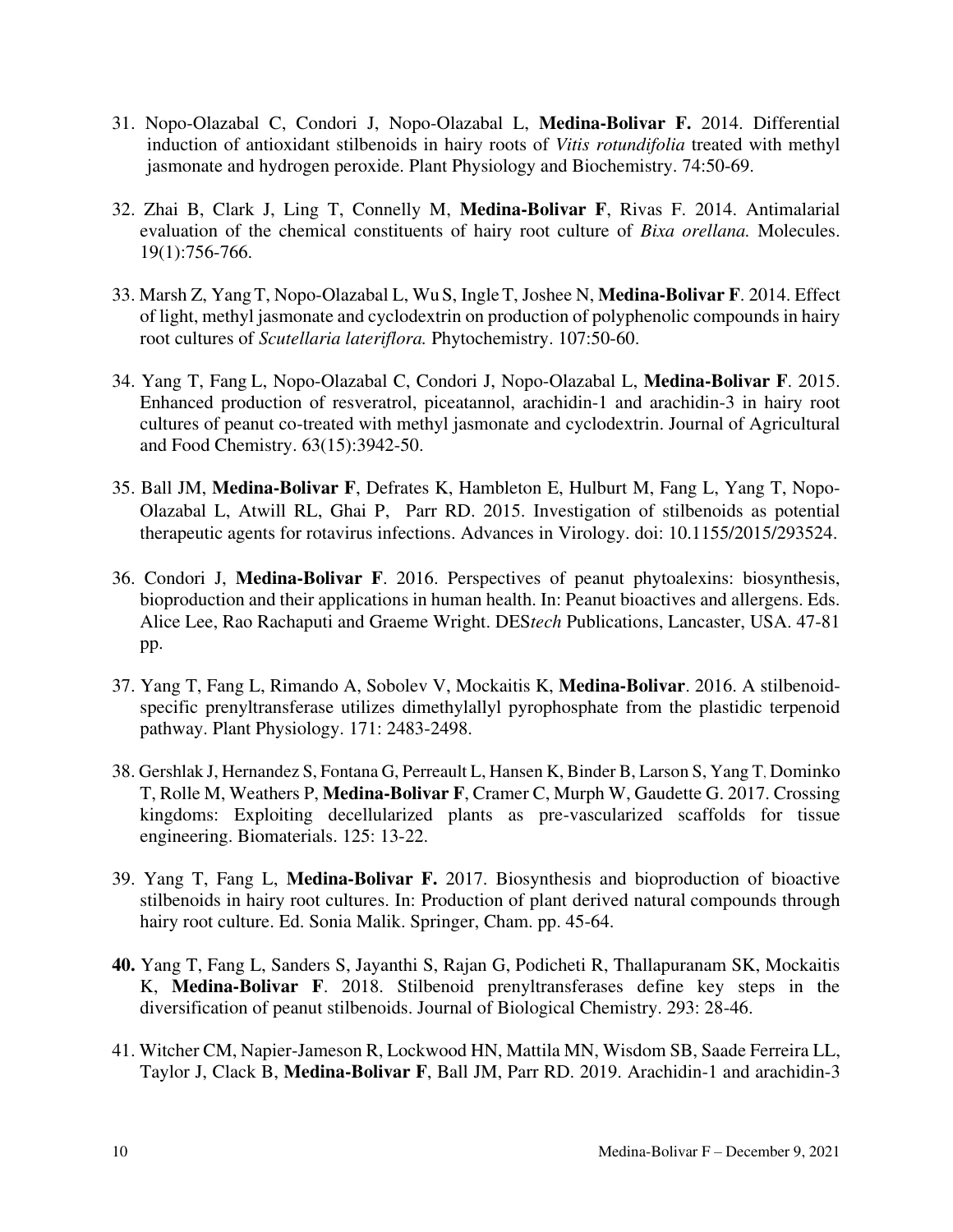modulation of rotavirus-infected MA104 cells. Journal of the American Council for Medicinally Active Plants. 8 (1): 1-19.

- 42. Fang L, Yang T (\*), **Medina-Bolivar F**. 2020. Production of prenylated stilbenoids in hairy root cultures of peanut (*Arachis hypogaea*) and its wild relatives *A. ipaensis* and *A. duranensis* via an optimized elicitation procedure. Molecules. 25(3):509. doi: 10.3390/molecules25030509. (\*; First two authors share first authorship)
- 43. Gajurel G, Hasan R, **Medina-Bolivar F**. 2021. Antioxidant assessment of prenylated stilbenoid-rich extracts from elicited hairy root cultures of three cultivars of peanut (*Arachis hypogaea*). Molecules*.* 26(22): 6778. [doi.org/10.3390/molecules26226778.](https://doi.org/10.3390/molecules26226778)

# *Patents:*

**Medina-Bolivar F,** Dolan M, Bennett S, Condori J, Hubstenberger J. "Production of stilbenes in hairy roots".

US Patent No. 7666677 (issued February 23, 2010)

European Patent Application No. 07799286.5 (March 2009; International Patent Application No. PCT/US07/72756)

**Medina-Bolivar F**, Dolan M. "Production of stilbenes in plant hairy root cultures and other root cultures"

US Continuation-in-part Patent Application (filed 2009)

Radominska-Pandya F, Prather P, **Medina-Bolivar F**, Mayeux P. "Stilbenoid derivatives and their uses.

US Patent Application No. 13/339,163 (filed December 28, 2011)

US Continuation Patent Application No. 14721551 (filed May 26, 2015)

US Patent No. 9095598 B2 (issued August 4, 2015)

**Medina-Bolivar F**, Yang T. "Method to increase the yield of products in plant material". US Provisional Patent Application No. 61729659 (filed November 26, 2012) US Patent Application No. 13784877 (filed on March 5, 2013) US Patent No. 9,598,707 B2 (Issued March 31, 2017) European Patent No. EP2735609A2 (Issued August 16, 2017) Continuation in Part US Patent No. 10,144,913 (Issued December 4, 2018)

**Medina-Bolivar F**, Parr R. "Therapeutic applications of prenylated stilbenoids against rotavirus infections" US Patent Application No. 15/091,758 (filed April 6, 2016) PCT Application No. PCT/US16/26346 (filed April 6, 2016)

Murphy W, Fontana G, Jershlak J, Gaudette G, Weathers P, Dominko T, Rolle M, Hernandez S, Cramer C, **Medina-Bolivar F**. 2017. Functionalization of plant tissues for human cell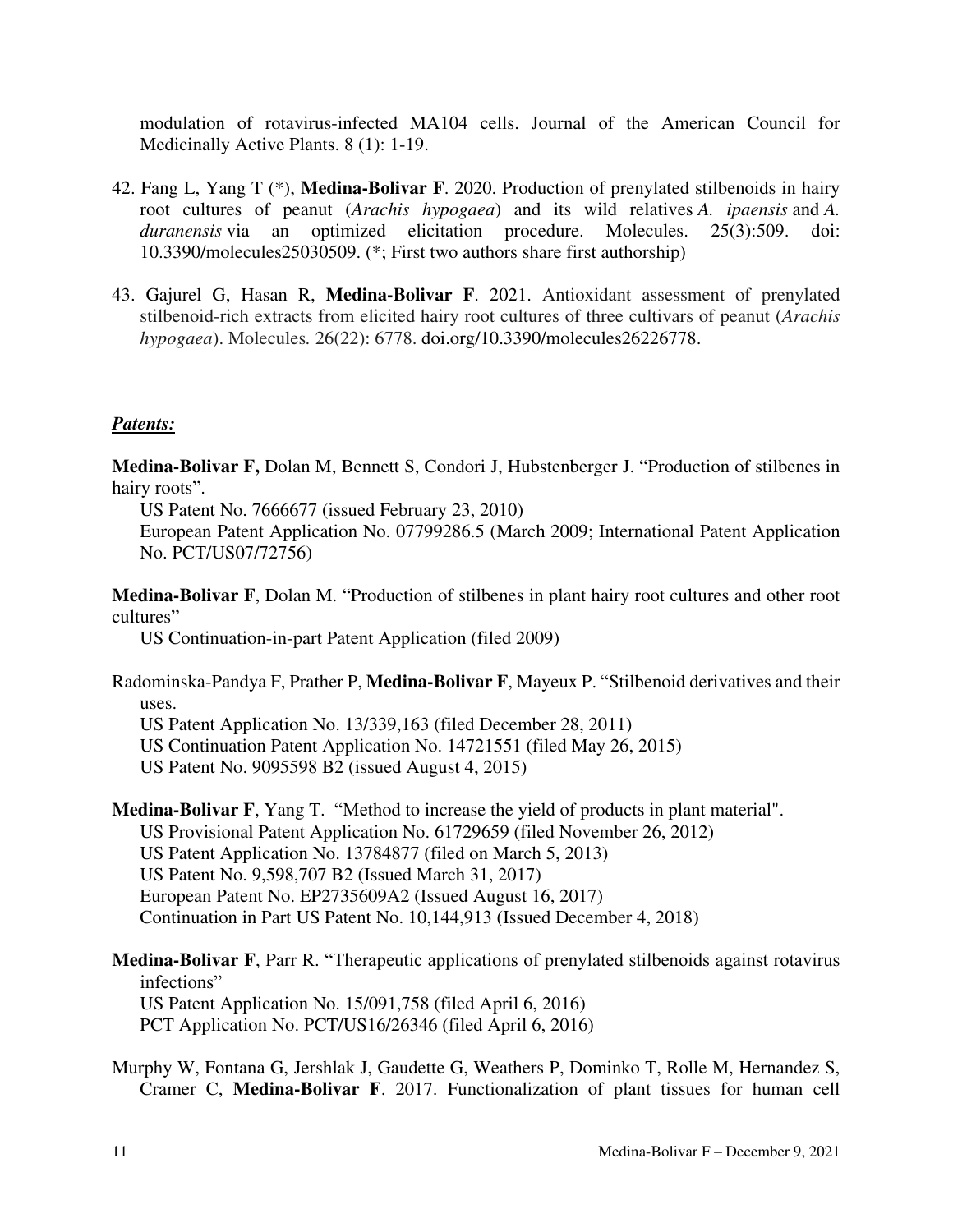expansion. US Patent Application No. 16/085220 (filed March 14, 2017)

# **Medina-Bolivar F**, Yang T, Mockaitis T. "Stilbenoid prenyltransferases from plants". US Provisional Patent Application (filed June 16, 2016) US Patent Application No. 15/625,450 (filed June 16, 2017) US Patent No. 10,704,052 (issued July 7, 2020) US Continuation Application (filed July 6, 2020)

# *Gene Registers:*

Condori J, **Medina-Bolivar F.** 2006. *Agrobacterium rhizogenes* strain ATCC 15834 plasmid pRi 15834 3-indoleacetamide hydrolase (*aux2*) and trytophan 2-monooxygenase (*aux1*) genes, complete cds. Accession DQ782955. Published Aug 20, 2006.

Condori J, **Medina-Bolivar F**. *Arachis hypogaea* cultivar Andru II chalcone synthase gene, complete cds. NCBI Accession EU418492. Published online 12 Feb 2008.

Condori J, **Medina-Bolivar F**. *Arachis hypogaea* cultivar Andru II resveratrol synthase gene, complete cds. NCBI Accession EU384706. Published online 4 Feb 2008.

Condori J, **Medina-Bolivar F**. Binary vector pBIB-Kan, complete sequence. NCBI Accession GU982971. Published online 30 Mar 2010.

Condori J, **Medina-Bolivar F**. Binary vector pBIB-Hyg, complete sequence. NCBI Accession JX625145. Published online 31 Oct 2012.

Condori J, **Medina-Bolivar F**. *Arachis hypogaea* clone JC2 putative stilbene synthase gene, complete cds. NCBI Accession KF241168. Published online 1 Jan 2014.

Condori J, **Medina-Bolivar F**. *Arachis hypogaea* clone 05\_08E putative stilbene synthase mRNA, partial cds. NCBI Accession KF241167. Published online 1 Jan 2014.

Condori J, **Medina-Bolivar F**. *Arachis hypogaea* clone 04\_07D putative stilbene synthase mRNA, partial cds. NCBI Accession KF241166. Published online 1 Jan 2014.

Condori J, **Medina-Bolivar F**. *Arachis hypogaea* clone 03\_11D putative stilbene synthase mRNA, partial cds. NCBI Accession KF241164. Published online 1 Jan 2014.

Condori J, **Medina-Bolivar F.** UNVERIFIED: *Arachis hypogaea* clone 04\_06E putative stilbene synthase-like mRNA, partial sequence. NCBI Accession KF241165. Published online 1 Jan 2014.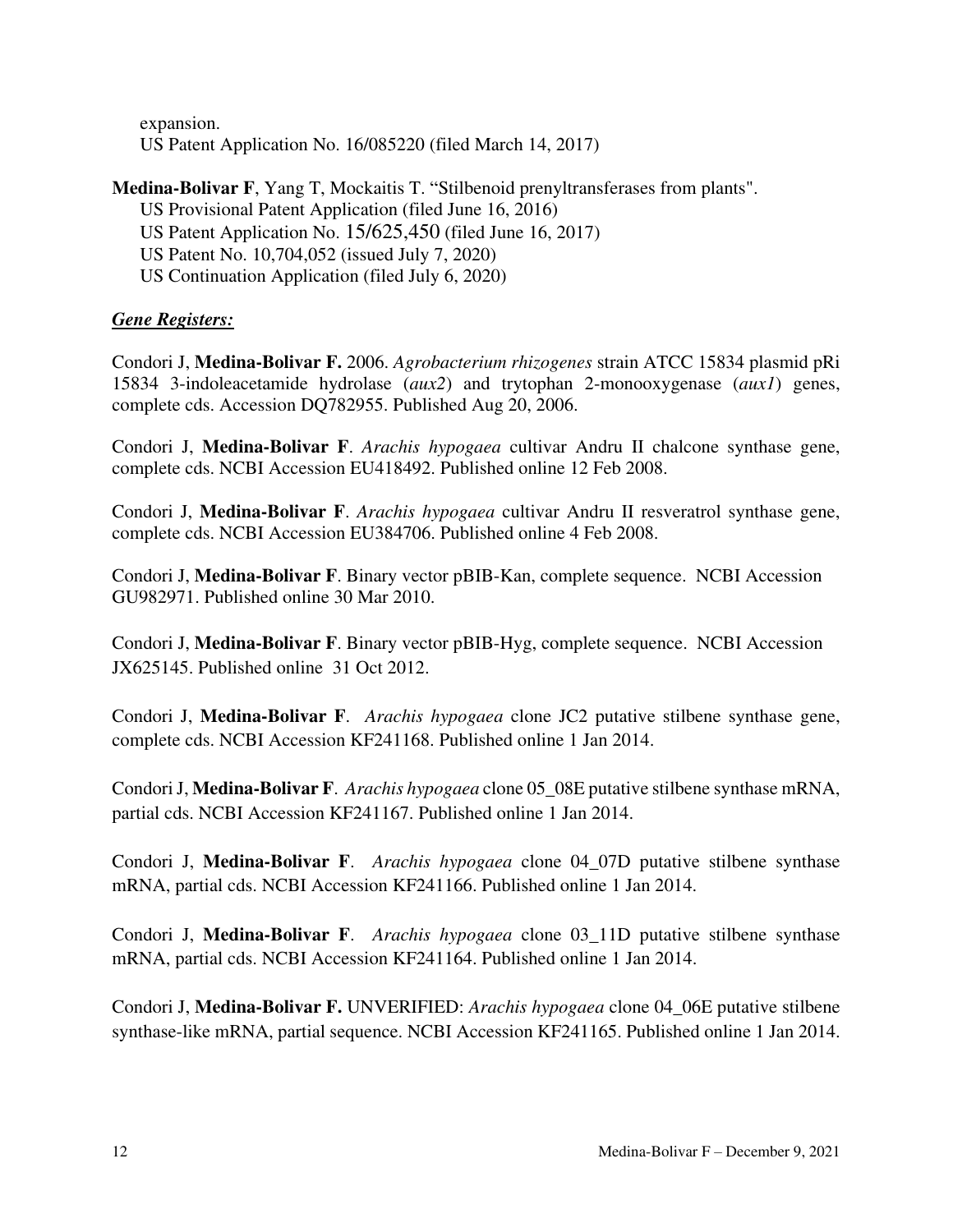**Medina-Bolivar F**, Yang T, Mockaitis K. *Arachis hypogaea* [cultivar Hull putative](https://www.ncbi.nlm.nih.gov/nuccore/KY565249.1)  [prenyltransferase \(PT-9i2\) mRNA, complete cds.](https://www.ncbi.nlm.nih.gov/nuccore/KY565249.1) 1,218 bp. NCBI Accesion KY565249.1. Published online 1 March 2018.

**Medina-Bolivar F**, Yang T, Mockaitis K. *Arachis hypogaea* [cultivar Hull putative](https://www.ncbi.nlm.nih.gov/nuccore/MG725680.1)  [prenyltransferase \(RPT-10d4\) mRNA, complete cds.](https://www.ncbi.nlm.nih.gov/nuccore/MG725680.1) 1,296 bp linear mRNA. NCBI Accession MG725680.1. Published online 10 January 2018.

**Medina-Bolivar F**, Yang T, Mockaitis K. *Arachis hypogaea* [cultivar Hull putative](https://www.ncbi.nlm.nih.gov/nuccore/MG725679.1)  [prenyltransferase \(RPT-10a4\) mRNA, complete cds.](https://www.ncbi.nlm.nih.gov/nuccore/MG725679.1) 1,332 bp linear mRNA. NCBI Accession MG725679.1. Published online 10 January 2018.

**Medina-Bolivar F**, Yang T, Mockaitis K. *Arachis hypogaea* [cultivar Hull resveratrol 3'](https://www.ncbi.nlm.nih.gov/nuccore/KY565248.1) [dimethylallyltransferase \(R3'DT-4\) mRNA, complete cds.](https://www.ncbi.nlm.nih.gov/nuccore/KY565248.1) 1,197 bp linear mRNA. NCBI Accession KY565248.1. Published online 27 November 2017.

**Medina-Bolivar F**, Yang T, Mockaitis K. *Arachis hypogaea* cultivar Hull resveratrol 3' dimethylallyltransferase (R3'DT-3) mRNA, complete cds. 1,218 bp linear mRNA. NCBI Accession KY565247.1. Published online 27 November 2017.

**Medina-Bolivar F**, Yang T, Mockaitis K. *Arachis hypogaea* cultivar Hull resveratrol 3' dimethylallyltransferase (R3'DT-2) mRNA, complete cds. 1,170 bp linear mRNA. NCBI Accession KY565246.1. Published online 27 November 2017.

**Medina-Bolivar F**, Yang T, Mockaitis K. *Arachis hypogaea* cultivar Hull resveratrol 3' dimethylallyltransferase (R3'DT-1) mRNA, complete cds. 1,191 bp linear mRNA. NCBI Accession KY565245.1. Published online 27 November 2017.

**Medina-Bolivar F**, Yang T, Mockaitis K. *Arachis hypogaea* cultivar Hull resveratrol 4 dimethylallyltransferase (R4DT-1) mRNA, complete cds. 1,245 bp linear mRNA. NCBI Accession KY565244.1. Published online 27 November 2017.

# *Articles and Videos:*

**Medina-Bolivar F.** *Plant roots offer pharmaceutical potential*. Jonesboro Sun. Oct 15, 2005 (I recorded a radio interview following this article, Oct 27, 2005)

**Medina-Bolivar F.** *From "hairy roots" to pharmaceutical drugs: a tale of metabolic engineering.* 2005 ASU Foundation Annual Report.

**Medina-Bolivar F.** *Rooting for resveratrol*. 2006 Annual Report of the Arkansas Biosciences Institute.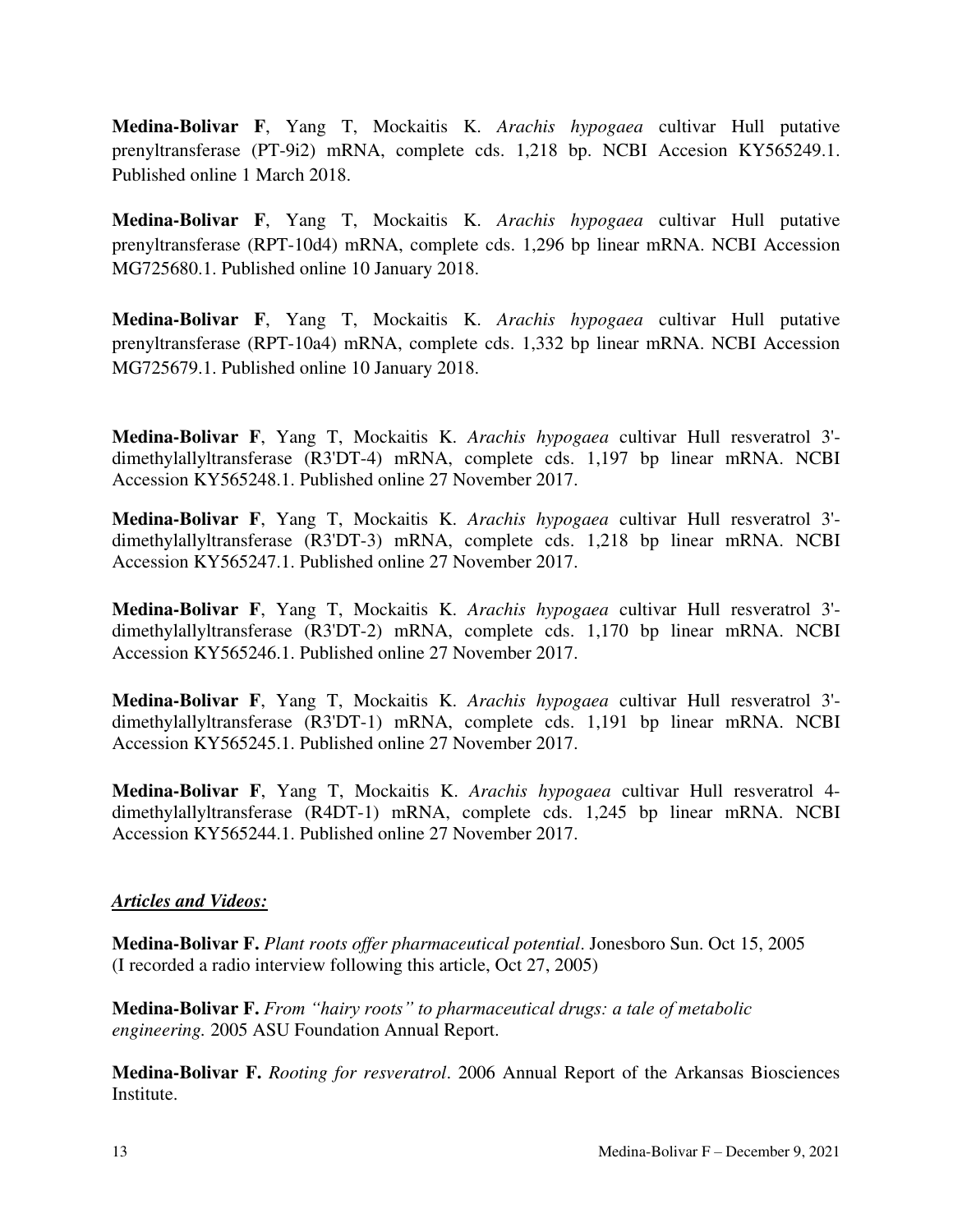**Medina-Bolivar F.** 2007. *ASU scientists find source for anti-aging compound.* Jonesboro Sun. April 22, 2007

**Medina-Bolivar F.** 2011. Why Plant Research? MeASUre. The Research Publication of Arkansas State University. Article and YouTube video highlights Medina-Bolivar's research.

**Medina-Bolivar F**. 2012. *3 rd Annual Conference of the American Council for Medicinally Active Plants*. YouTube video highlighting the Arkansas Biosciences Institute and the conference at Arkansas State University. The event was organized and chaired by F. Medina-Bolivar. <http://www.youtube.com/watch?v=9VEwO6fYCgQ>

**Medina-Bolivar F**. 2013. Stilbenoid symphony. YouTube video focusing on the research of Dr. Medina-Bolivar. This video also features his piano composition. [http://www.youtube.com/watch?v=sm6\\_p6DBJRg](http://www.youtube.com/watch?v=sm6_p6DBJRg)

**Medina-Bolivar F**. 2013. Arkansas ASSET's Special Hispanic Heritage Tribute Publication. This issue highlights the research profile of Dr. Medina-Bolivar.

**Medina-Bolivar F.** 2017. TEDx talk. Peanut and Piano: How great things can results from a little stress. Arkansas State University.<https://www.youtube.com/watch?v=cCO9BTRjLEA>

**Medina-Bolivar F,** Ho L-C. 2020. Ep 80 Create@State Podcast Features Plant Research. [https://cpa.ds.npr.org/kasu/audio/2020/03/create\\_state\\_podcast\\_3-26-](https://cpa.ds.npr.org/kasu/audio/2020/03/create_state_podcast_3-26-20.mp3?dl=1&siteplayer=true&dl=1) [20.mp3?dl=1&siteplayer=true&dl=1](https://cpa.ds.npr.org/kasu/audio/2020/03/create_state_podcast_3-26-20.mp3?dl=1&siteplayer=true&dl=1)

**Medina-Bolivar F.** 2020. Virtual Accelerator Puts Early-Stage Companies on Path to SBIR/STTR Success

<http://asbtdc.org/virtual-accelerator-puts-early-stage-companies-on-path-to-sbir-sttr-success/>

**Medina-Bolivar F**. 2021. Arkansas Research Alliance adds Eight to its Ranks <https://talkbusiness.net/2021/04/arkansas-research-alliance-adds-eight-to-its-ranks/> April 6, 2021

**Medina-Bolivar F**. 2021. ARA Adds Eight Researchers to Growing Academiy of Scholars and Fellows [https://armoneyandpolitics.com/ara-adds-eight-researchers-to-growing-academy-of-scholars-](https://armoneyandpolitics.com/ara-adds-eight-researchers-to-growing-academy-of-scholars-and-fellows/R)

[and-fellows/R](https://armoneyandpolitics.com/ara-adds-eight-researchers-to-growing-academy-of-scholars-and-fellows/R) April 6, 2021

**Medina-Bolivar F**. 2021. Fabricio Medina-Bolivar selected for Arkansas Research Alliance Fellows Program [https://www.astate.edu/news/fabricio-medina-bolivar-selected-for-arkansas-research-alliance](https://www.astate.edu/news/fabricio-medina-bolivar-selected-for-arkansas-research-alliance-fellows-program)[fellows-program](https://www.astate.edu/news/fabricio-medina-bolivar-selected-for-arkansas-research-alliance-fellows-program) April 6, 2021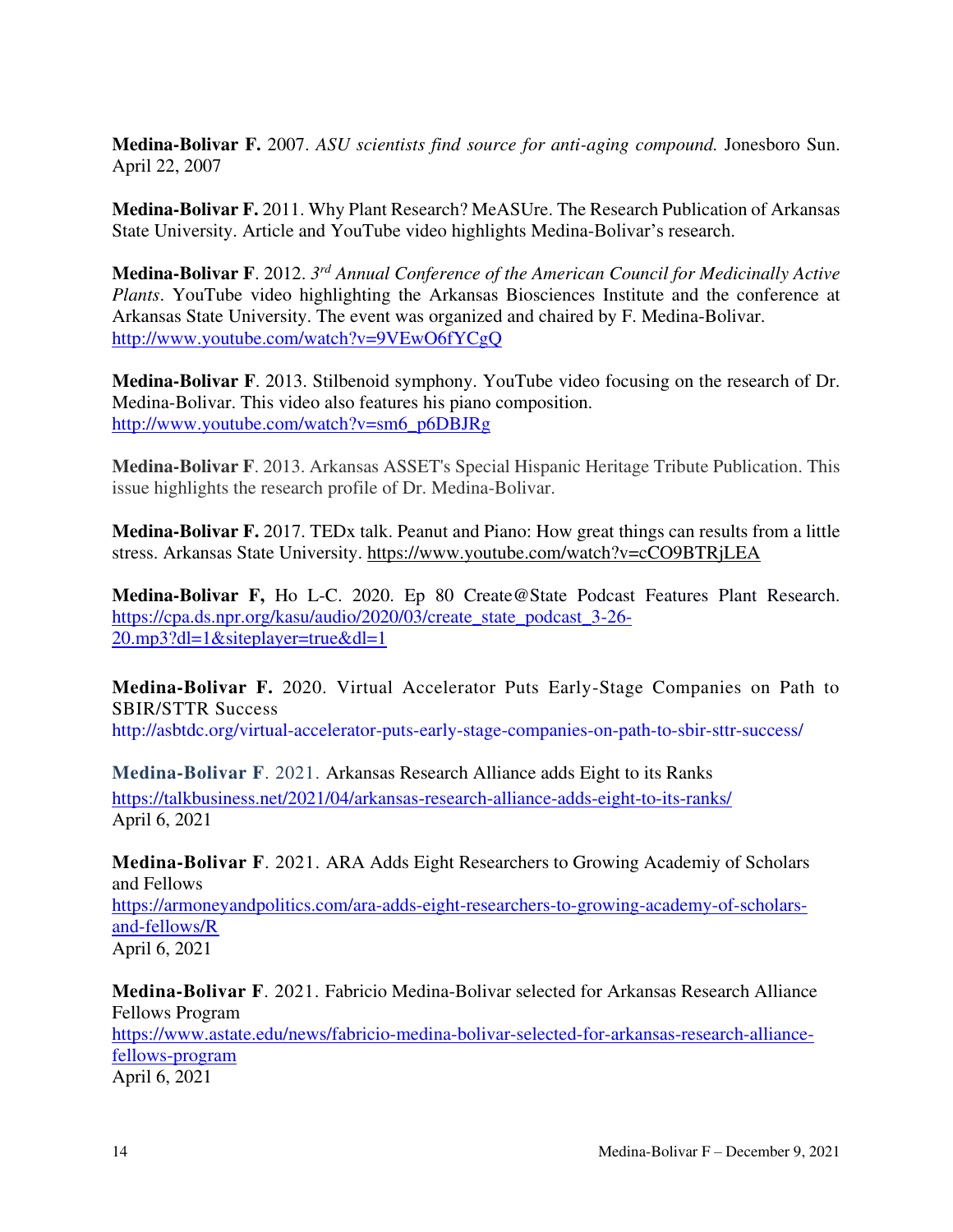**Medina-Bolivar F**. 2021. Arkansas Research Alliance adds 8 Members [https://www.arkansasonline.com/news/2021/apr/11/arkansas-research-alliance-adds-8-members-](https://www.arkansasonline.com/news/2021/apr/11/arkansas-research-alliance-adds-8-members-2-have/)[2-have/](https://www.arkansasonline.com/news/2021/apr/11/arkansas-research-alliance-adds-8-members-2-have/) April 11, 2021

### **RESEARCH SUPPORT** ٦

# *Funded Grant Proposals:*

# **Medina-Bolivar F** (PI)

"Metabolic engineering for the overproduction of medicinal phytochemicals" Arkansas Biosciences Institute \$ 200,000 07/01/05-6/30/08

# **Medina-Bolivar F** (PI)**,** Grippo A.

"Effects of resveratrol-containing extracts from peanut hairy roots on human leukemia cells" Arkansas State University, Undergraduate Research Proposal \$ 1,000 07/01/06-12/31/06

## **Medina-Bolivar F** (PI)

"Advanced training in HPTLC techniques for phytochemical analyses" Arkansas State University/Eleanor Lane Travel Award \$ 750 Sep 2006

## Lorence A, **Medina-Bolivar F** (Co-PI)**,** Redeker K.

"Collaborative Seed Grant: Mechanisms of Toxicity and Remediation of Superfund Environmental Toxicants" Arkansas Biosciences Institute at Arkansas State University \$ 34,500 07/01/06-06/30/08

## **Medina-Bolivar F** (PI)

"Development of Transgenic Sorghum Root Cultures for Production of Herbicides" Arkansas State University \$ 7,000 07/01/06-06/30/07

Gilbert K (AR Children's Hospital Research Institute), Blossom S, Przyyla B, Pumford N, Fuscoe J, **Medina-Bolivar F**, Redeker K, Lorence A "Developing an immunotoxicology center in Arkansas"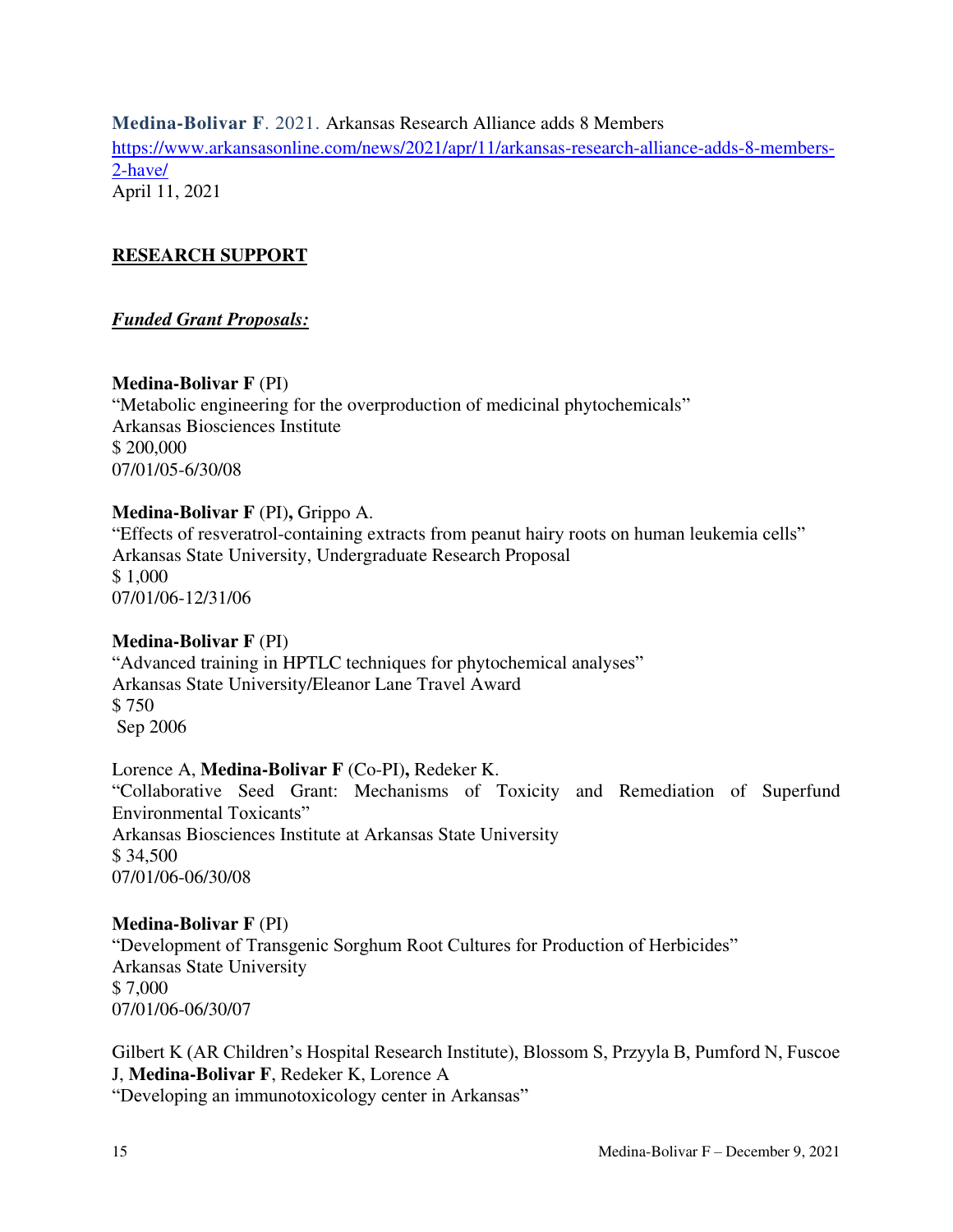Arkansas Biosciences Institute at Arkansas Children's Hospital Research Institute \$ 200,000 (*Note:* funding provided to AR Children's Hospital Res. Inst.) 07/01/07-06/30/08

Nirmal J (Fort Valley State Univ.), Prahlad P (Karmanos Cancer Inst. at Wayne State Univ.), **Medina-Bolivar F** (Co-PI, ASU), Shannon D. (Auburn Univ.), Ellis B. (USDA), Rimando A (USDA)

*"Scutellaria* as a medicinal crop: Cryopreservation, hairy root culture, organic farming and anticancer activity"

United States Department of Agriculture (USDA), Cooperative State Research, Education and Extension Service (CSREES), 1890 Capacity Building Grant, National Competitive Proposal \$ 434,258 10/01/08-09/30/11

**Medina-Bolivar F** (PI), Carrier J (Univ. of Arkansas, Fayetteville), Dolan M.

"Regulation, production and purification of bioactive stilbenoids from hairy root cultures of peanut"

National Science Foundation, EPSCoR-P3 Center for Plant-Powered Production Competitive Proposal \$ 248,250

05/16/08-11/15/09

Gilbert K, Lorence A, **Medina-Bolivar F** (Co-PI), Cramer C. Phytoremediation of trichloroethylene Arkansas Children's Hospital Research Institute \$ 180,000 07/01/08-06/30/10

Khodakovskaya M (PI, UALR), **Medina-Bolivar F** (Co-PI, ASU).

"Enhancing abiotic stress tolerance and production of antioxidant in plants for Advanced Life Support in Space Exploration". Arkansas Space Grant Consortium

\$ 45,000

04/15/08-4/14/11

Khodakovskaya M (PI, UALR), Grace S (Co-PI, UALR), Ali N (Co-PI, UALR), **Medina-Bolivar F** (Co-PI, ASU). "Regulation of secondary metabolism in tomato by genetic manipulation of the phosphoinositol pathway". NSF-EPSCoR P3 \$ 149,928 04/01/09-3/31/10

Hannigan R (PI), Buchanan R (Co-PI), Cramer C (Mentor), Dolan M (Mentor), Bouldin J (Mentor), Christian A (Mentor), Lorence A. (Mentor), **Medina-Bolivar F** (Mentor), Anh S (Mentor), Green S (Mentor), Dowling C (Mentor), Phillips G (Mentor), Young N (Mentor)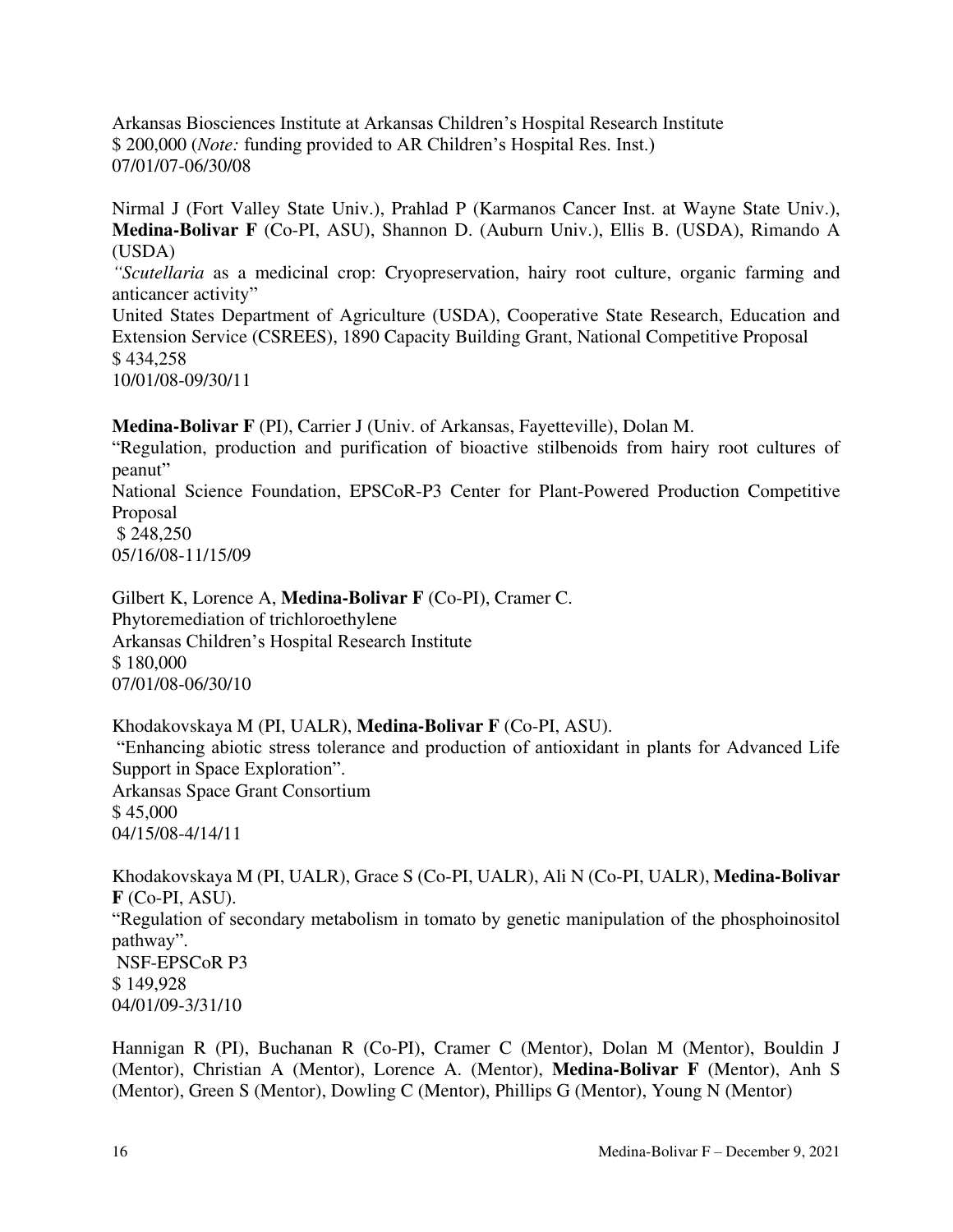"Undergraduate Research and Mentoring in the Biological Sciences: Cross-disciplinary Research at the Intersection of Biotechnology and the Environment"

National Science Foundation

\$ 1,112,685

01/15/08-12/15/13

*Note:* **Dr. Medina-Bolivar** was in charge of writing the Metabolite Identification section; Project 4, subproject 1 ("Development of chemical markers for black cohosh")

# Cramer C (PI), Thompson G, Korth K

*Note:* This proposal includes 21 scientists. Dr. **F. Medina-Bolivar** was involved in writing Objective II/Project 2 ("Manipulating of the terpenoid pathway for discovery and bioproduction of valuable phytochemicals in hairy roots") and Objective III/Objective 2/Aim 2 ("Elicitation as a gene discovery tool for master regulators of terpenoid biosynthesis in hairy roots"). "Arkansas ASSET Initiative" – Plant Bioproduction Project National Science Foundation EPSCoR Research Infrastructure Improvement Program \$ 9,000,000 05/01/07-04/30/10

# **Medina-Bolivar F** (PI)

"Root cultures of *Veratrum californicum* as a sustainable source of cyclopamine and related steroidal alkaloids" – Feasibility Study Infinity Pharmaceuticals 3/13/11-3/13/12 \$ 72,271

## **Medina-Bolivar F** (PI)

"Root cultures of *Veratrum californicum* as a sustainable source of cyclopamine and related steroidal alkaloids" Infinity Pharmaceuticals 3/13/12-3/13/13 \$ 215,659

Nirmal J (Fort Valley State Univ.), Prahlad P (Karmanos Cancer Inst. at Wayne State Univ.), **Medina-Bolivar F** (Co-PI, ASU), Ellis D. (USDA), Rimando A (USDA-ARS)

*"*Germplasm conservation, anti-adipocytic and anticancer activity, and metabolic engineering in the genus *Scutellaria*"

 United States Department of Agriculture (USDA), Cooperative State Research, Education and Extension Service (CSREES), 1890 Capacity Building Grant, National Competitive Proposal \$ 455,589

09/01/11-08/31/14

## Atwill R (student), **Medina-Bolivar F** (PI; advisor)

"Production of resveratrol and its prenylated analogs in 1 liter peanut hairy root cultures and their purification using high performance counter current chromatography".

Arkansas Department of Higher Education; Student Undergraduate Research Fund (SURF)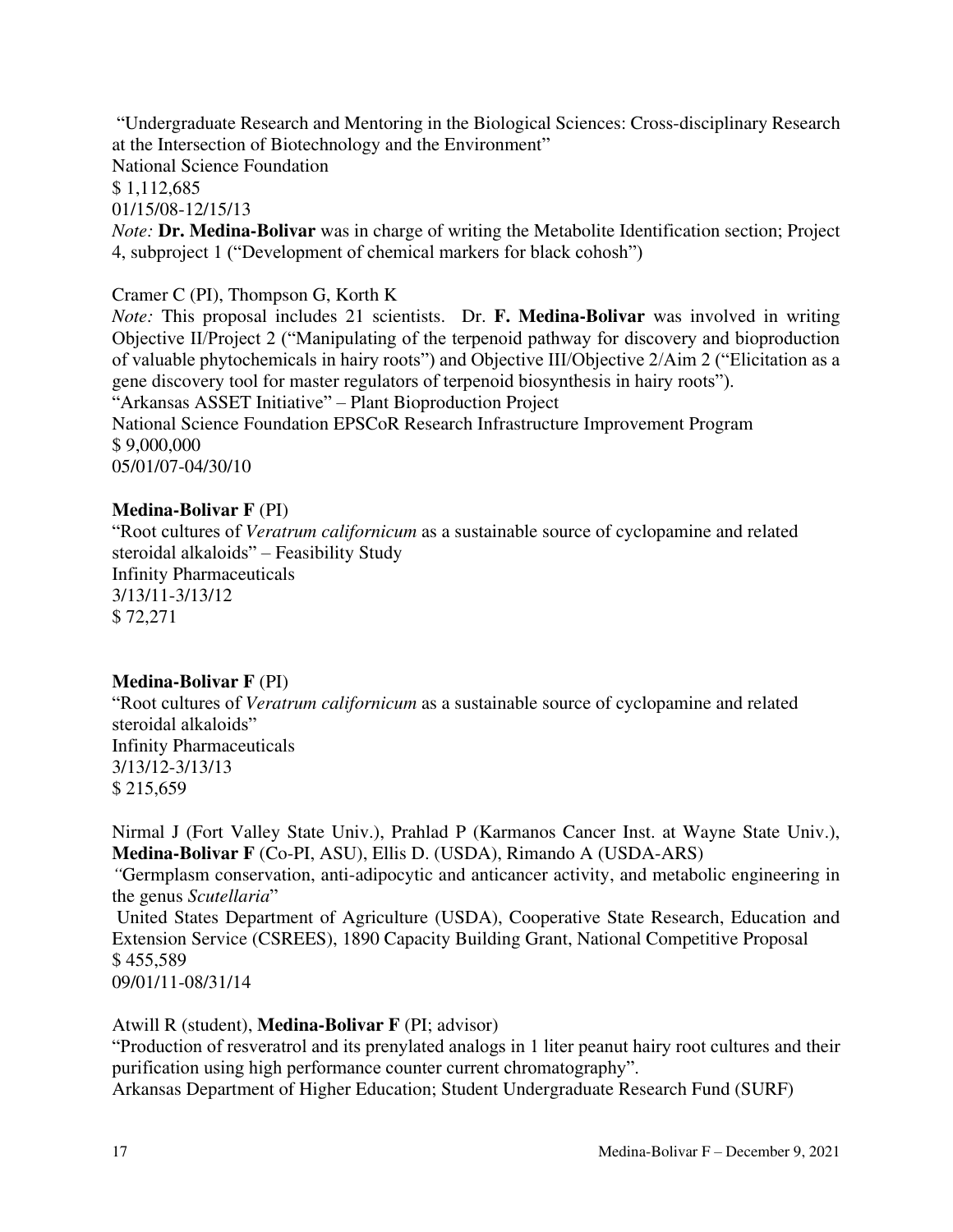\$ 2,750 01/01/12-04/30/12

## Marsh Z (student), **Medina-Bolivar F** (PI; advisor)

"Development of root cultures of *Veratrum californicum* for sustainable production of the antitumor alkaloid cyclopamine" Arkansas Department of Higher Education; Student Undergraduate Research Fund (SURF) \$ 4,000 01/01/12-12/31/12

# Ogutu L (student). **Medina-Bolivar F** (PI; advisor)

"Biosynthesis enhancement and neuroprotective activity of stilbenoids from hairy root cultures of peanut" Arkansas State University; Student Undergraduate Research Fund (SURF) \$ 2,750 01/01/13-04/30/13

Ogutu T (student), **Medina-Bolivar F** (Co-PI), Compadre C (PI) "Characterization of tocotrienols in hairy root cultures of annatto" ASTA 2013 UAMS/AState Summer Internship

Medina-Bolivar (PI) A transcriptomic approach to elucidate the biosynthesis of stilbenoids in peanut P3 Center Next-Gen Sequencing Pilot Award \$ 1,670

# **Medina-Bolivar** (PI), Mockaitis K (Co-PI; University of Indiana)

"Elucidating the biosynthesis of stilbenoids in peanut" USDA-AFRI

\$ 138,513 12/15/13-12/14/15

Savary (PI), **Medina-Bolivar** (Co-PI), Xu (Co-PI), Lee (Co-PI; University of Arkansas), "Development of separations chemistry to isolate and identify bioactive components in rice bran fractions for characterizing their colon-promoting benefits" P3 \$ 83,980 8/1/14-6/30/15

Creameans (student); **Medina-Bolivar** (PI) "Production of tocotrienols in hairy root cultures of annatto" ASSET 1/22/15-9/19/15 \$ 6,000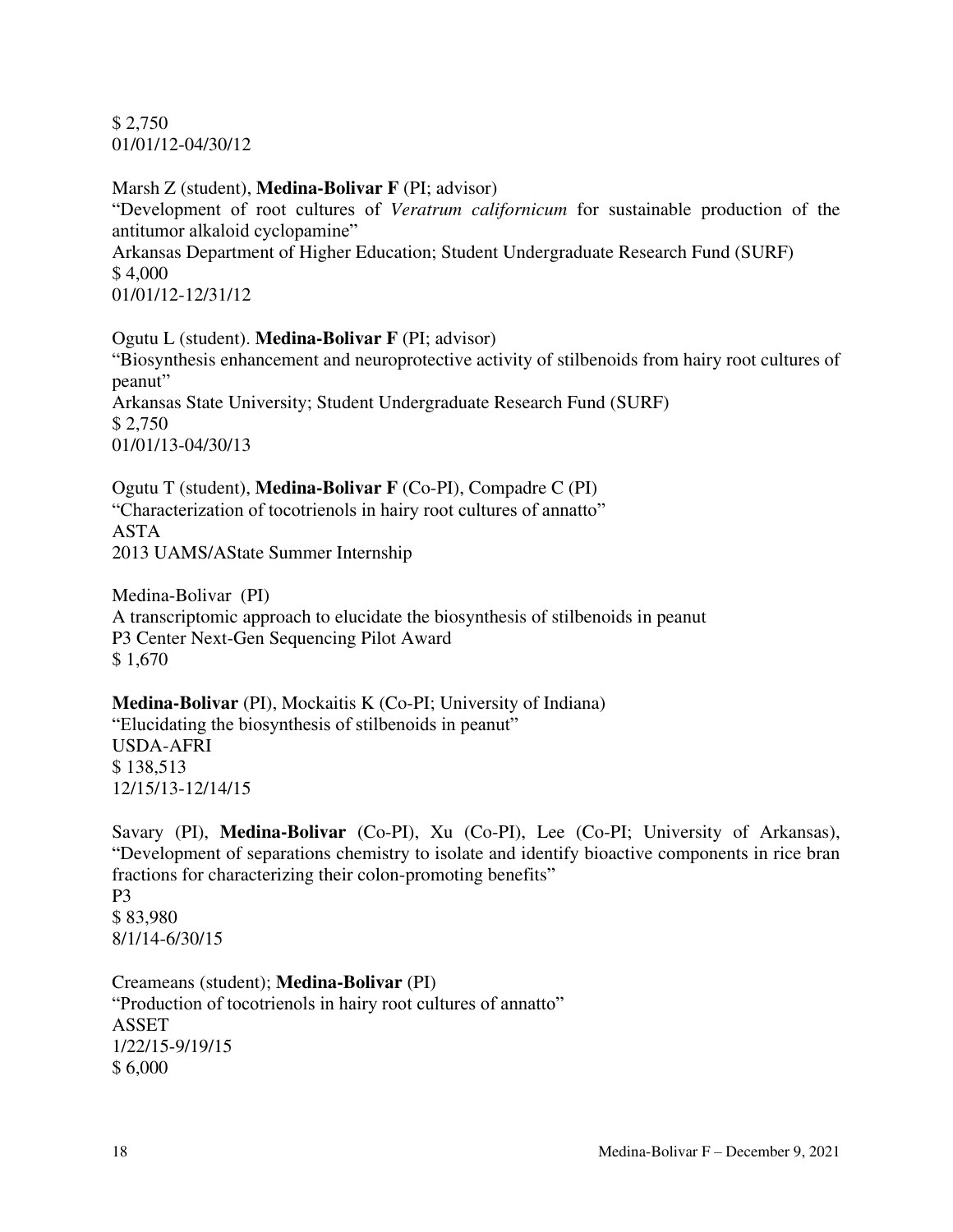Creameans (student); **Medina-Bolivar** (PI) "Production of bioactive compounds in hairy root cultures of annatto" College of Sciences and Mathematics, A-State 1/15/15-8/15/15 \$ 2,750

Tollett (student); **Medina-Bolivar** (PI) "Bioproduction of stilbenoids in peanut hairy root cultures and their purification by high performance counter current chromatography" College of Sciences and Mathematics/SURF, A-State 1/15/15-8/15/15 \$ 2,750

Knapp (student); **Medina-Bolivar** (PI)

"Production of stilbenoids in hairy root cultures of muscadine grape: Effect of methyl jasmonate and cyclodextrin" SURF, State of Arkansas 1/22/15-9/19/15 \$ 2,125

Savary (PI), **Medina-Bolivar** (Co-PI), Xu (Co-PI), Lee (Co-PI; University of Arkansas), "Development of separations chemistry to isolate and identify bioactive components in rice bran fractions for characterizing their colon-promoting benefits" P3 \$ 83,980 8/1/14-6/30/15

## **Medina-Bolivar** (PI)

"Bioproduction and metabolic engineering of prenylated stilbenoids in hairy roots" Advanced Institute for Research Development. A-State  $\$$  ~ 1,500

**Medina-Bolivar** (PI) Provost's Faculty Development Award, A-State  $\$ \sim 1,400$ 

Savary (PI), **Medina-Bolivar** (Co-PI), Xu (Co-PI) Preparation and Analysis of Feruloylated Arabinoxylan Oligosaccharides from Rice Bran to Establish their Colon-Health Promoting Benefits Arkansas Biosciences Institute 7/01/15-6/30/17 \$ 95,938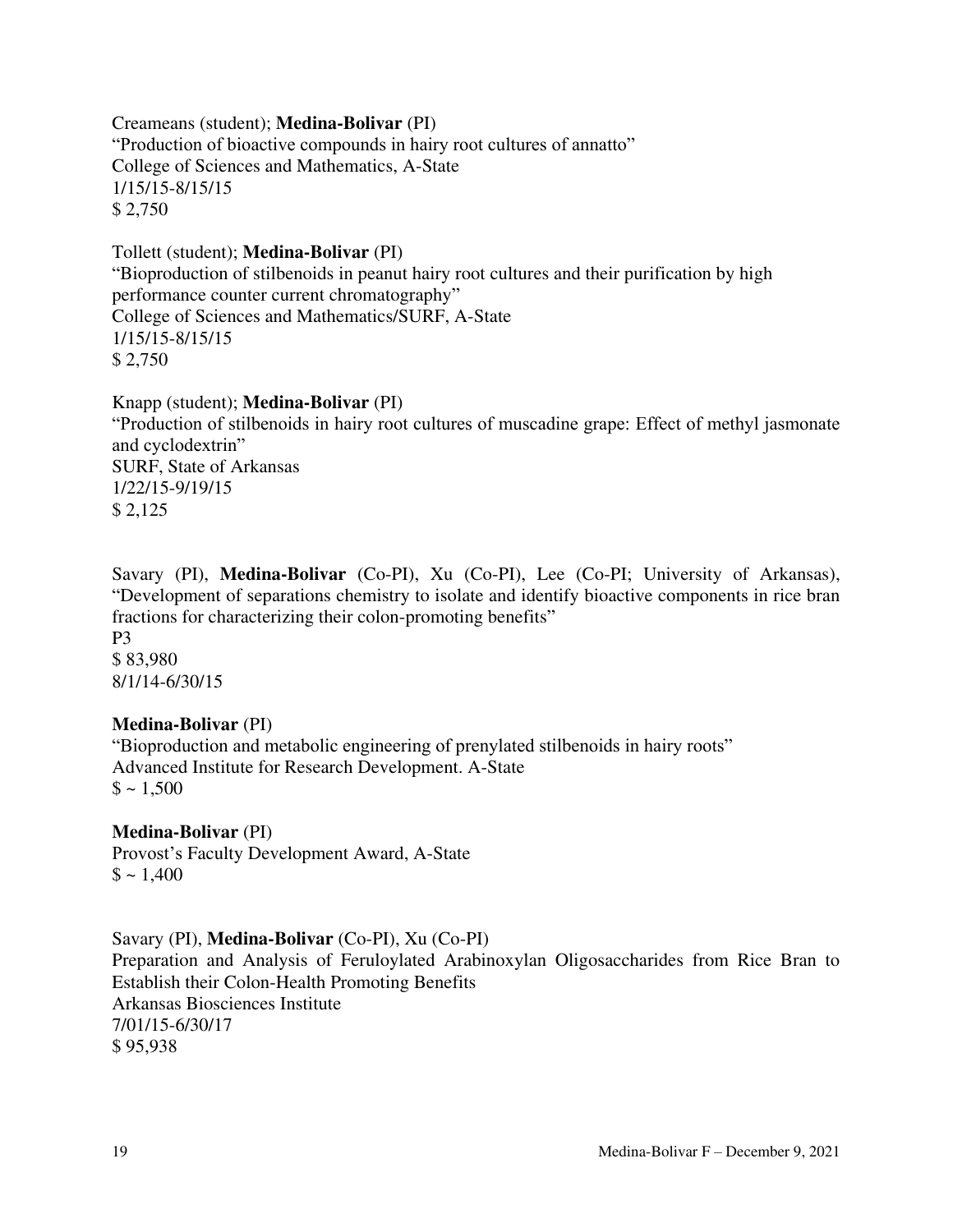## **Medina-Bolivar** (PI)

"Innovative plant products for the prevention and treatment of obesity" Arkansas Biosciences Institute \$ 99,452 7/01/15-6/30/17

## Lee (student); **Medina-Bolivar** (PI)

"Hairy roots as potential scaffolds for mammalian cell cultures" SURF, State of Arkansas 1/15/16-9/15/16 \$ 2,125

# **Medina-Bolivar** (PI)

"Prenylated stilbenoids as chemopreventive and therapeutic agents for breast cancer" Arkansas Biosciences Institute 1/1/17-6/30/18 \$ 59,497

## **Medina-Bolivar** (PI)

Tailoring plant metabolism for the production of arachidin-2: A bioactive with multiple applications in human health. Arkansas Biosciences Institute 7/01/18-6/30/20 \$99,886

## **Medina-Bolivar** (PI)

Dissecting the anti-Inflammatory cell signaling mechanisms mediated by prenylated stilbenoids in THP-1 cells IDeA Network of Biomedical Research Excellence (INBRE) 1/1/19-6/30/19 \$6,510

## **Medina-Bolivar** (PI)

Bioproduction and purification of prenylated stilbenoids from hairy roots. Nature West Inc. 7/1/19-6/30/20 - \$42,576 7/1/20-6/30/22 - \$48,876

# **Medina-Bolivar** (PI); Rajagopalan (Co-PI)

Assessing the cardioprotective properties of prenylated stilbenoids in vitro and in vivo Arkansas Biosciences Institute 7/01/20-6/30/21 - \$35,000 7/01/21-6/30/22 - \$35,000

## **Medina-Bolivar** (PI)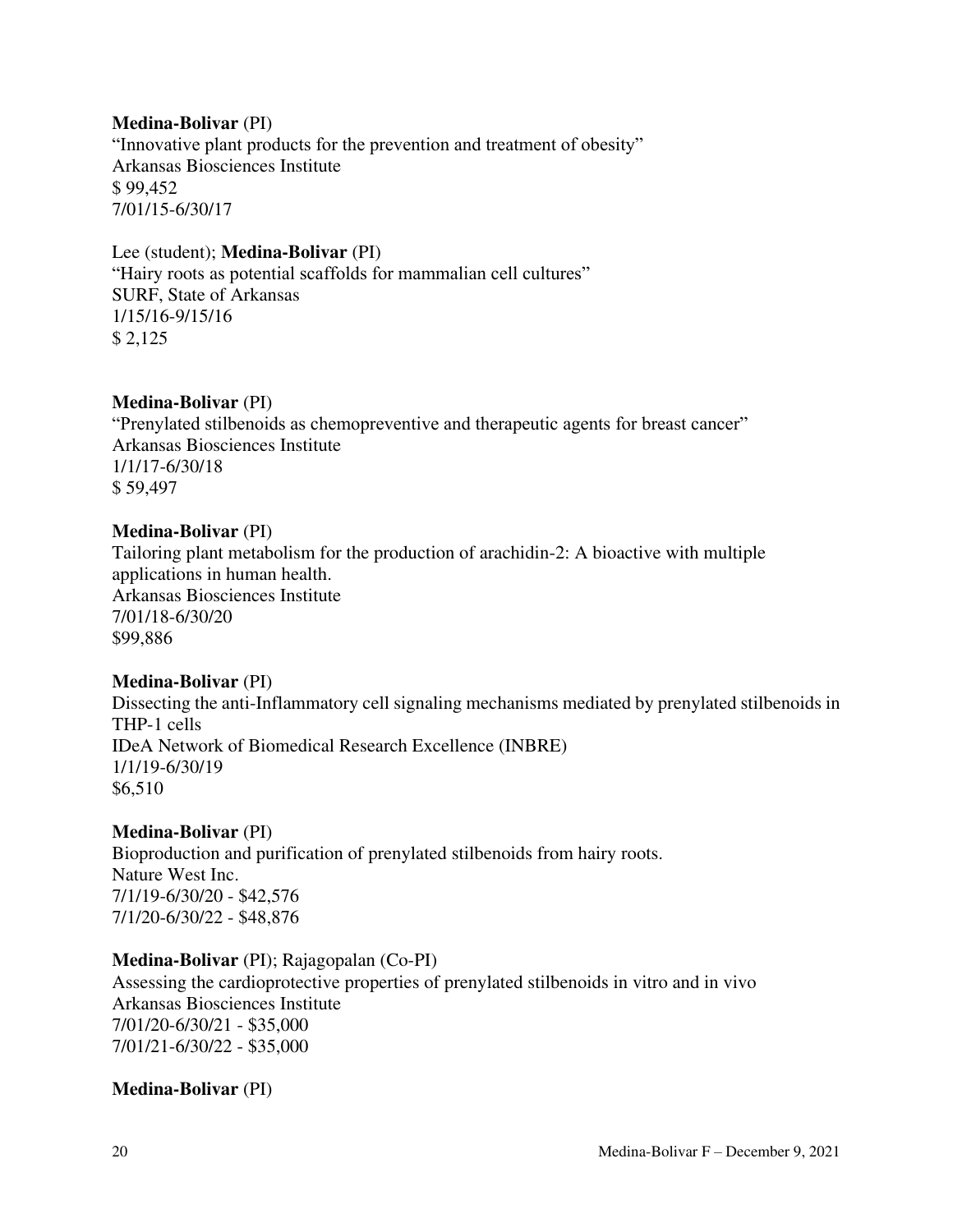Establishment of hairy root cultures of *Morus alba* and elicitation of specialized metabolites **BASF** 9/04-20-8/31/21 - \$307,304

### **Medina-Bolivar** (PI)

Arkansas Research Alliance Fellow 2021 Arkansas Research Alliance 5/1/21-4/30/24 \$70,000

## **Medina-Bolivar** (PI)

Summer manuscript support: Arachidin-1 INBRE 5/2/21-7/30/21 \$9,087

Alam (PI), Ali (Co-PI), **Medina-Bolivar** (Co-PI), Hershberger (Co-PI), Ontko (Co-PI) MRI: Acquisition of a 400 MHz nuclear magnetic resonance (NMR) for research at Arkansas State University NSF 8/01/21-7/31/24 \$345,935

Arun (PI), Joshee (Collaborator), **Medina-Bolivar** (Collaborator), Reddy (Collaborator) Revamping agricultural biotechnology education in Puerto Rico by empowering K-14 Teachers USDA 11/15/21-11/14/25 \$500,000

Wijeratne (PI), Robertson (Co-PI), **Medina-Bolivar** (Co-PI) Effect of DNA methylation on soybean- *Phytopthora sojae* interactions (*this proposal*) USDA 5/1/22-4/30/24 \$300,000 (*Submitted November 18, 2021; pending*)

# *Funded Grant Proposals From Previous Appointment (at Virginia Tech):*

Cramer C (BioDefense Technologies, PI), **Medina-Bolivar F** (Virginia Tech, PI), Dolan M. "Nasally-delivered mucosal vaccine for plague" Sub-Contract from NIH/Small Business Technology Transfer (STTR) national competitive grant (STTR, R41 AI 52958-01) to BioDefense Technologies, Inc. \$ 108,121 (to Medina-Bolivar) 1/1/03-12/31/03

Petri Jr. W (Univ. of Virginia), Buck G. (VA Commonwealth Univ.), Nessler C. (VA Tech)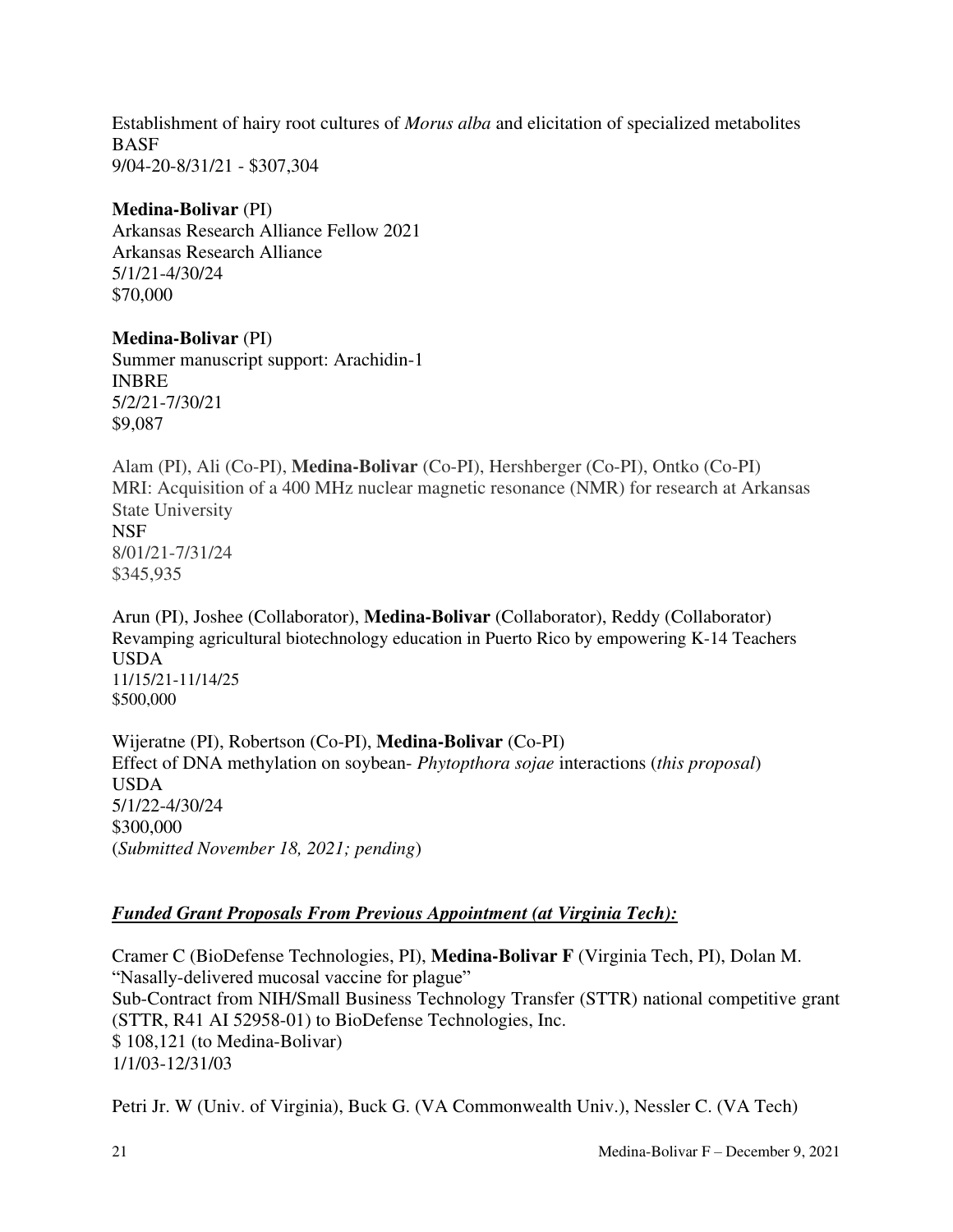"The Virginia Consortium for Mucosal Therapy of Infectious and Autoimmune Diseases" State of Virginia, Commonwealth Technology Research Fund \$ 3.6 Million (\$ 1.2 Million to Medina-Bolivar) 1/1/02-5/30/05 *Note:* Dr. **Medina-Bolivar** participated in writing part of this proposal. He was appointed as Research Director for the Virginia Tech component of this project.

# **Medina-Bolivar** (PI)

"Hairy root cultures as bioproduction systems for metabolites produced in tobacco leaf and smoke" (Subcontract from grant "On the presence of monoamine oxidase inhibitors in tobacco and tobacco smoke"awarded to N. Castagnoli, PI, Dept. of Chemistry, Virginia Tech) Phillip Morris 09/01/03-12/31/04

# **PRESENTATIONS**

# **1992**

- 1. **Medina-Bolivar F,** Flores H. 1992. Selection of high alkaloid-producing "hairy root" clones of *Hyoscyamus muticus*. International Symposium in the Molecular Genetics of Root Development. New York City, NY. (poster)
- 2. **Medina-Bolivar F,** Dodds J. 1992. Efficient shoot organogenesis from leaves, roots and internodes of sweet potato. Annual Meeting American Society of Plant Physiologists. Pittsburg, PA (poster; Plant Physiology. Abstract 99: 49)
- **3. Medina-Bolivar F**, Dodds J. 1992. Development of plant regeneration and transformation systems in sweet potato (*Ipomoea batatas*). Congress on In Vitro Biology. Arlington, VA. (poster)
- 4. Lowe J, Newell C, Buitron F, **Medina-Bolivar F,** Dodds J. 1992. Development of plant regeneration and transformation systems in sweet potato (*Ipomoea batatas*). Congress on In Vitro Biology. Arlington, VA. [poster; In Vitro Cellular and Developmental Biology. Abstract 28:121A]

- 5. **Medina-Bolivar, F.** and H. Flores. 1993. A novel approach for tropane alkaloid overproduction from hairy roots of *Hyoscyamus muticus*. Annual Meeting American Society of Plant Physiologists. Minneapolis, MN [Plant Physiology. Abstract 102:98]
- 6. **Medina-Bolivar, F.** and H. Flores. 1993. Genetic engineering of secondary metabolites. New method for hyoscyamine overproduction from hairy roots. Phytochemical Society of North America. Monterey, CA.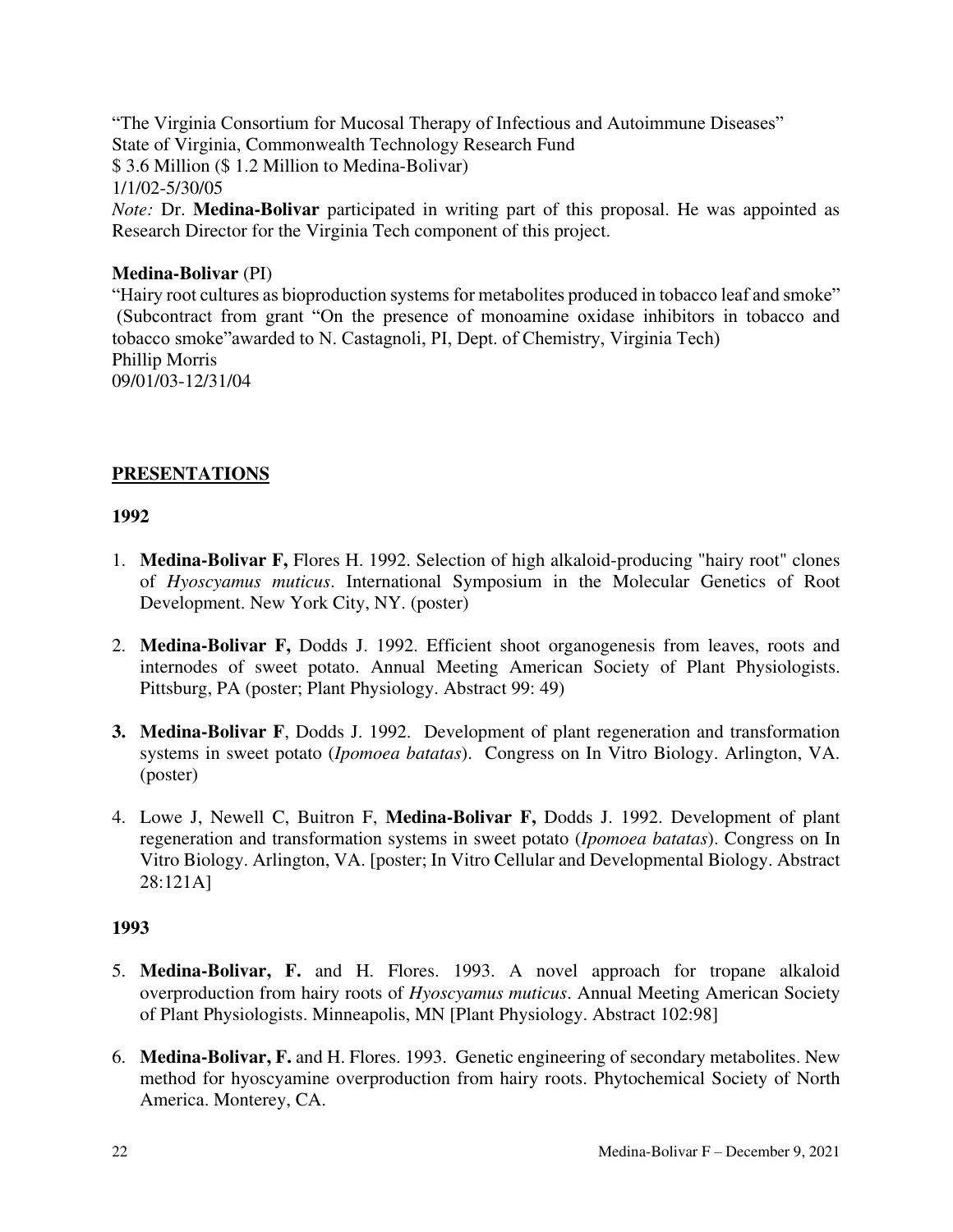- **7. Medina-Bolivar, F.** and H. Flores. 1994. Biochemical manipulations of constitutive and inducible secondary metabolites in hairy roots of *Hyoscyamus muticus*. Phytochemical Society of North America, Mexico City, Mexico.
- **8. Medina-Bolivar, F.**, Gruver, M. and H. Flores. 1994. Regulation of constitutive and inducible metabolites in hairy root cultures of *Hyoscyamus muticus*. Annual Meeting American Society of Plant Physiologists. [Plant Physiology. Abstract 105: 89]
- **9. Medina-Bolivar, F.** and H. Flores. 1994. Biochemical manipulations to increase alkaloid production in hairy roots. First Annual Industry Liaison Days Research Exhibition. State College, PA.

# **1995**

**10. Medina-Bolivar, F.** and H. Flores. 1995. Studies on the manipulation of tropane alkaloid biosynthesis in hairy roots of *Hyoscyamus muticus*. 10th Annual Penn State Symposium in Plant Physiology. State College, PA

# **1997**

- **11. Medina-Bolivar, F.** and H. Flores. 1997. Metabolic engineering of the sesquiterpene pathway in hairy roots of *H. muticus*. Annual Meeting American Society of Plant Physiologists. [Plant Physiology. Abstract 114(3): 150]
- **12. Medina-Bolivar, F.** and H. Flores. 1997. Regulation of tropane alkaloid vs. sesquiterpene biosynthesis in hairy root cultures of *Hyoscyamus muticus*. 12th Annual Penn State Symposium in Plant Physiology. State College, PA.
- **13. Medina-Bolivar, F.** and H. Flores. 1997. Tropane alkaloid vs. sesquiterpene biosynthesis in hairy roots of *Hyoscyamus muticus*. Annual Meeting American Society of Plant Physiologists. Plant Physiology. Abstract 114(3): 232.

- **14. Medina-Bolivar, F.**, Lang, S., Denbow, C. and C. Cramer. 1998. Compartmentalization of the isoprenoid pathway: Channelling metabolites for sterol vs. phytoalexin biosynthesis. Keystone Symposium in Plant Cell and Molecular Biology. Taos, NM.
- **15. Medina-Bolivar, F.**, Lang, S., Denbow, C. and C. Cramer. 1998 Metabolic engineering of the isoprenoid pathway. Southern Section - American Society of Plant Physiologists. Roanoke, VA.
- 16. Rohrbaugh, A., **Medina-Bolivar, F.** and C. Cramer. 1998. Does glycosylation play a role in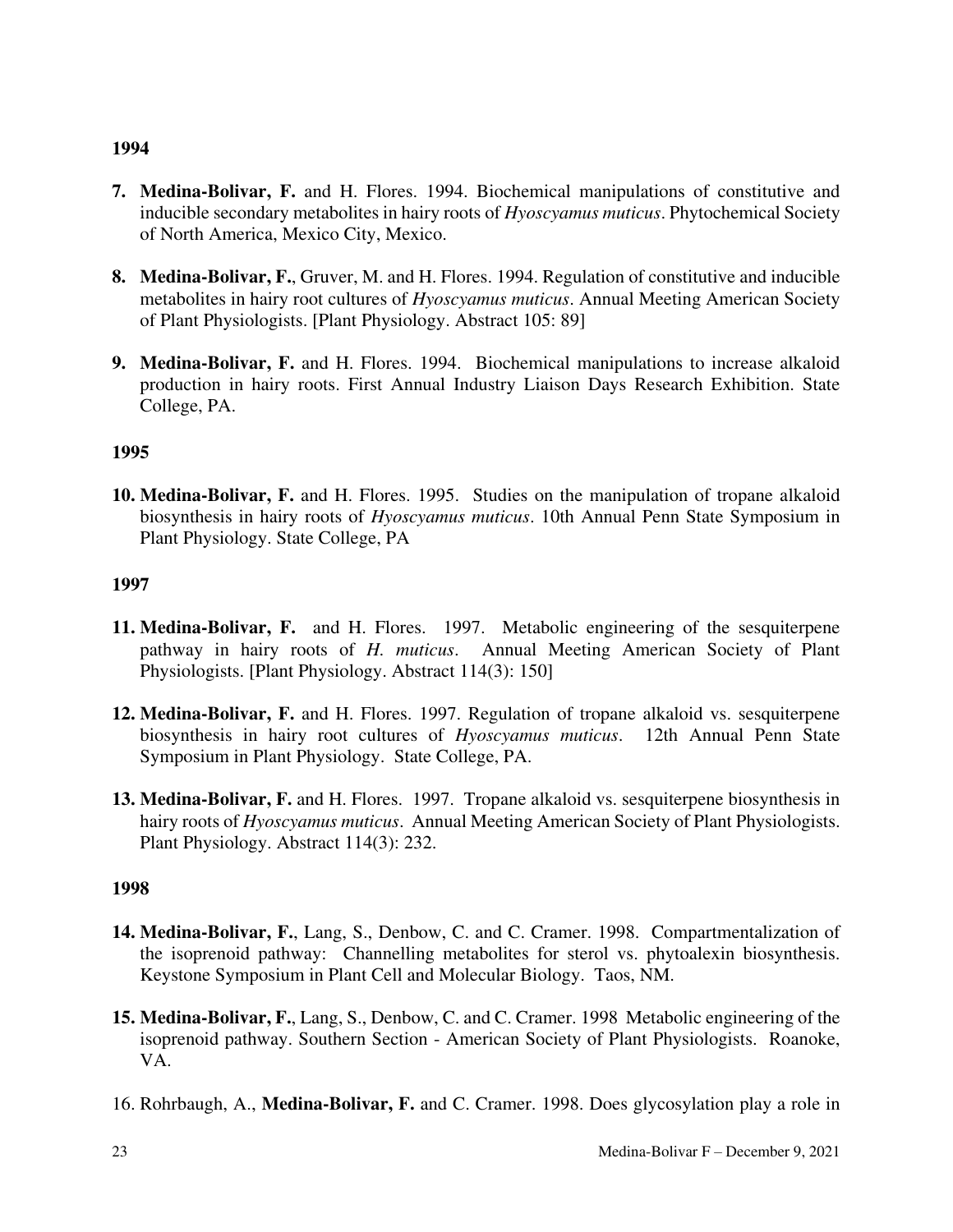HMG2 localization? Southern Section - American Society of Plant Physiologists. Roanoke, VA.

# **1999**

- **17. Medina-Bolivar, F**. and C. Cramer. 1999. Constitutive expression of tomato *hmg2* in tobacco accelerates production of sesquiterpene phytoalexins associated with enhanced disease resistance. Annual Meeting American Society of Plant Physiologists. Baltimore, MD. (Plant Physiology, Abstract. 120S: 101)
- 18. Denbow, C., Daniel, A., **Medina-Bolivar, F.** and C. Cramer. 1999. Mutation of a potential ER retrieval signal in 3-hydroxy-3-methylglutaryl coenzyme A reductase and its effects on localization in Xanthi tobacco cells. Annual Meeting American Society of Plant Physiologists. Baltimore, MD (Plant Physiology, Abstract 120S: 86)
- **19. Medina-Bolivar, F.** and C. Cramer. 1999. "Hairy roots" a tool for metabolic engineering. Congress on In Vitro Biology. New Orleans, LA. June 5-9, 1999. [In Vitro Cellular & Developmental Biology, Abstract 35(3): 38-A]
- 20. Ni, H., McCarthy, A., **Medina-Bolivar, F.**, Grabau, E. and C. Cramer. 1999. Production of human protein C in root cultures of transgenic tobacco. Congress on In Vitro Biology. New Orleans, LA. June 5-9, 1999. [In Vitro Cellular & Developmental Biology. Abstract 35(3): 48-A]

## **2000**

- **21. Medina-Bolivar, F.**, Verbiest, L., Sentz., D., Barroso, L., Cramer, C. and T. Wilkins. 2000. Plant-based vaccine development: Ricin B–GFP as a model for adjuvant antigen production. Sixth International Congress of Plant Molecular Biology. Quebec City, Canada. June 18-24, 2000.
- 22. Denbow, C., **Medina-Bolivar, F.** and C. Cramer. 2000 Mutation of an ER targeting sequence alters subcellular localization of HMGR. Sixth International Congress of Plant Molecular Biology. Quebec City, Canada. June 18-24, 2000.
- **23. Medina-Bolivar, F.**, Sentz, D., Verbiest, L., Petri Jr., W., Wilkins, T., Cramer, C. Strategies for developing a co-expressed adjuvant for pant-based vaccine bioproduction. International Centers for Tropical Disease Research, National Institutes of Health. Bethesda, MD.

## **2001**

24. Stroup, S., Kumar, S., **Medina-Bolivar, F.**, Cramer, C., Timko, M. and C. Cramer. 2001. Expression of Gal/GalNAc lectin of *Entamoeba histolytica* in transgenic plants. International Centers for Tropical Disease Research, National Institutes of Health. Bethesda, MD. May 7- 9, 2001. (Abstract)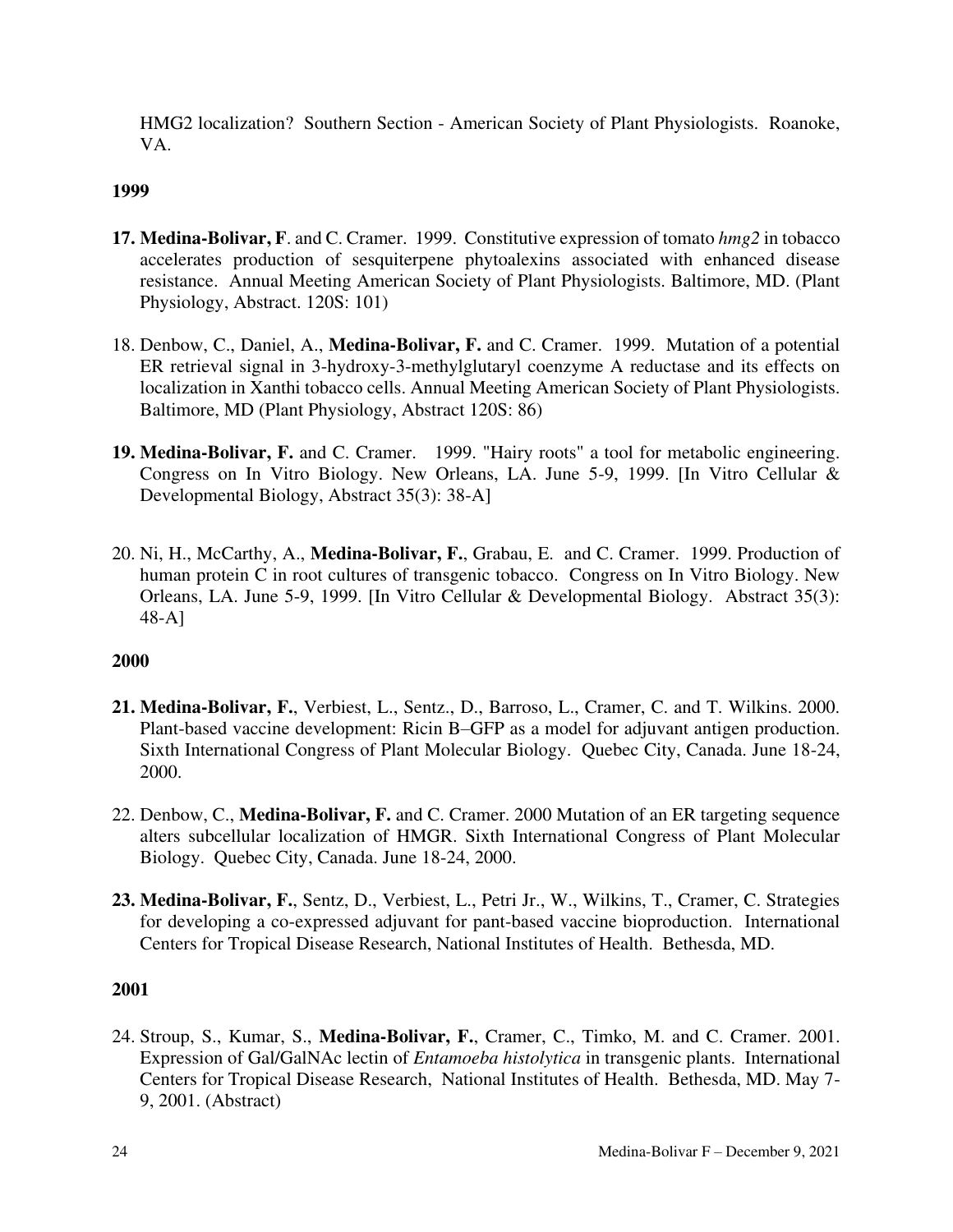- **25. Medina-Bolivar, F.**, Wright, R., Sentz., D., Petri Jr., W., Wilkins, T. and C. Cramer. Plantbased mucosal vaccines. International Centers for Tropical Disease Research, National Institutes of Health. Bethesda, MD. May 7-9, 2001. (Abstract)
- **26. Medina-Bolivar, F.**, Wright, R., Sentz, D., Petri Jr., W., Wilkins, T. and C. Cramer. 2001. Ricin B-GFP: A model for plant-based mucosal vaccines Congress on In Vitro Biology. St. Louis, MS. June 16–20, 2001. (Abstract)
- 27. Denbow, C., **Medina-Bolivar, F.** and C. Cramer. 2001. Retention of tomato 3-hydroxymethylglutaryl CoA reductase within the endoplasmic reticulum is controlled by an N-terminal arginine motif. Plant Biology 2001 Annual Meeting. Providence, RI. July 21-25, 2001. (Abstract 45).
- **28. Medina-Bolivar, F.**, Wright, R., Sentz, D., Petri Jr., W., Wilkins, T. and Cramer, C. 2001. An adjuvant-antigen model for plant-based mucosal vaccine production. IV Annual Congress in Vaccine Research. Arlington, VA. (Abstract)

- 29. Zhang, C., **Medina-Bolivar, F.** and C. Cramer. 2002. Purification of ricin B from hairy root culture medium by aqueous two-phase extraction." Annual Meeting of the American Institute of Chemical Engineers. Indianapolis, IN.
- 30. Cramer, C. and **F. Medina-Bolivar**. 2002. Mucosal immunology and the mean green vaccine. 19th Annual Mid-Atlantic Plant Molecular Biology Society Meeting. Beltsville, MD. August 19-20, 2002.
- 31. Dolan, M., Bennett, S., **Medina-Bolivar, F.**, Applewhite, L. and P. Green. 2002. Species identification of pasteurized crabmeat by a discriminating PCR-based diagnostic. Institute of Food Technologists. Annual Meeting and Food Expo. Anaheim, CA. (Abstract 56-9)
- 32. **Medina-Bolivar, F.**, Funk, V., Wright, R., Petri Jr., W. and C. Cramer. 2002. Application of inducible plant-expression systems for unstable proteins.  $10<sup>th</sup>$  International Association of Plant Tissue Culture and Biotechnology Congress. Orlando, FL.
- 33**. Medina-Bolivar, F.**, Dolan, M., Funk, V., Wright, R., Russell, M. and C. Cramer. 2002. Transgenic plants for bioexpression of mucosal vaccine antigens, adjuvants and immunodulators. Conference on Immunopotentiators in Modern Vaccines. Prague, Czech Republic.
- 34. **Medina-Bolivar, F.**, Funk, V., Wright, R., Sentz., D., Petri Jr., W., Wilkins, T. and C. Cramer. 2002. A galactose/galactosamine binding lectin as a mucosal adjuvant/carrier from plant-based vaccines. Fifth Annual Conference on Vaccine Research. Baltimore, MD. May 6-8, 2002.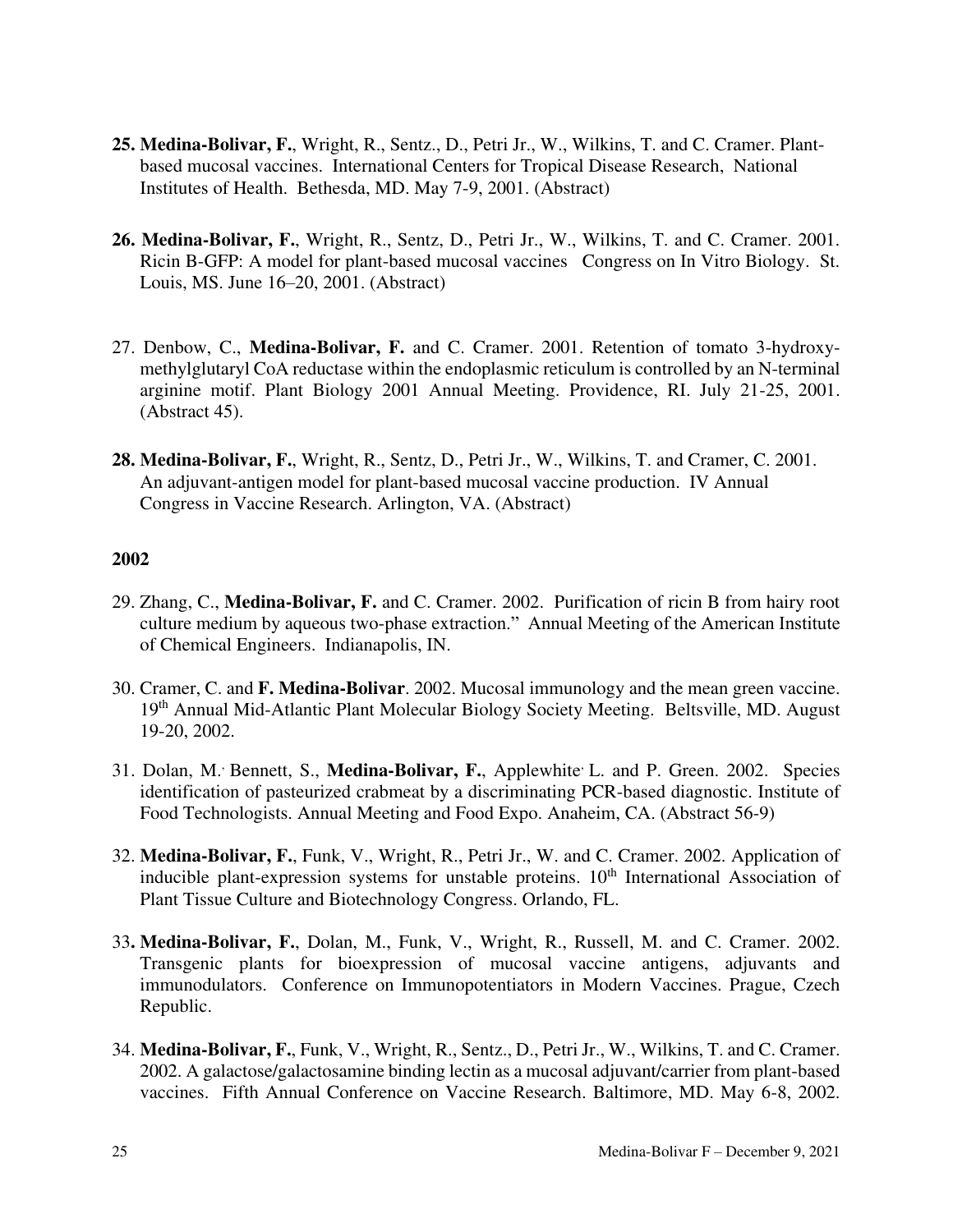(Abstract S20-5)

35. Lorence, A., **Medina-Bolivar, F.** and C. Cramer. 2002. Production of camptothecin and 10 hydroxycamptothecin from *Camptotheca acuminata* hairy roots. First International Congress on Plant Metabolomics. Wageningen, Netherlands. April 7-11, 2002.

# **2003**

- 36. Stroup, S., Teli, N., **Medina-Bolivar, F**., Barroso, L., Timko, M., Mann, B. 2003. Development of a plant-based vaccine for amebiasis. American Society of Tropical Medicine and Hygiene. 2003. 52nd Annual Meeting. Philadelphia, PA. December 3-7, 2003. (Abstract)
- 37. **Medina-Bolivar, F.**, Funk, V., Wright, R., Mann, B., Stroup, S., Petri Jr., W. and C. Cramer. 2003. Novel plant-based vaccine strategies for amebiasis.  $7<sup>th</sup>$  International Congress of Plant Molecular Biology. Barcelona, Spain. June 23-28. (Abstract S26-32)
- 38. **Medina-Bolivar, F.**, Funk, V., Wright, R., Mann, B., Strop, S., Petri Jr., W. and C. Cramer. 2003. A plant-based mucosal vaccine for amebiasis". Sixth Annual Conference on Vaccine Research. Arlington, VA. May 5-7, 2003. (Abstract P29).
- 39. Woffenden, B., Cramer, C. and **F. Medina-Bolivar**. 2003. Plant-based production of a subunit mucosal vaccine for pneumonic plague". The Congress on In Vitro Biology. Portland, OR. May 31-June 4, 2003. (Abstract)
- 40. **Medina-Bolivar, F.**, Funk, V., Wright, R., Petri Jr., W. and C. Cramer. 2003. Plant-based production of mucosal vaccines. Conference on Plant-Made Pharmaceuticals. Quebec City, Canada.

- 41. Buswell, S., **Medina-Bolivar, F.**, Van Cott, K. and C. Zhang. 2004. Expression of porcine prorelaxin in transgenic tobacco. Relaxin 2004: Relaxin and Related Peptides, Jackson Lake Lodge, Grand Teton National Park, Wyoming. September 5-10, 2004.
- 43. Hampton, J., Livingstone, D., Boluarte-Medina, T., **Medina-Bolivar, F.**, Shew, B., Hollowell, J., Phipps, P. and E. Grabau. 2004. Growth and oxalic acid production in liquid cultures by isolates of Sclerotinia minor. 21th Mid-Atlantic Plant Molecular Biology Society Conference. August 19-29, 2004.
- 44. Zhang, C., **Medina-Bolivar, F.** and C. Cramer. 2004. Recovery and improvement of the stability of ricin B from hairy root culture medium. American Society for Agricultural Engineers, Annual International Meeting. Ontario, Canada. August 1-4, 2004
- **45. Medina-Bolivar, F**., Reed, D. Reidy, M. and C. Cramer 2004. Tobacco-produced hexahistidine-tagged ricin B as a mucosal adjuvant". Seventh Annual Conference on Vaccine Research. Arlington, VA.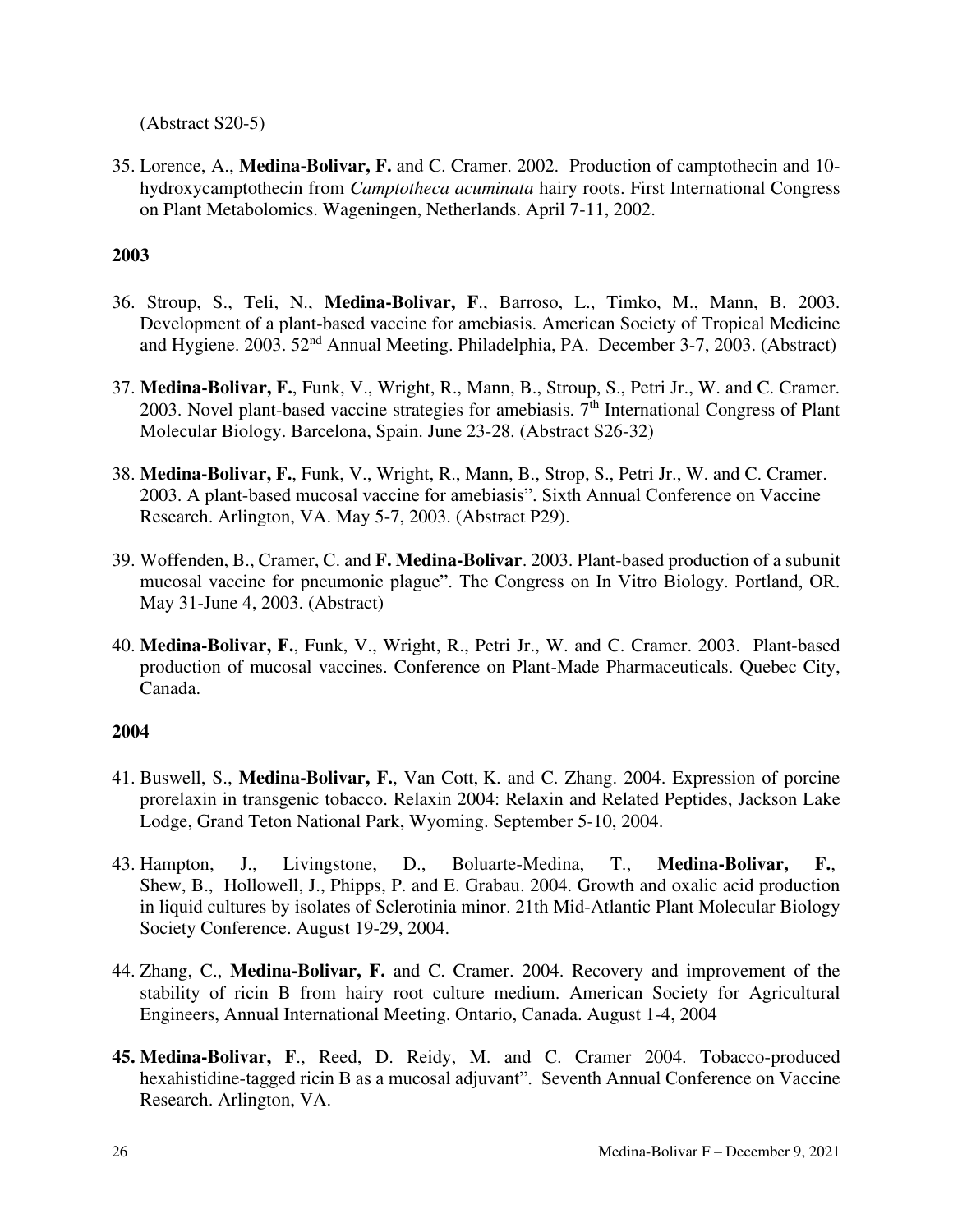- 46. Nopo-Olazabal, L., Woffenden, B., Reed, D., Buswell, S., Zhang, C., Cramer, C., **Medina-Bolivar, F.** 2005. Identification of a highly active and inducible promoter for hairy roots of tobacco, p. 305. In: Abstracts of the Annual Meeting of the American Society of Plant Biologists, Seattle, WA. 16-20 July. (poster)
- 47. Reed, D., Nopo-Olazabal, L., Woffenden, B., Cramer, C., **Medina-Bolivar, F.** 2005. Posttranslational processing of ricin B is affected by its expression source in tobacco, p. 275. In: Abstracts of the Annual Meeting of the American Society of Plant Biologists, Seattle, WA. 16- 20 July. (poster)
- 48. Lorence, A., Woffenden, B., Smith, M., Nessler, C., **Medina-Bolivar, F.** 2005. Overexpression of transcription factors to manipulate specialized metabolism, Abstract 47. In: Abstracts of the Phytochemical Society of North America 2005 Annual Meeting, Integrative Plant Biochemistry as We Approach 2010, La Jolla, CA. 30 July-3 August. (poster)
- **49. Medina-Bolivar, F.**, Dolan, M., Bennett, S. 2005. Development of a streamlined DNA-based diagnostics platform for black cohosh authentication, P-17. In: Abstracts of the International Conference Quality and Safety Issues Related to Botanicals, National Center for Natural Products Research, Oxford, MS, 15-18 August. (poster)
- **50. Medina-Bolivar, F**. 2005. Hairy Roots and Plant-derived Pharmaceuticals: Rediscovering the Hidden Half of Specialized Metabolism. Arkansas Biosciences Institute Fall Research Symposium. Little Rock, AR. Sep 29, 2005. (invited talk)
- **51. Medina-Bolivar, F.** 2005. Hairy roots as biological factories from natural products to recombinant proteins. National Center for Natural Products Research. Oxford MS. Oct 17, 2005. (invited talk)

- **52. Medina-Bolivar, F.**, Nopo-Olazabal, L. 2006. Production of secondary metabolites and recombinant proteins in hairy roots cultured in the Liquid LabTM bioreactor. In Vitro Biology Meeting, Minneapolis, MN, Jun 3-7. (poster)
- 53. Nopo-Olazabal, L*.,* Simeon, S., Hannigan, R., Lorence, A., **Medina-Bolivar, F.** 2006. Elicitation and secretion of sesquiterpenes in hairy roots cultured in the Liquid Lab<sup>TM</sup> bioreactor. 2006 Phytochemical Society of North America Annual Meeting, Oxford, MS, July 8-12. (poster)
- **54. Medina-Bolivar, F.,** Hubstenberger, J., Condori, J., O'Keefe, S., Bennett, S., Dolan, M. Resveratrol production in hairy roots of peanut. Phytochemical Society of North America Annual Meeting, Oxford, MS, July 8-12, 2006. (talk)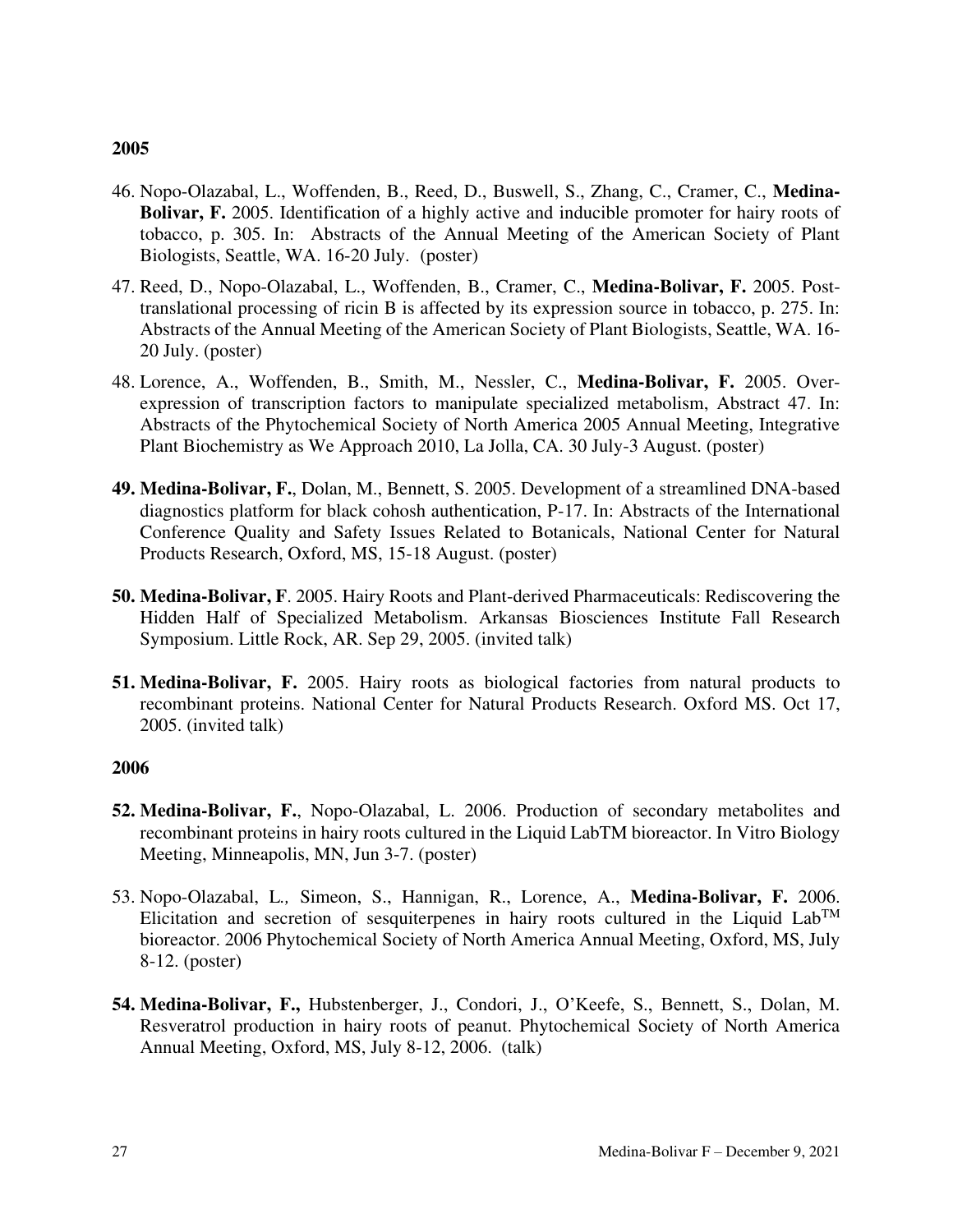- 55. Lorence, A., Woffenden, B., Nopo-Olazabal, L*.*, Martinez, J., C. Nessler, **Medina-Bolivar, F.**  2006. Enhanced production of specialized metabolites in tobacco over-expressing an AP2 type transcription factor. Phytochemical Society of North America Annual Meeting, Oxford, MS, July 8-12. (talk)
- **56. Medina-Bolivar, F.** 2006. Hairy roots: novel applications for plant biotechnology. In: Abstracts of the First International Workshop on Hairy Roots, Jonesboro, AR, July 13, 2006. (invited talk)
- **57. Medina-Bolivar, F.** 2006. Hairy roots: harnessing the biosynthetic potential of plant roots for agriculture and medicine. Symposium on Medicinal Plants. American Society of Horticultural Sciences Annual Meeting, New Orleans, LA, 25 July 25. (invited talk)
- **58. Medina-Bolivar, F.,** Nopo-Olazabal, L., Simeon, S., Shelton, K., Condori, J., Hannigan, R., Lorence, A. 2006. HPTLC as a tool to rapidly assess the elicitor responsiveness of hairy roots cultured in the Liquid  $Lab^{TM}$  reactor. International Symposium for High Peformance Thin-Layer Chromatography. Berlin, **GERMANY**. October 9-11. (poster)
- **59. Medina-Bolivar, F.** 2006. Production and secretion of resveratrol and resveratrol analogues in hairy roots of peanut. Aging Work Group at University of Arkansas for Medical Sciences. Little Rock, AR. November 16, 2006. (invited talk)
- **60. Medina-Bolivar, F.** 2006. Production of resveratrol in hairy roots. Universidad Peruana Cayetano Heredia. Lima, **PERU**. December 22, 2006 (invited talk)

- **61. Medina-Bolivar, F.** 2007. Hairy roots as chemical factories: Rooting for resveratrol. University of Arkansas at Little Rock. Little Rock, AR. January 29, 2007. (invited talk)
- **62. Medina-Bolivar, F,** Dolan, M., 2007. Bioproduction scale-up of enhanced resveratrol products. Consortium for Plant Biotechnology Research Symposium. Washington, DC. Feb 12. (poster)
- 63. Simeon, S., Hannigan, R., **Medina-Bolivar, F.,** Martinez-Quintana, J., Lorence, A. 2007. HPTLC method for simultaneous cellular redox and energy state determination of plant samples. 58<sup>th</sup> Pittsburg Conference on Analytical Chemistry and Applied Spectroscopy. Chicago, IL. Feb 25-Mar 2. (poster)
- **64. Medina-Bolivar, F**. 2007. Hairy roots: novel approaches for the production of specialized metabolites and proteins. International Symposium on Medicinal and Nutraceutical Plants, Fort Valley, GA. Mar 21. (invited talk)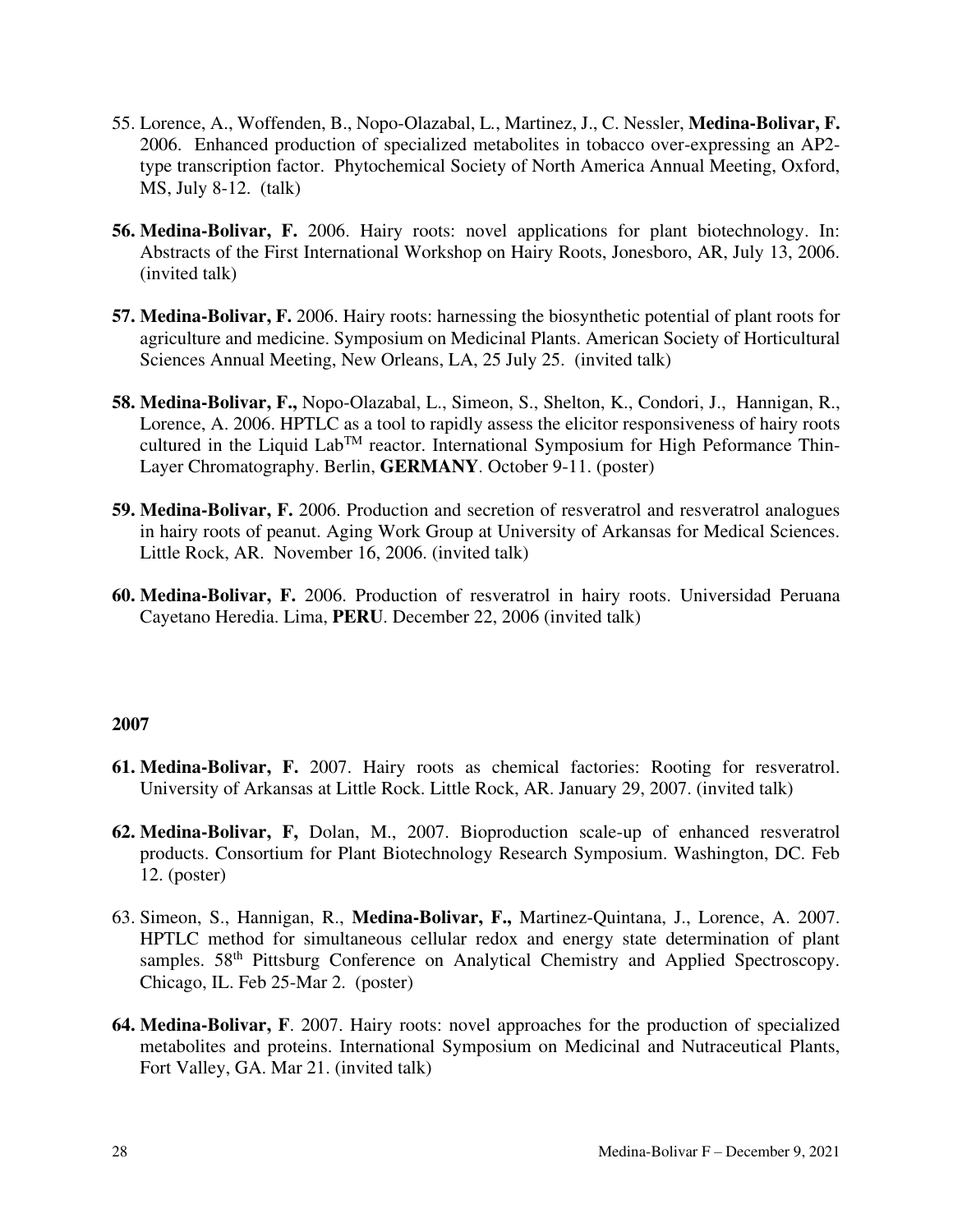- **65. Medina-Bolivar, F**. 2007. Hairy roots: a source for a highly defined resveratrol product. In: International Symposium on Medicinal and Nutraceutical Plants. Fort Valley, GA. Mar 23. (invited talk)
- 66. Freeburg, E., Nopo-Olazabal, L., Hannigan, R., **Medina-Bolivar, F**. 2007. Extraction and identification of formononetin from black cohosh *(Actaea racemosa*) utilizing gaschromatography couple mass-spectrometry and ultraviolet detection of high performance thin layer chromatography, American Chemical Society 233<sup>rd</sup> National Meeting and Exposition. Chicago, IL. Mar 25-29. (poster)
- 67. Freeburg, E., Nopo-Olazábal. L., Hannigan, R., **Medina-Bolívar, F**. 2007. Phytochemical profiling and chemical marker development of Black cohosh (*Actaea racemosa*) and Sheng ma (*A. cimicifuga*) utilizing ultraviolet detection coupled high-performance thin layer chromatography. 21st National Conference on Undergraduate Research (NCUR), San Rafael, CA, April 12-14. (poster)
- 68. Brown, K., Nopo-Olazabal, L., Condori, J., **Medina-Bolivar, F**. 2007. Analysis of inducible metabolites in potato hairy roots. 21st National Conference on Undergraduate Research (NCUR), San Rafael, CA, April 12-14. (poster)
- 69. Spulecki, S., Condori, J., Shelton, K., Nopo-Olazabal, L., Grippo, A., **Medina-Bolivar, F.** 2007. Resveratrol and resveratrol derivatives produced from peanut hairy roots. 21st National Conference on Undergraduate Research (NCUR), San Rafael, CA, April 12-14. (poster)
- 70. Cramer, C., Dolan, M., Lorence, A., **Medina-Bolivar, F.**, Weathers, P. 2007. Biotechnology at the Interface of Agriculture and Medicine. XII National Congress of Biotechnology and Bioengineering, Morelia, Mexico, Jun 25-29. (talk)
- **71. Medina-Bolivar, F.**, Nopo-Olazabal, C., Sivakumar, G., Nopo-Olazabal, L., Hannigan, R., Redeker, K., Lorence, A., Purnell, C., Harris, S., Simeon, S. 2007. Trichloroethylene induced stilbenoid compounds and antioxidant activity in peanut roots. Annual Meeting of the Phytochemical Society of North America. St. Louis, MO. Jul 21-25. (talk)
- 72. Sivakumar, G., Condori, J., Hannigan, R., Dolan, M., **Medina-Bolivar, F**. 2007. HPLC-MS screening for resveratrol and its derivatives in hairy root cultures of peanut. Annual Meeting of the Phytochemical Society of North America. St. Louis, MO. Jul 21-25. (talk)
- 73. Condori, J., Medrano, G., Sivakumar, G., Cramer, C., **Medina-Bolivar, F.** 2007. Cloning and characterization of resveratrol synthase from peanut using a transient expression system. Annual Meeting of the Phytochemical Society of North America. St. Louis, MO. Jul 21-25. (poster)
- 74. Nopo-Olazabal, C., Nopo-Olazabal, L., Sivakumar, G., Condori, J., Hannigan, R., **Medina-Bolivar, F.** 2007. Screening for stilbenes in hairy roots of *Nicotiana benthamiana*. Annual Meeting of the Phytochemical Society of North America. St. Louis, MO. Jul 21-25. (poster)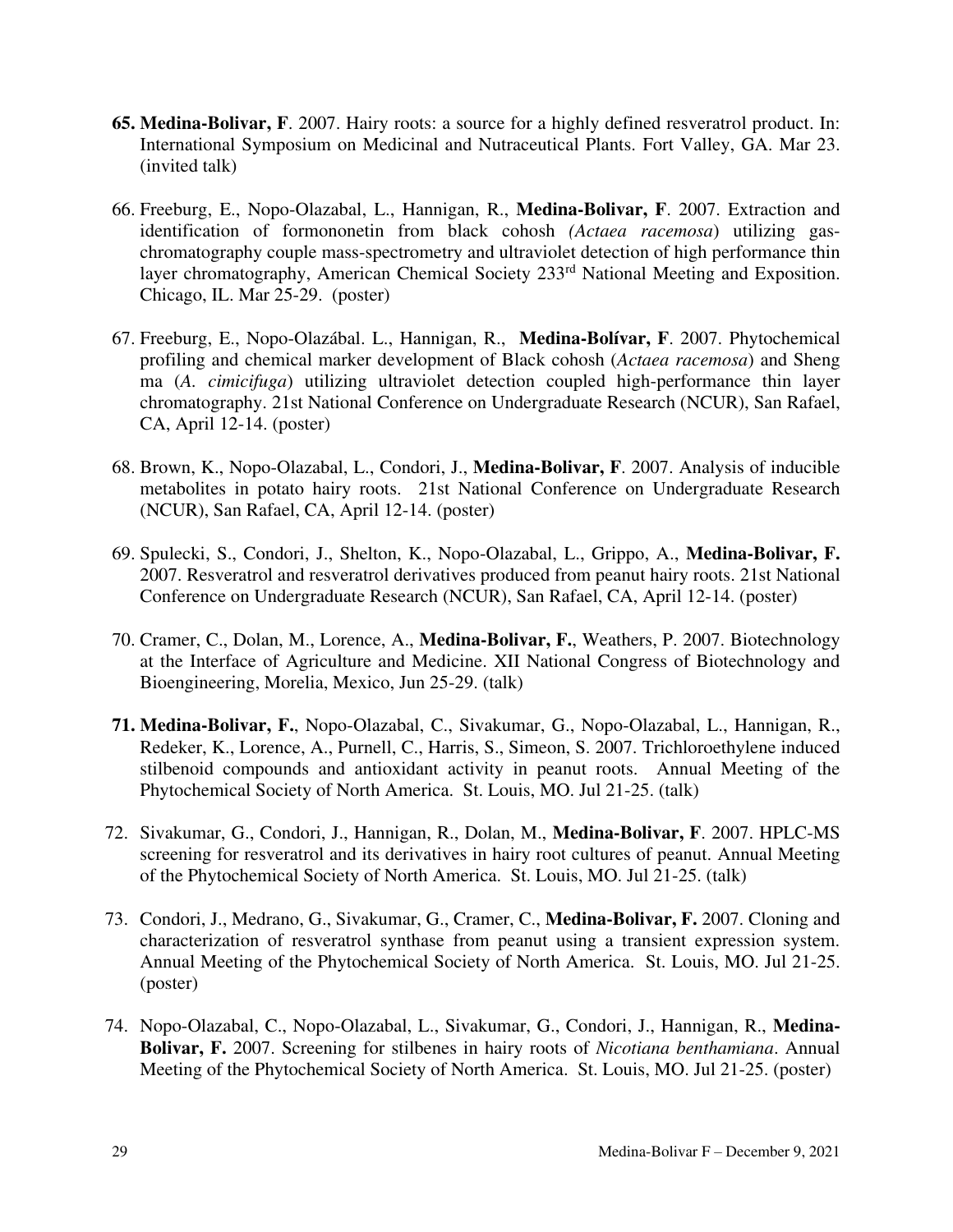- **75. Medina-Bolivar, F.**, Nopo-Olazabal, C., Sivakumar, G., Nopo-Olazabal, L., Condori, J. 2007. Screening for bioactive stilbenes in the genus *Nicotiana* and other Solanaceae species. 61<sup>st</sup> Tobacco Science Research Conference. Charlotte, NC. Sep 23-26. (invited talk)
- **76. Dolan, M.**, Medina-Bolivar, F., Bennett, S. 2007. Production of bioactive stilbenes in hairy root cultures of plants. Biocontact Quebec 2007. Ontario, **CANADA**. Oct. 3-5, 2007 (talk).
- **77. Medina-Bolivar, F**. 2007. Harnessing plant and chemical diversity for the production of medicinal and nutritional compounds. In: Abstracts of the Latin American and Caribbean Congress on Agricultural Biotechnology – REDBIO. Vina del Mar. **CHILE**. Oct 22-26. (invited talk)
- **78. Medina**-Bolivar, F. 2007. "Induction and biological activity of resveratrol and its derivatives from hairy root bioreactors" [Note, this talk was presented in Spanish with the title: "*"Inducción y actividad biológica del resveratrol y sus derivados en bioreactores de "hairy roots"; see* http://www.fundacioncassara.org.ar/?es/docencia/seminarios/agenda/Pablo Cassara Foundation. Buenos Aires, **ARGENTINA**. October 31, 2007 (invited talk).

- **79. Medina-Bolivar, F**. 2008. Production of Bioactive Resveratrol Analogues in Hairy Roots of Peanut". Meeting of the Southern Association of Agricultural Scientists. Dallas, TX. Feb 4, 2008. (invited talk)
- **80. Medina-Bolivar, F.** 2008. Stilbenoid phytoalexins: Harnessing plant defense metabolism for human health. University of Arkansas, Fayetteville, AR. February 19, 2008. (invited talk)
- 81. Sawalha, A., **Medina-Bolivar, F**. 2008. Characterization of stilbenoids in Japanese knotweed (*Polygonum cuspidatum*) by HPLC AND HPTLC. National Conference on Undergraduate Research. Salisbury, MD. April 10-12. (poster)
- 82. Sivakumar, G., Villagarcia, H., Condori, J., Hubstenberger, J., Dolan, M., **Medina-Bolivar, F.**  2008. Production of resveratrol analogues in hairy root bioreactors: A biotechnological source for phytopharmaceuticals. PharmaForum . Little Rock, AR., May 18-20. (talk)
- **83. Medina-Bolivar, F.**, Srivatsan, M., Condori, J., Sivakumar, G., Badanavalu, M., Dolan, M. 2008. Production and neuroprotective properties of natural resveratrol analogues from peanut hairy roots. World Congress on In Vitro Biology. Tucson, AZ. Jun 14-18. (invited talk)
- 84. Sivakumar, G., Dolan, M., Condori, J., Bennett, S., Bacchetta, L., **Medina-Bolivar, F.** Air lift balloon type bioreactor: Platform for commercial production of plant-based small molecules and tissues. World Congress on In Vitro Biology, Tucson, AZ. Jun 14-18 (talk)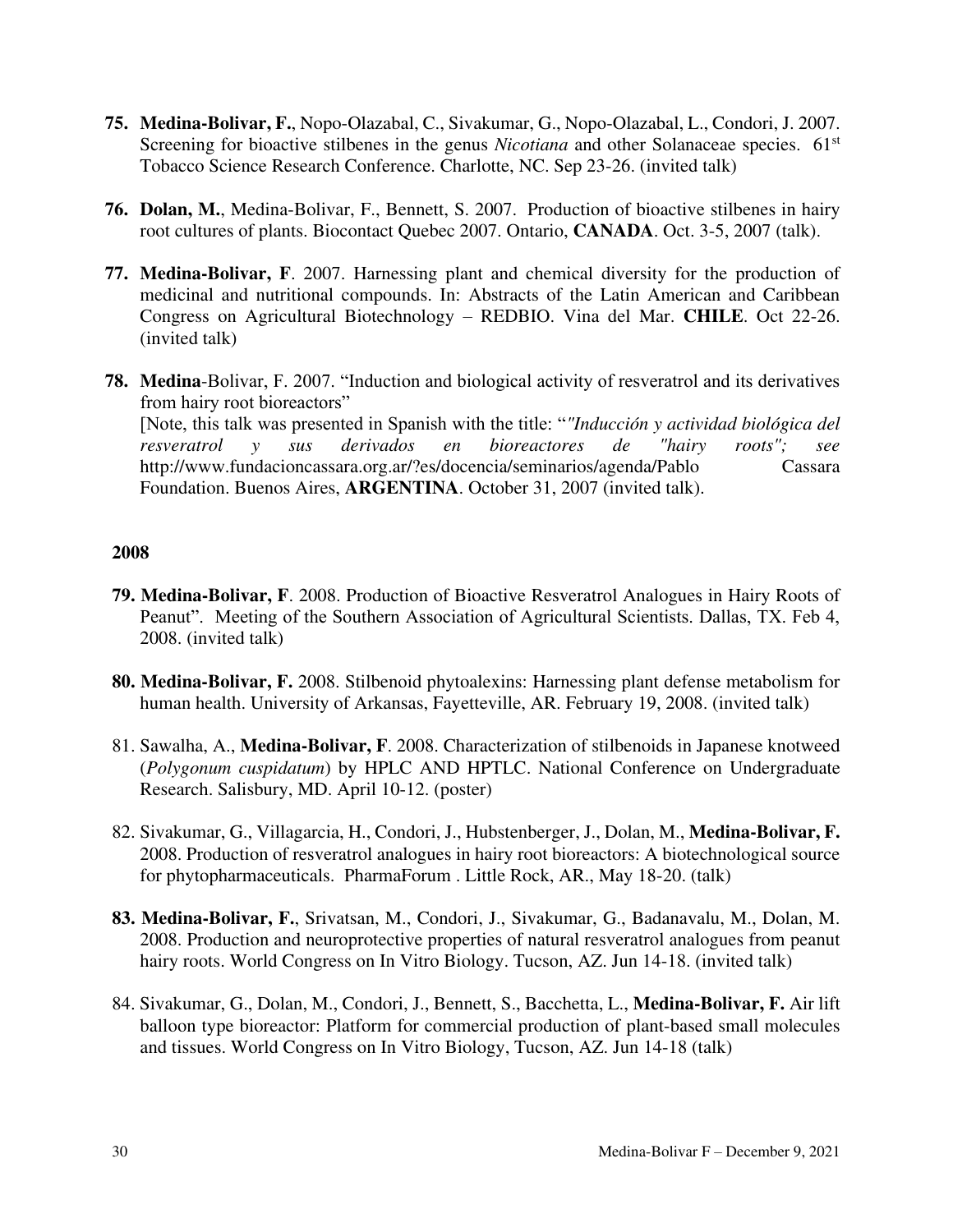- **85. Medina-Bolivar, F.** Induced Biosynthesis and Biological Activity of Natural Resveratrol Analogues from Hairy Root Cultures. 6<sup>th</sup> Annual Congress of International Drug Discovery Science and Technology. Beijing, **CHINA.** Oct. 18-22. (invited talk)
- **86. Medina-Bolivar, F.** 2008. Biosynthesis of Bioactive Resveratrol Analogues in Hairy Root Cultures. National Key Laboratory of Biochemical Engineering, Chinese Academy of Sciences. Beijing, **CHINA**. Oct. 22, 2008. (invited talk)
- 87. Condori, J., Sivakumar, G., Dolan, M., **Medina-Bolivar, F**. 2008. Expression of stilbene synthase and stilbenoid production in hairy roots of peanut. ABI Fall Research Symposium. Little Rock, AR. Oct 7. (poster)

- 88. Abbott J, Carrier DJ, **Medina-Bolivar F**, Clausen E. 2009. Determination of biological activity of stilbenoids resveratrol, piceatannol, arachidin-1 and arachidin-3. International Food Technology Annual Meeting. Anaheim, CA. June 6-9. (poster)
- 89. Condori J, **Medina-Bolivar F**. 2009. Functiona.l characterization of stilbene synthase using a transient expression system and production of resveratrol and prenylated stilbenoids in hairy roots of peanut. Gordon Conference on Metabolic Engineering. Waterville Valley, NH. July 12-17 (poster)
- **90. Medina-Bolivar F, Dolan M,** Srivatsan M, Carrier J, Sivakumar G, Ganapathy, Condori J, Villagarcia H, Nopo-Olazabal C, Nopo-Olazabal L, Abbott J, Hubstenberger J. 2009. Production and bioactivity of natural resveratrol analogues from hairy root cultures.  $238<sup>th</sup>$ American Chemical Society National Meeting and Exposition. Washington, DC. August 16- 20, 2009. (invited talk)
- 91. Nopo-Olazabal C, Hubstenberger J, **Medina-Bolivar. F**. 2009. Elicitation of stilbenoids in hairy roots of muscadine grape. International Plant Molecular Biology Meeting. St. Louis, MS. October 26-30. (poster)
- 92. CondoriJ, Dolan M, **Medina-Bolivar F**. 2009. Characterization of a resveratrol synthase gene family in hairy roots of peanut. International Plant Molecular Biology Meeting. St. Louis, MS. October 26-30. (poster)
- 93. Nopo-Olazabal L, Wu S, Allen T, Baker J, **Medina-Bolivar F**. 2009. Characterization of inducible phenolics in hairy roots cultures of the Japanese knotweed (*Polygonum cuspidatum*). International Plant Molecular Biology Meeting. St. Louis, MS. October 26-30. (poster)
- 94. Malatesta M, Nopo-Olazabal L, **Medina-Bolivar F**. 2009. Characterization of constitutive and inducible specialized metabolites in hairy roots of annatto (*Bixa orellana*). International Plant Molecular Biology Meeting. St. Louis, MS. October 26-30. (poster)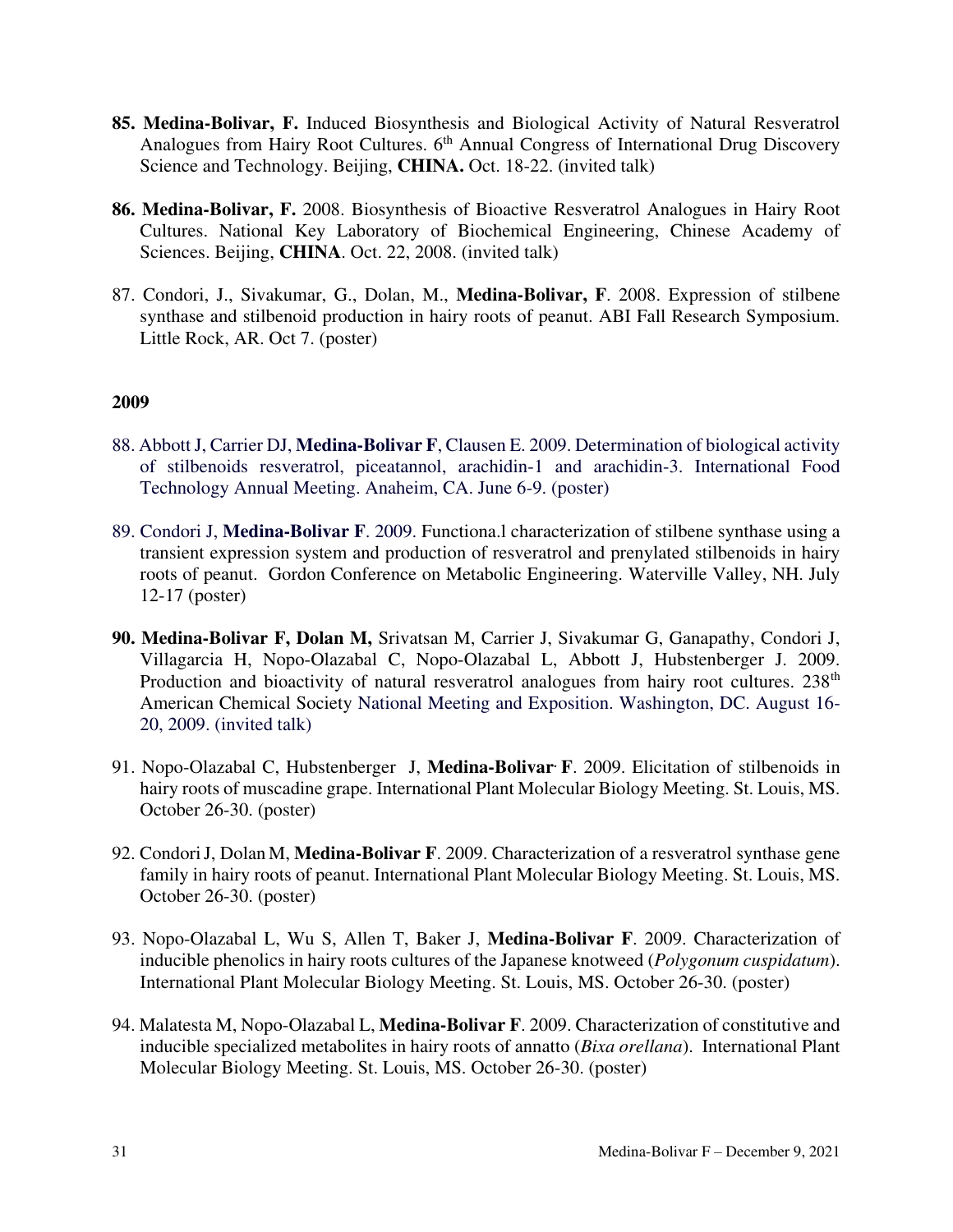- 95. Khodakovskaya M, de Silva K, Nopo-Olazabal C, Laska B, Ali N, **Medina-Bolivar F**, Grace S. 2009. Regulation of primary and secondary metabolism in plant cells by genetic manipulation of phosphoinositol pathway. International Plant Molecular Biology Meeting. St. Louis, MS. October 26-30. (poster)
- 96. Sivakumar G, Lay J, **Medina-Bolivar F**, Xu J. 2009. Botanical insulin: A plant-powered potential antidiabetic molecule. International Plant Molecular Biology Meeting. St. Louis, MS. October 26-30. (poster)
- 97. Abbott J, Engelberth A, Martin B, Clausen E, **Medina-Bolivar F**, Villagarcia H, Carrier DJ. 2009. Purification and determination of antioxidant activity of bioactive stilbenoids from hairy root cultures of peanut. International Plant Molecular Biology Meeting. St. Louis, MS. October 26-30. (poster)

- 98. Condori J, Nopo-Olazabal C, **Medina-Bolivar F**. 2010. Bioinformatic tools for cloning and characterizating the stilbenoind pathway in peanut and muscadine grape.  $7<sup>th</sup>$  Annual Conference of the MidSouth Computational Biology and Bioinformatics Society (MCBIOS). Jonesboro, AR. February 19-20. (poster).
- 99. Sivakumar G, **Medina-Bolivar F**, Lay JO. 2010. Natural corosolic acid: Future phytoinsulin? CHI 17th International Molecular Medicine Tri-Conference. San Francisco, CA. February (poster)
- 100. **Medina-Bolivar, F**. Resveratrol: Harvesting healthy chemicals from hairy roots. 2010. Dept. of Biochemistry. University of Arkansas for Medical Sciences. Little Rock, AR. March 10, 2010. (Invited speaker).
- 101. Anna Radominska-Pandya A, Nair V, Bratton SM, Gallus-Zawada A, Prather PL, **Medina-Bolivar F**. 2010. Human UDP-glucuronosyltransferases (UGTs) are involved in the metabolism of the natural resveratrol analogues arachidin-1, arachidin-3 and piceatannol. Experimental Biology Meeting. Anaheim, CA. April 2010. (poster).
- 102. Greenway M, **Medina-Bolivar F**, Dolan M, Nopo-Olazabal L, Phillips IC, Lloyd MN, Hubstenberger J, Phillips GC. 2010. Characterization of hairy root cultures and elicitation of coumaric acid in raspberry, *Rubus idaeus*. 2010. Society for In Vitro Biology Congress. St. Louis, MO. June 6-11 (poster).
- 103. **Medina-Bolivar F**, Condori J, Nopo-OlazabalC, Nopo-Olazabal L, BakerJ, AtwillR, Abbot J, Dolan M, CarrierJ, Sivakumar G, Nair V, HubstenbergerJ. 2010. Distinct biosynthesis of resveratrol analogues in hairy root cultures of peanut and muscadine grape. 12<sup>th</sup> International Association for Plant Biotechnology Congress. St. Louis, MO. June 6-11 (invited talk).
- 104. Nopo-Olazabal L, Wu S, Rimando A, Joshee N, **Medina-Bolivar F**. 2010. Production of antitumor flavonoids in hairy roots of *Scutellaria lateriflora*. 1<sup>st</sup> Annual Conference of the American Council for Medicinally Active Plants. New Brunswick, NJ. July 20-23 (talk)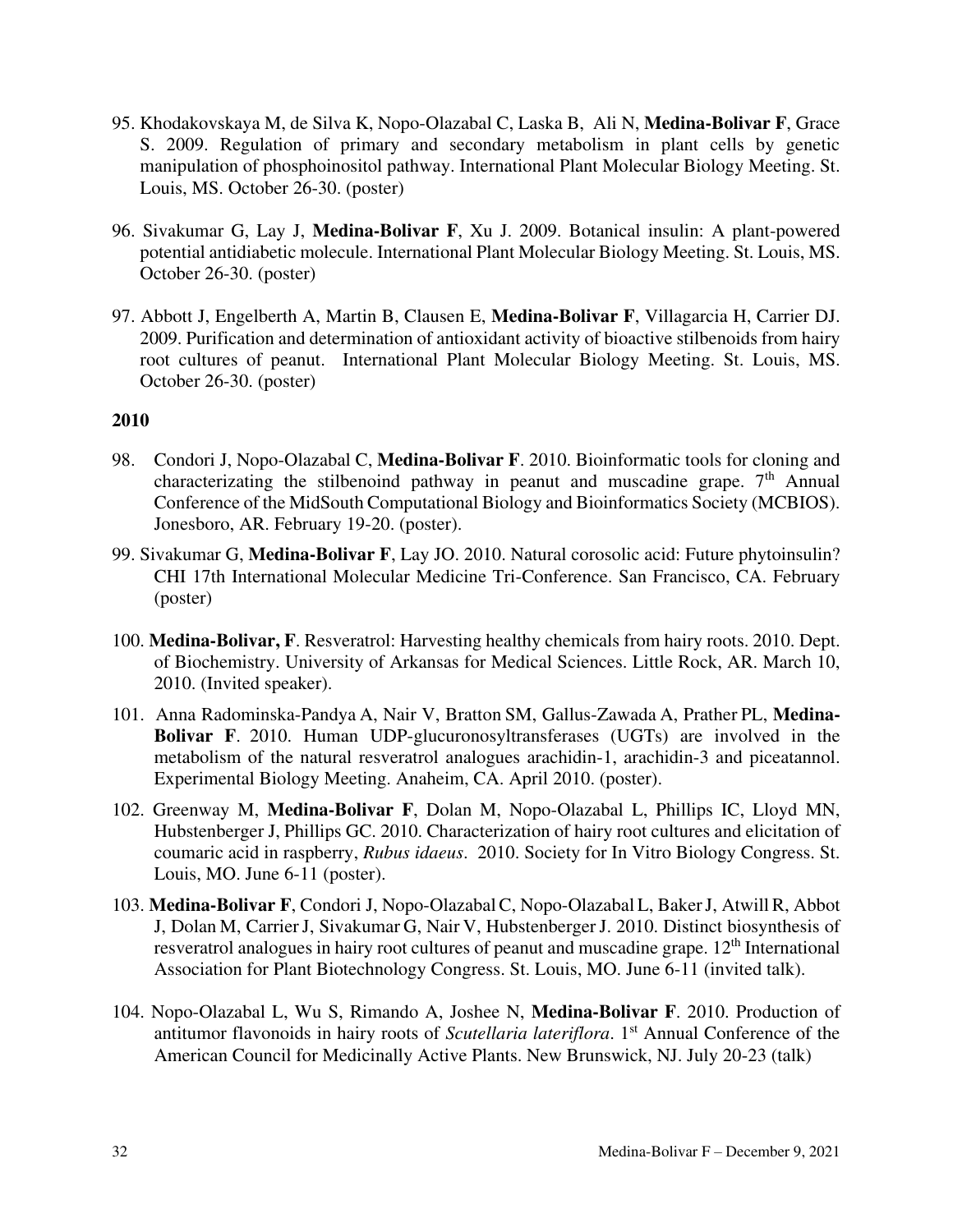- 105. Nopo-Olazabal C, Villagarcia H, Khodakovskaya M, **Medina-BolivarF**. 2010. Manipulation of secondary metabolism in hairy roots of tomato transformed with a mammalian polyphosphate 5-phosphatase. 1<sup>st</sup> Annual Conference of the American Council for Medicinally Active Plants. New Brunswick, NJ. July 20-23 (poster)
- 106. Condori J, Nopo-Olazabal C, Atwill R, Baker J Nopo-Olazabal L, **Medina-Bolivar F**. 2010. Comparison of sodium acetate- and methyl jasmonate-mediated elicitation of bioactive stilbenoids in hairy root cultures of peanut. 1<sup>st</sup> Annual Conference of the American Council for Medicinally Active Plants. New Brunswick, NJ. July 20-23 (poster; *1 st Place Poster Award Competition by J. Condori*)
- 107. **Medina-Bolivar F**, Condori J, Carrier J, Srivatsan M, Radominska-Pandya A, Sivakumar G, Nair V, Dolan M. 2010. Natural resveratrol analogs from root cultures of peanut and muscadine grape: bioproduction, biotransformation and bioactivity. 1<sup>st</sup> Annual Conference of the American Council for Medicinally Active Plants. New Brunswick, NJ. July 20-23 (invited talk)
- 108. Condori J, Atwill R, Nopo-Olazabal L, **Medina-Bolivar F**. 2010. Cyclodextrin regulates stilbenoid biosynthesis leading to high levels of resveratrol and its prenylated analogs in hairy root cultures of peanut. Plant Powered-Production-P3 Symposium. Morrilton, AR. August 15-17. (poster)
- 109. **Medina-Bolivar F**, Condori J, Nopo-Olazabal C, Nopo-Olazabal L, Dolan M, Carrier DJ, Srivatsan M, Sivakumar G, Nair V, Hubstenberger J. 2010. Biosynthesis of monomeric and oligomeric stilbenoids in hairy root cultures of peanut and muscadine grape. International Conference on Polyphenols. Montpellier, FRANCE. August 24-27. (talk).
- 110. Prather P, Cortez L, Nopo-Olazabal L, Nair V, **Medina-Bolivar F**, Radominska-Pandya A. 2010. Natural resveratrol analogs arachidin-1, arachidin-3 and piceatannol bind human and mice cannabinoid receptors CB1 and CB2.  $9<sup>th</sup>$  International Society for the Study of Xenobiotics. 2010. Istambul, TURKEY. September 4-8. (poster)
- 111. **Medina-Bolivar F**, Condori J, Nopo-Olazabal L, Nopo-Olazabal C, Carrier J, Srivatsan M, Sivakumar G, Dolan M. 2010. Natural prenylated resveratrol analogues from root cultures: Induced biosynthesis, purification and biological activity. 1<sup>st</sup> International Conference of Resveratrol and Health. Helsingor, DENMARK. September 13-16. (poster)
- 112. **Medina-Bolivar F**, Condori J, Atwill RL, Nopo C, Nopo L, Carrier DJ, Srivatsan M, Nair V, Sivakumar G, Dolan M. 2010. Bioproduction of bioactive prenylated resveratrol analogs in root cultures. ABI Fall Research Symposium. Little Rock, AR. September 29. (poster)
- 113. Gilbert K, Blossom SJ, Gomez-Acevedo H, Cooney C, Plumford N, **Medina-Bolivar F**, Lorence A. 2010. Environmental pollutants as triggers of autoimmune disease: Collaborative research into mechanism of action and remediation. ABI Fall Research Symposium. Little Rock, AR. September 29. (talk)
- 114. Joshee N, Parajuli P, Rimando AM, **Medina-Bolivar F**, Yadav AK. 2010. Scutellaria biotechnology: Achievements and future prospects. 9th International Symposium "Prospects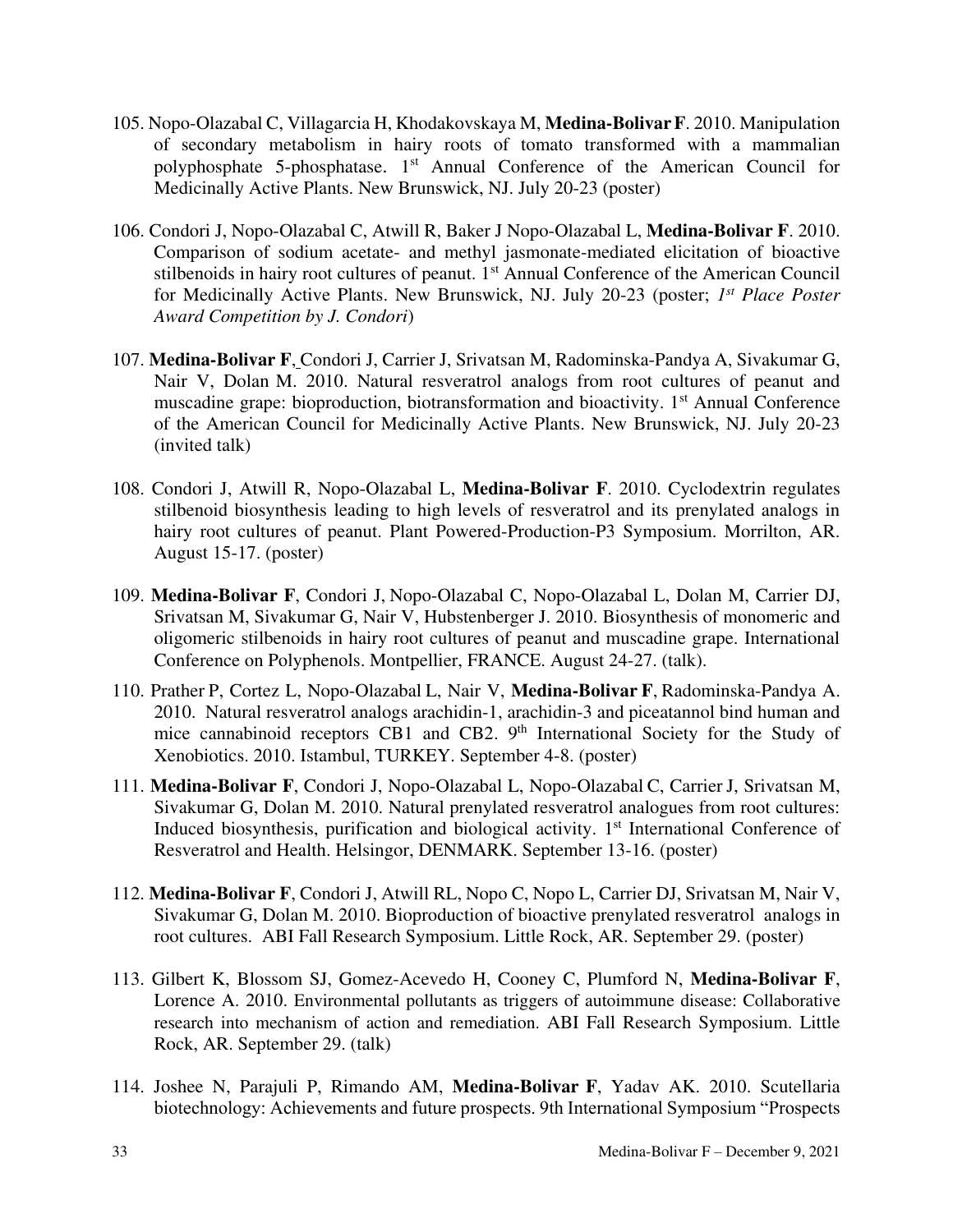for the 3rd Millennium Agriculture. Cluj Napoca, ROMANIA, September 30-October 2. (talk)

- 115. Condori J, Atwill RL, Nopo-Olazabal L, **Medina-Bolivar F**. 2010. Effect of cyclodextrin on production of resveratrol and its prenylated analogs in hairy root cultures of peanut. Arkansas NSF EPSCoR Project Annual Conference. Little Rock, AR, October 4-5. (poster)
- 116. Condori J, Nopo-Olazabal C, Atwill RL, **Medina-Bolivar F**. 2010. Reference gene selection for qPCR in hairy root cultures of peanut. qPCR and Data Mining Symposium, San Francisco, CA, November 1-5. (poster; 2<sup>nd</sup> Place Poster Award Competition by J. Condori)
- 117. **Medina-Bolivar F**. 2010. Harvesting healthy chemicals from hairy roots. St. Jude Children's Research Hospital. Memphis, TN, November 1. (invited talk)

- 118. **Medina-Bolivar F**. 2011. Hairy root cultures of *Veratrum californicum* for the production of cyclopamine and related steroidal alkaloids. Veratrum Summit. Park City, UT, June 28-30. (invited talk)
- 119. Balmaceda C, Atwill RL, Nopo-Olazabal L, Marsh Z, **Medina-Bolivar F**. 2011. Synergistic effect of cyclodextrin and methyl jasmonate on production of resveratrol and its prenylated analogues arachidin-1 and arachidin-3 in hairy root cultures of peanut.  $2<sup>nd</sup>$  Annual Conference of the American Council for Medicinally Active Plants. July 17-20. (poster: *1st Place Poster Award Competition by C. Balmaceda*)
- 120. Nopo-Olazabal C, Nopo-Olazabal L, Condori J, Patel A, Hubstenberger J, **Medina-Bolivar F**. 2011. Differential elicitation of stilbenoids in hairy root cultures of muscadine grape and peanut. 2nd Annual Conference of the American Council for Medicinally Active Plants. July 17-20. (invited talk)
- 121. Zhai B, Rivas F, Clark J, Ferrand MI, Nopo L, **Medina-Bolivar F**. 2011. Characterization of methyl-jasmonate inducible metabolites in hairy root cultures of annatto (*Bixa orellana*): Towards the identification of novel antimalarial phytochemicals. Arkansas P3 Symposium. Heber Springs, AR. July 26-28. (poster)
- 122. Atwill RL, Nopo L, **Medina-Bolivar F.** 2011. Production of resveratrol and its prenylated analogs in 1 liter hairy root cultures of peanut and their purification by high performance counter current chromatography. Arkansas P3 Symposium. Heber Springs, AR. July 26-28. (poster)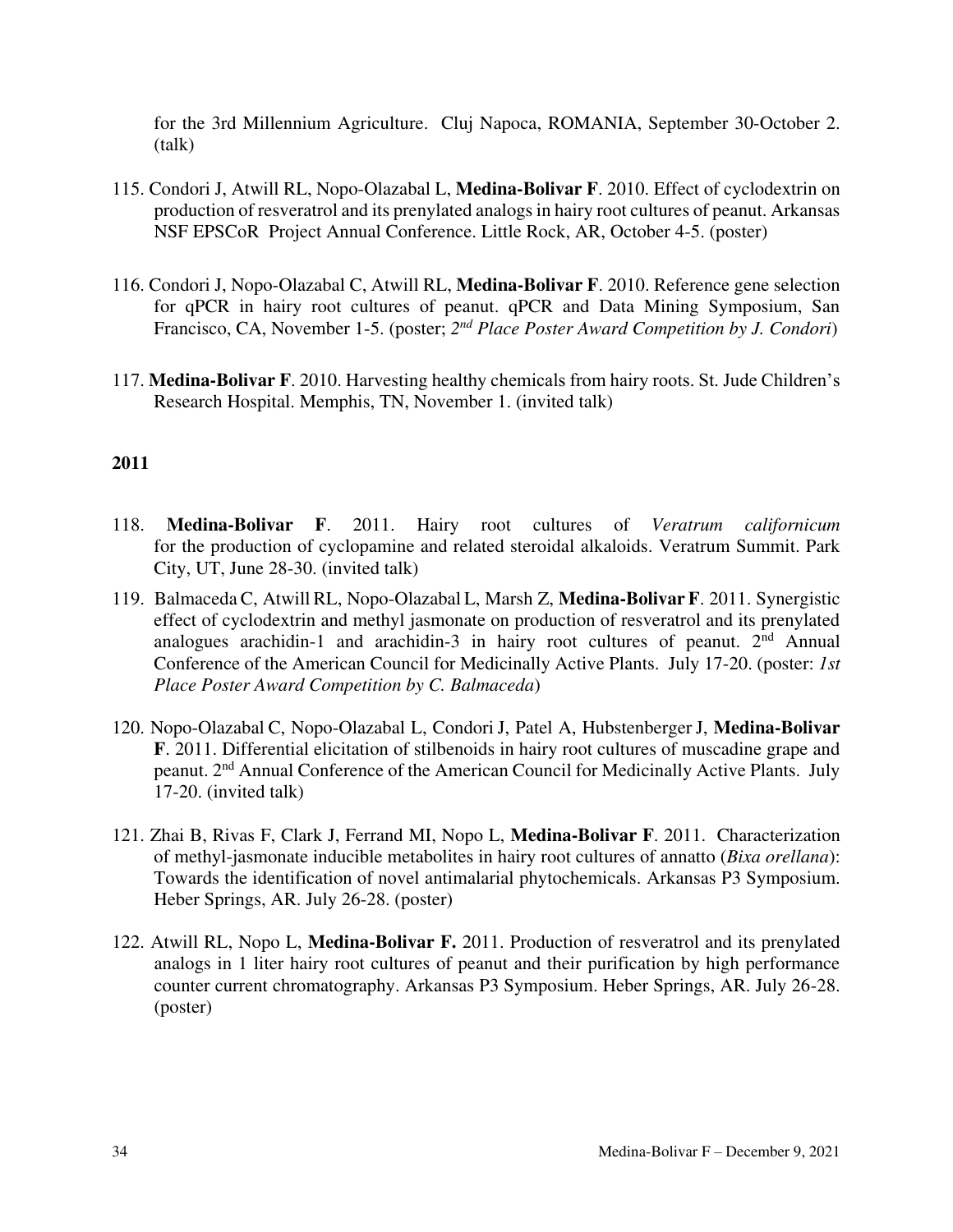- 123. Condori J, **Medina-Bolivar F.** 2011. Identification and characterization of a stilbene synthase gene family in peanut hairy roots. Arkansas P3 Symposium. Heber Springs, AR. July 26-28. (poster)
- 124. Joshee N, Parajuli P, Rimando A, **Medina–Bolivar F**. 2011. *Scutellaria ocmulgee* small: An endangered plant with limited distribution but unlimited potentials. 23<sup>rd</sup> Annual Meeting of the Association for the Advancement of Industrial Crops (AAIC): Challenges and Opportunities for Industrial Crops), Fargo, ND. September 11-14. (invited talk)
- 125. Atwill RL, Balmaceda C, Nopo L, Condori J, **Medina-Bolivar F.** 2011. Bioproduction and purification of arachidin-1 and arachidin-3 by high performance counter current chromatography from hairy root cultures of peanut. Arkansas Biosciences Institute Fall Research Symposium. Little Rock, AR. September 21. (poster)
- 126. Woodard, A., Hubstenberger J, **Medina-Bolivar F**, Phillips G, Marsico T. 2011. Biosynthesis of defense-priming volatiles from *Opuntia* associated with cactus boring moth (Lepidoptera: Pyralidae) herbivory. 59<sup>th</sup> Annual Meeting of the Entomological Society of North America, Reno, NV. November 13-16. (poster).

- 127. Woodard, A., Hubstenberger J, **Medina-Bolivar F**, Phillips G, Marsico T. 2012. Biosynthesis of defense-priming volatiles from *Opuntia* associated with cactus boring moth (Lepidoptera: Pyralidae) herbivory. Plant Volatiles Gordon Research Conference. Ventura, CA. January 29-February 3. (poster)
- 128. Marsh Z, Nopo-Olazabal L, Joshee N, **Medina-Bolivar F**. 2012. Production of specialized metabolites in hairy root cultures of *Scutellaria lateriflora* treated with cyclodextrin and methyl jasmonate. Create @ State. Jonesboro, AR. April 5. (poster)
- 129. Atwill R, Nopo-Olazabal L, **Medina-Bolivar F**. 2012. Purification of the prenylated resveratrol analogs arachidin-1 and arachidin-3 from hairy root cultures of peanut by high performance counter current chromatography. Create @ State. Jonesboro, AR. April 5. (poster)
- 130. Zhai B, Rivas F, Connelly M, Clark J, Ferrand MI, Nopo L, **Medina-Bolivar F**. 2012. Antimalarial evaluation of hairy root cultures of *Bixa orellana*. 3<sup>rd</sup> Annual Conference of the American Council for Medicinally Active Plants. Jonesboro, AR. May 22-25. (poster)
- 131. Bratton SM, Dates C, Nair V, Nopo-Olazabal L, Francisdevaraj F, **Medina-Bolivar** F, Radominska-Pandya A. 2012. Natural prenylated resveratrol analogs arachidin-1 and arachidin-3: Altered glucuronidation could lead to enhanced bioavailability. 3<sup>rd</sup> Annual Conference of the American Council for Medicinally Active Plants. Jonesboro, AR. May 22- 25. (poster).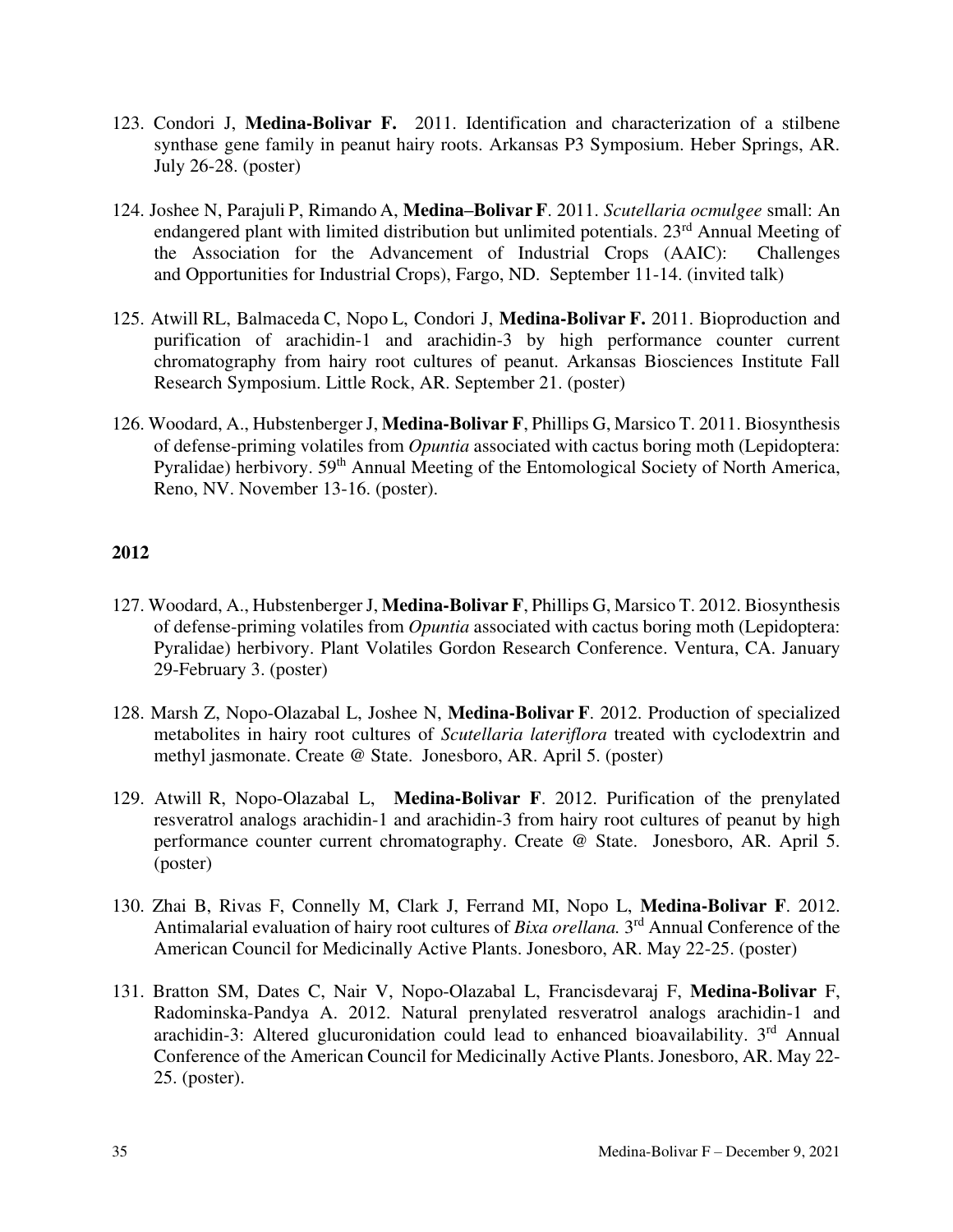- 132. Marsh Z, Nopo-Olazabal L, Yang T, Joshee N, **Medina-Bolivar F**. Elicitation and secretion of specialized metabolites in *Scutellaria lateriflora* hairy root cultures treated with cyclodextrin and methyl jasmonate. 3rd Annual Conference of the American Council for Medicinally Active Plants. Jonesboro, AR. May 22-25. (poster)
- 133. Nopo-Olazabal C, Nopo-Olazabal L, Hubstenberger J, **Medina-Bolivar F**. 2012. Induction of stilbenoids in hairy root cultures of peanut and muscadine grape treated with methyl jasmonate and hydrogen peroxide and determination of the antioxidant capacity of selected stilbenoids by the ABTS assay. 3<sup>rd</sup> Annual Conference of the American Council for Medicinally Active Plants. Jonesboro, AR. May 22-25. (poster)
- 134. Nopo-Olazabal C, Khodakovskaya M, **Medina-Bolivar F**. 2012. Expression of a mammalian polyphosphate 5-phosphatase in tomato hairy roots affects root growth and antioxidant levels. 3rd Annual Conference of the American Council for Medicinally Active Plants. Jonesboro, AR. May 22-25. (poster)
- 135. Yang T, Joshee N, Martin C, **Medina-Bolivar F.** 2012. Metabolic engineering of flavonoid biosynthesis in *Scutellaria lateriflora* hairy roots by ectopic expression of the AtMYB12 transcription factor. 3<sup>rd</sup> Annual Conference of the American Council for Medicinally Active Plants. Jonesboro, AR. May 22-25. (poster)
- 136. Marsico T, Bennet B, HussM, **Medina-BolivarF**. 2012. Recent advances in formal botanical education at Arkansas State University: An eye to the future. 3<sup>rd</sup> Annual Conference of the American Council for Medicinally Active Plants. Jonesboro, AR. May 22-25. (poster)
- 137. ZhangN, **Medina-BolivarF**, Xu J. 2012. Plant hairy roots as a unique platform to study plant hydroxyproline-*O*-glycosylation process. 3rd Annual Conference of the American Council for Medicinally Active Plants. Jonesboro, AR. May 22-25. (poster)
- 138. **Medina-Bolivar F**, Balmaceda C, Atwill R, Yang T, Marsh Z, Nopo-Olazabal C, Nopo-Olazabal C, Joshee N. 2012. Root cultures as bioproduction systems of health-beneficial compounds. 3<sup>rd</sup> Annual Conference of the American Council for Medicinally Active Plants. Jonesboro, AR. May 22-25. (invited talk)
- 139. Parr R, Ball J, Nopo-Olazabal L, Atwill RL, Ghai P, **Medina-Bolivar F**. 2012. Inhibition of rotavirus infection in a human intestinal cell line by specialized metabolites of peanut hairy root cultures. 31st Annual Meeting of the American Society of Virology. Madison, WI. July 21-25. (poster)
- 140. Marsh Z, Nopo-Olazabal L, Yang T, Joshee N, **Medina-Bolivar F**. 2012. Induction of specialized metabolites in hairy roots of *Scutellaria lateriflora* treated with cyclodextrin and methyl jasmonate. International Congress on Natural Products Research. New York, NY. July 29-August 1. (poster)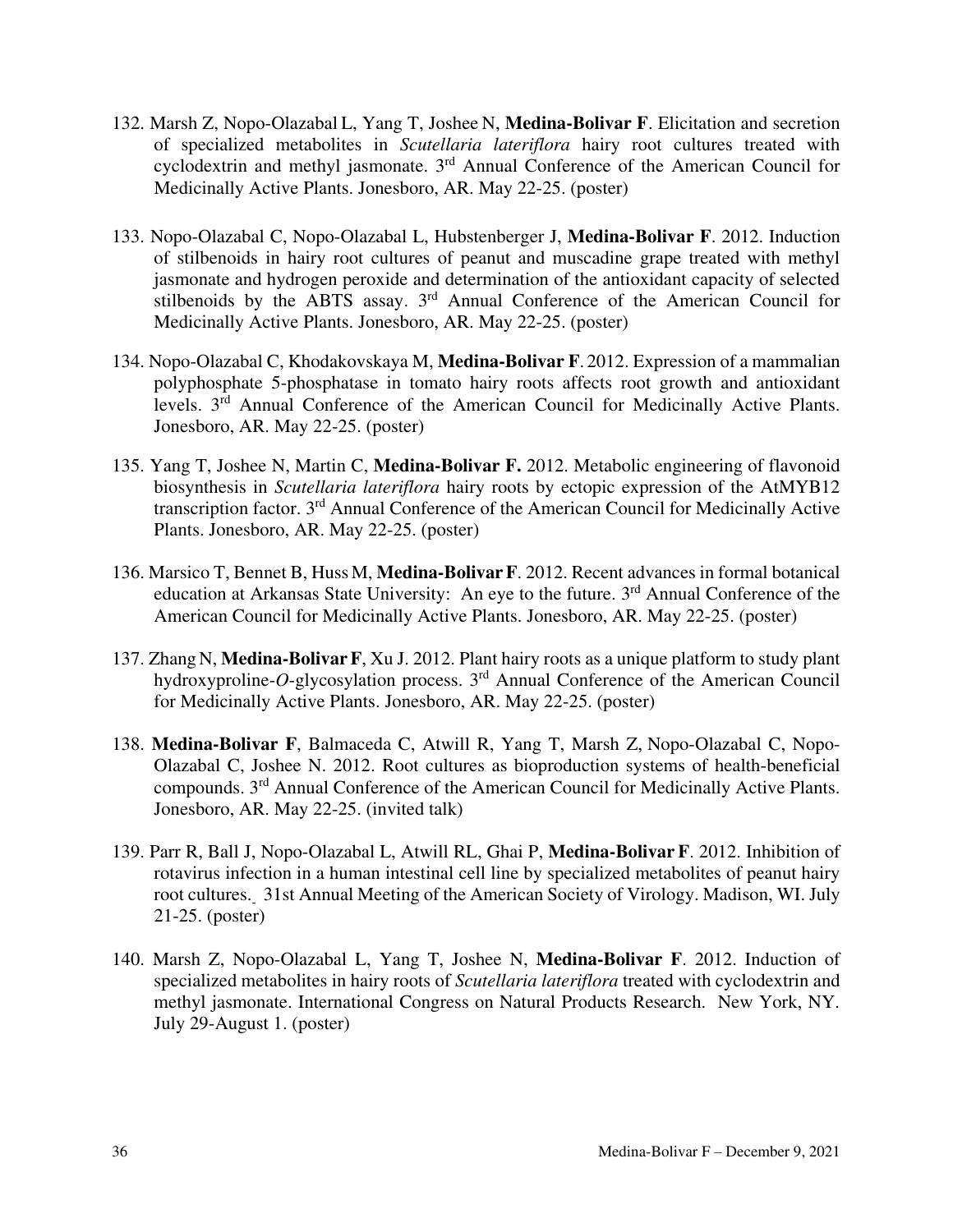- 141. Atwill R, Nopo-Olazabal L, **Medina-Bolivar F**. 2012. Bioproduction and purification of prenylated resveratrol analogs from hairy root cultures of peanut. International Congress on Natural Products Research. New York, NY. July 29-August 1. (poster)
- 142. Marsh Z, Nopo-Olazabal L, Yang T, Joshee J, **Medina-Bolivar F.** 2012. Effect of methyl jasmonate and cyclodextrin on production of specialized metabolites in hairy root cultures of *Scutellaria lateriflora* 2012 Arkansas EPSCoR Annual meeting, Springdale, AR. August 13-14. (poster)
- 143. Nopo-Olazabal C, Nopo-Olazabal L, Condori J, Hubstenberger J, **Medina-Bolivar F**. 2012. Bioproduction of stilbenoids in hairy root cultures of peanut: Induced gene expression and antioxidant activity. 2012 Arkansas EPSCoR Annual meeting, Springdale, AR. August 13- 14. (poster)
- 144. **Medina-Bolivar F**, Balmaceda C, Atwill R, Yang T, Marsch Z, Nopo-Olazabal C, Nopo-Olazabal L, Joshee N. 2012. Elicitation and metabolic engineering strategies to increase the levels of health-related polyphenols in root cultures. 244<sup>th</sup> American Chemical Society National Meeting. Philadelphia, PA. August 19-23. (invited talk)
- 145. Greer AK, Bratton SM, Vo D, Ostojic N, Pyrek S, Francisdevaraj F,**Medina-Bolivar F**, Haun R, Radominska-Pandya A. 2012. Human UDP-Glucuronosyltransferases: Role in modulation of pancreatic cancer cell proliferation and drug toxicity. 18th North American Regional International Society for the Study of Xenobiotics (ISSX) Meeting. Dallas, TX. October 14-18. (poster)
- 146. Dates C., Yao-Borengasser A, Bratton SM, Pyrek S, Bernock LJ, **Medina-Bolivar F**, Kadlubar S, Borrelli MJ, Mackenzie P, Radominska-Pandya A. 2012. Human UDP-Glucuronosyltransferases: Role in modulation of breast cancer cell proliferation and drug toxicity. 18th North American Regional International Society for the Study of Xenobiotics (ISSX) Meeting. Dallas, TX. October 14-18. (poster)
- 147. Yang T, Marsh Z, Nopo-Olazabal L, Joshee N, **Medina-Bolivar F**. 2012. Metabolic engineering and elicitation strategies to manipulate the levels of bioactive flavonoids in hairy roots of *Scutellaria lateriflora*. Arkansas Biosciences Institute Fall Research Symposium. Fayetteville, AR. October 23. (poster)
- 148. Zhang N, **Medina-Bolivar F**, Savary B, Xu J. 2012. Plant hairy roots as a unique platform to study plant hydroxyproline-O-glycosylation process. Arkansas Biosciences Institute Fall Research Symposium. Fayetteville, AR. October 23. (poster)
- 149. **Medina-Bolivar F.** 2012. "Hairy roots a source of unique medicinal compounds". University of Arkansas for Medical Sciences. Little Rock, Arkansas. November 9. (invited seminar)
- 150. **Medina-Bolivar F**. 2012. "Harvesting a healthy future from hairy roots". John Innes Centre. Norwich, United Kingdom. December 3. (invited lecture)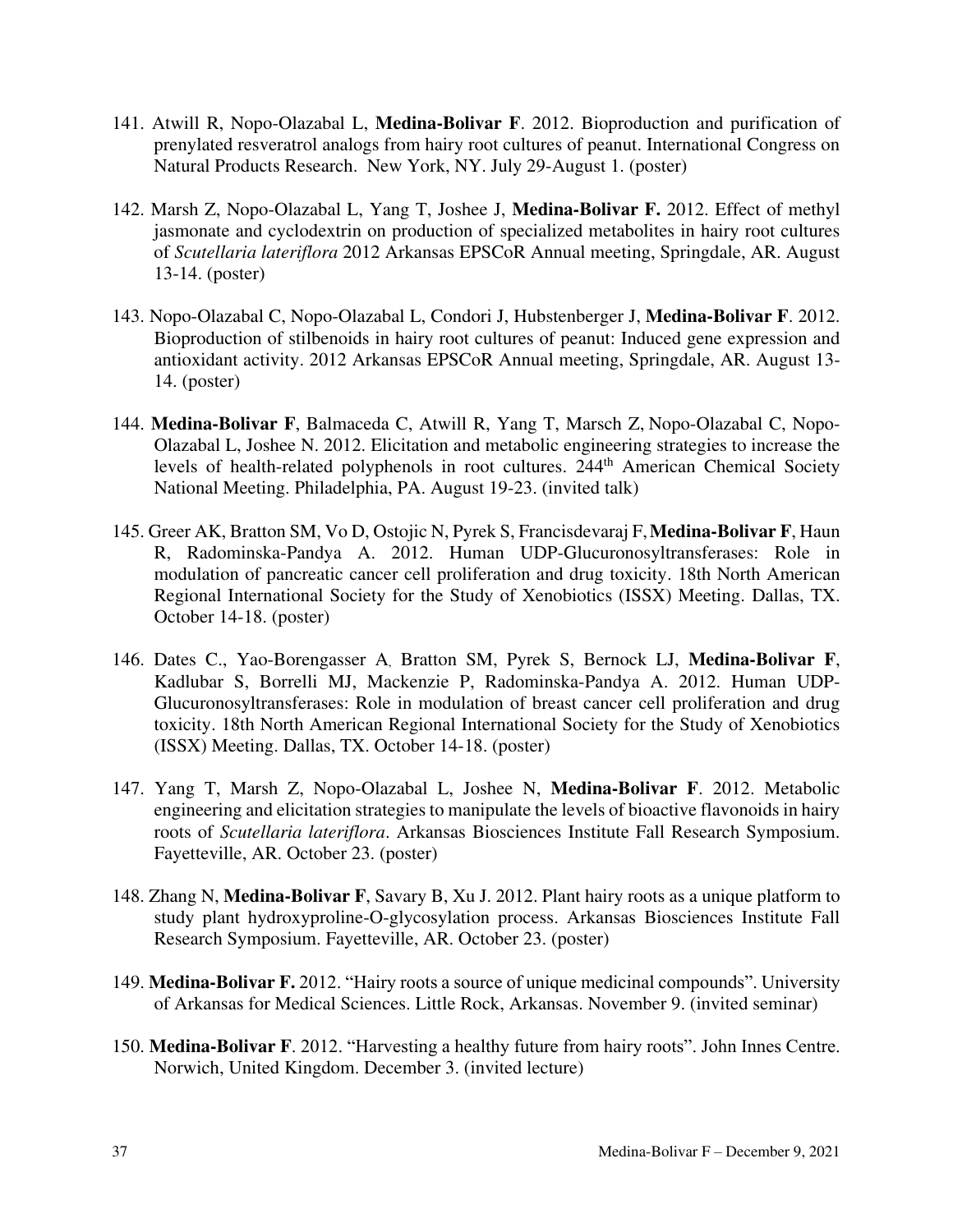151. **Medina-Bolivar F**, Radominska-Pandya A, Atwill, Nopo-Olazabal C, Srivatsan M, Nopo-OlazabalL, Prather P, Doerksen R. 2012. Bioproduction and biological activity of the natural prenylated resveratrol analogs arachidin-1 and arachidin-3. 2nd International Conference of Resveratrol and Health. Leceister, United Kingdom. December 5-7. (poster).

- 152. **Medina-Bolivar F**. 2013. Elicitation and metabolic engineering strategies to increase the levels of bioactive compounds in hairy root cultures. Sounthern Illinois University. Carbondale, IL. March 7. (invited seminar).
- 153. Marsh Z, Yang T, Nopo-Olazabal L, Joshee J, **Medina-Bolivar F.** 2013. Bioproduction of bioactive flavonoids in hairy roots of *Scutellaria lateriflora.* Southern Regional Honors Council Conference. Louisville, KY. April 4-6. (poster)
- 154. Patel A, Chang Y-K, Nopo-Olazabal C, Yang T, Ogutu L, Condori J, Nopo-Olazabal L, **Medina-Bolivar F**. 2013. Constitutive expression of resveratrol synthase and its effect on the biosynthesis of stilbenoids in hairy root cultures of peanut (*Arachis hypogea*). Annual Meeting of the American Society of Plant Biology – Southern Section. Little Rock, AR. April 6-8. (poster)
- 155. Tollett CA, Ogutu L, Chang Y-K, Nopo-Olazabal L, **Medina-Bolivar F**. 2013. Biotransformation of piceatannol to its prenylated analog arachidin-1 in hairy roots cultures of peanut. Annual Meeting of the American Society of Plant Biology – Southern Section. Little Rock, AR. April 6-8. (poster)
- 156. Yang T, Joshee N, Medina-Bolvar F. 2013. Regulation of flavone biosynthesis by expression of the AtMYB12 transcription factor in *Scutellaria lateriflora* hairy roots. Annual Meeting of the American Society of Plant Biology – Southern Section. Little Rock, AR. April 6-8. (talk)
- 157. Ogutu L, Nopo-Olazabal L, Srivatsan M, **Medina-Bolivar F**. 2013. Biosynthesis enhancement and neuroprotective activity of stilbenoids from hairy root cultures of peanut. 245th American Chemical Society National Meeting & Exposition. New Orleans, LA. April 7-11. (invited talk by Linda Ogutu).
- 158. Medina-Bolivar F. 2013. Biotechnological approaches to increase the levels of bioactive stilbenoids and flavonoids in hairy root cultures. Arkansas Center for Plant Powered Production-P3 Annual Meeting. Little Rock, AR. April 9. (invited talk)
- 159. Marsh Z, **Medina-Bolivar F**. 2013. Secondary metabolite enhancement in hairy root cultures of *Scutellaria lateriflora* by treatment with cyclodextrin and methyl jasmonate. Create@Astate. Jonesboro, AR. April 11. (talk by Zachary Marsh)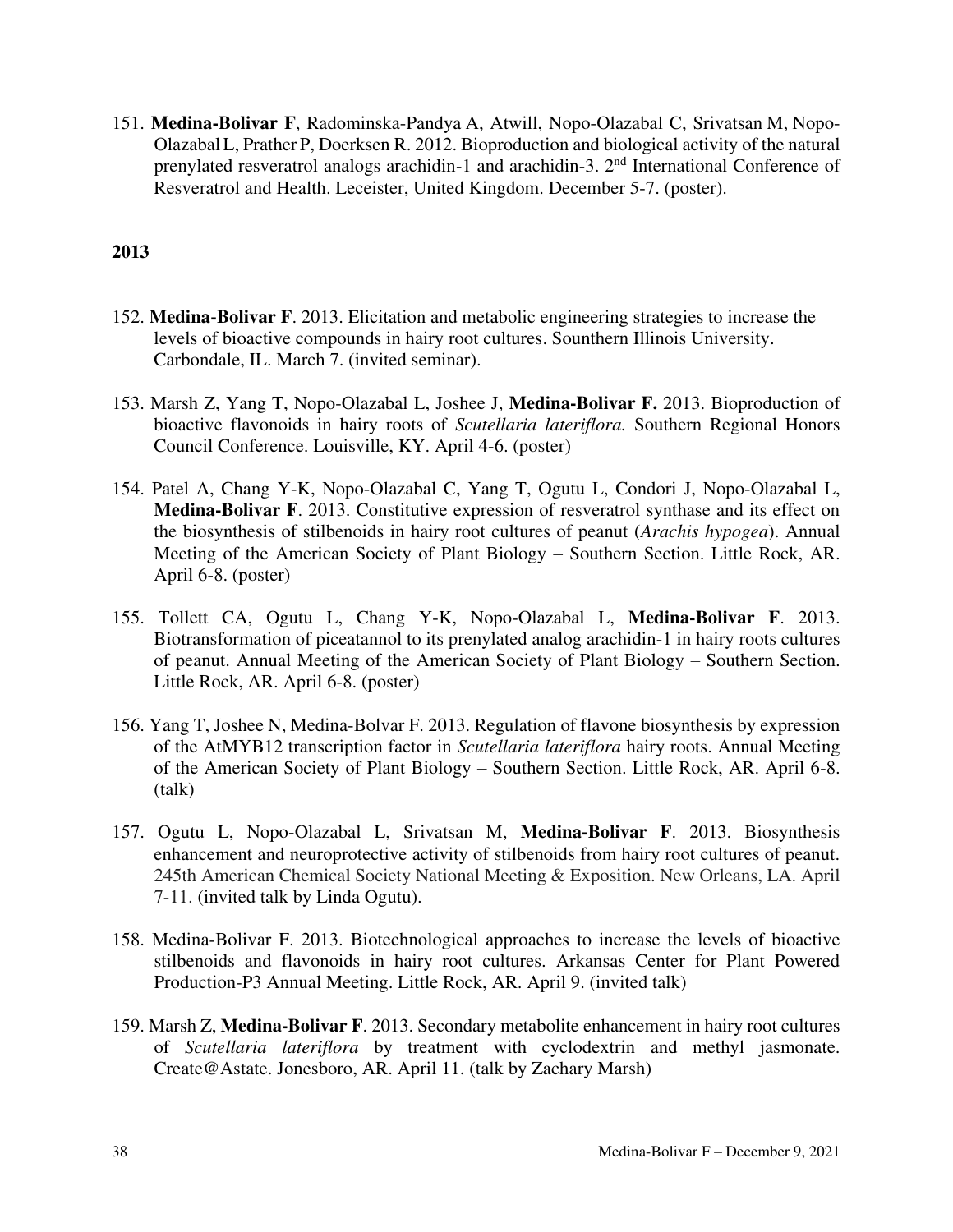- 160. Nopo-Olazabal C, **Medina-Bolivar F**. 2013. Bioproduction in hairy root cultures of muscadine grape (Vitis rotundifolia Michx.). Create@Astate. Jonesboro, AR. April 11. (poster)
- 161. Ogutu L, Nopo-Olazabal L, Marsh Z, Srivatsan M, **Medina-Bolivar F**. 2013. Arachidin-1: bioproduction in hairy root cultures of peanut and evaluation of its neuroprotective properties. Create@Astate. Jonesboro, AR. April 11. (talk by Linda Ogutu)
- 162. Yang T, Medina-Bolivar F. 2013. Metabolic engineering approach to increase the level of anticancer flavonoids in *Scutellaria lateriflora* hairy roots. Create@Astate. Jonesboro, AR. April 11. (poster)
- 163. Ogutu L, Nopo-Olazabal L, **Medina-Bolivar F**. 2013. Biosynthesis enhancement of stilbenoids from hairy root cultures of peanut. In Vitro Biology Meeting. Providence, RI. June 15-19. (poster).
- 164. Marsh Z, Yang T, Nopo-Olazabal L, Joshee J, **Medina-Bolivar F.** 2013. Effect of methyl jasmonate and cyclodextrin on production of specialized metabolites in hairy root cultures of *Scutellaria lateriflora* 2012 Southern Regional Honors Council Conference. Louisville, KY AR. April 4-6. (poster)
- 165. **Medina-Bolivar F,** Radominska-Pandya, Bratton S, Smith K, Karydis A, Garcia-Godoy F, Nopo-Olazabal L, Ogutu L, Yang T, Marsh Z, Joshee N, Patel A, Tollett CA, Nopo-Olazabal C. 2013. Biotechnological approaches to discover and produce health beneficial hairy roots. 4<sup>th</sup> Annual Conference of the American Council for Medicinally Active Plants. Amherst, MA. June 2-5. (invited talk)
- 166. Yang T, Joshee N, **Medina-Bolivar F**. 2013. Expression of the AtMYB12 transcription factor in *Scutellaria lateriflora* hairy roots and its effect on the biosynthesis of the anticancer flavone wogonin. 4<sup>th</sup> Annual Conference of the American Council for Medicinally Active Plants. Amherst, MA. June 2-5. (poster)
- 167. **Medina-Bolivar F**, Nopo-Olazabal L, Atwill L, Tollett A, Campbell A, Nopo-Olazabal C, Radominska-Pandya A, Prather P, Srivatsan M. 2013. Purification of bioactive prenylated stilbenoids from hairy root cultures of peanut by high performance counter current chromatography. 246<sup>th</sup> Fall National Meeting and Exposition. Indianapolis, IN. September 8-12. (invited talk).
- 168. **Medina-Bolivar F**. 2013. Hairy roots as production and discovery platforms for natural products with health benefits. Department of Molecular and Cellular Biochemistry. Indiana University. Bloomington, IN. September 13. (invited seminar).
- 169. DatesC, Francisdevaraj F, GreerA, Bratton S, Pyrek S, Fahmi T, **Medina-Bolivar F**, Prather P, Radominska-Pandya A. 2013. Use of natural and synthetic cannabinoids to establish cannabinoid receptors as novel targets for the treatment of breast cancer.  $10<sup>th</sup>$  International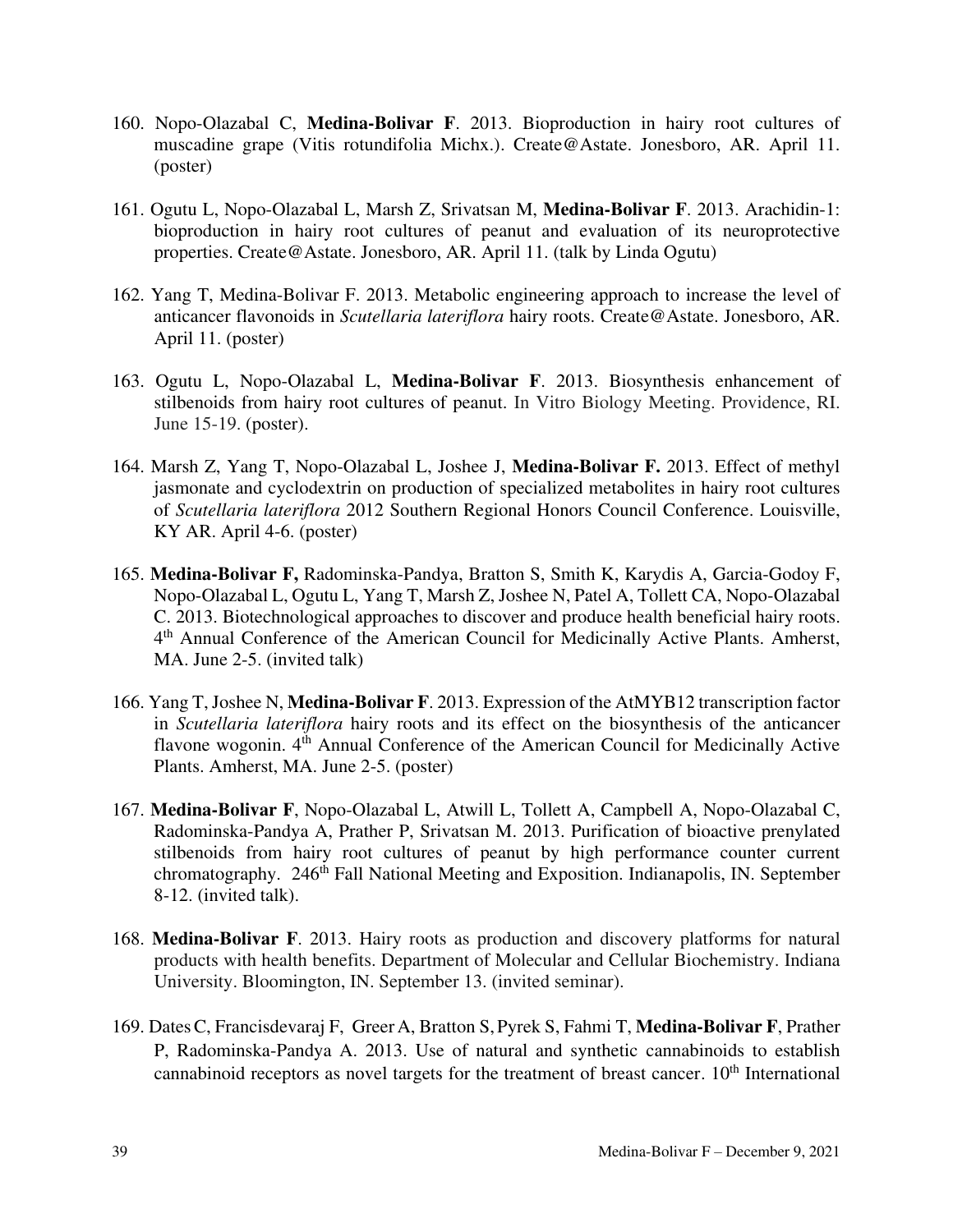Society for the Study of Xenobiotics Meeting. Toronto, CANADA. September 29-October 3. (poster)

- 170. Radominska-Pandya A, FransisDevaraj F, Dates C, Greer A, Bratton S, Pyrek Sebastian, Fahmi T, **Medina-Bolivar F**, Haun R, Prather P. 2013. A previously unexplored link between cannabinoid receptors and UDP-glucuronosyltransferases in cancer.  $10<sup>th</sup>$ International Society for the Study of Xenobiotics Meeting. Toronto, CANADA. September 29-October 3.
- 171. Nopo-Olazabal C, Nopo-Olazabal L, **Medina-Bolivar, F**. 2013. Differential biosynthesis of stilbenoids in hairy root cultures of muscadine grape and peanut. Arkansas Biosciences Institute Fall Research Symposium. Little Rock, AR. October 15. (poster)
- 172. Tollet CA, Knapp T, Nopo-Olazabal L, **Medina-Bolivar F**. 2013. Biosynthesis enhancement and purification of arachidin-1 from hairy root cultures of peanut. ACS Strengthening Bonds Undergraduate Symposium. American Chemical Society Southeast Regional Chapter. Memphis, TN. October 21. (poster)

- 173. Tollett CA, Nopo-Olazabal L, **Medina-Bolivar F**. 2014. Production and purification of the anticancer compounds arachidin-1 from hairy root cultures of peanut. Undergraduate Research Posters at the Arkansas State Capitol. Little Rock, AR. March 7. (invited poster)
- 174. Tollet CA, Nopo-Olazabal L, **Medina-Bolivar F**. 2014. Production of stilbenoids in hairy roots cultures of peanut and their purification by high performance counter current chromatography. 247<sup>th</sup> American Chemical Society National Meeting. Dallas, TX, March 16-20. (invited talk; First Place Award by CA Tollett)
- 175. Tollet CA, Nopo-Olazabal L, **Medina-Bolivar F.** 2014. Biosynthesis and purification of arachidin-1 from hairy root cultures of peanut. Create@AState. Jonesboro, AR. April 10. (talk)
- 176. Creameans J, **Medina-Bolivar F**. 2014. Annatto hairy roots: A potential sustainable source of tocotrienols. Create@AState. Jonesboro, AR. April 10. (poster)
- 177. Yang T, **Medina-Bolivar F.** 2014. Elucidation of the biosynthesis of stilbenoids in peanut. Create@AState. Jonesboro, AR. April 10. (talk)
- 178. Knapp T, Burrows J, **Medina-Bolivar F.** 2014. Production of stilbenoids in hairy root cultures of muscadine grape treated with methyl jasmonate and cyclodextrin. Create@AState. Jonesboro, AR. April 10. (poster)
- 179. Yang T, Joshee N, Medina-Bolivar F. 2014. Metabolic engineering and biotransformation of flavonoids in hairy root cultures of *Scutellaria lateriflora.* Meeting of the Society for In Vitro Biology. Savannah, GA. May 31-June 4. (poster)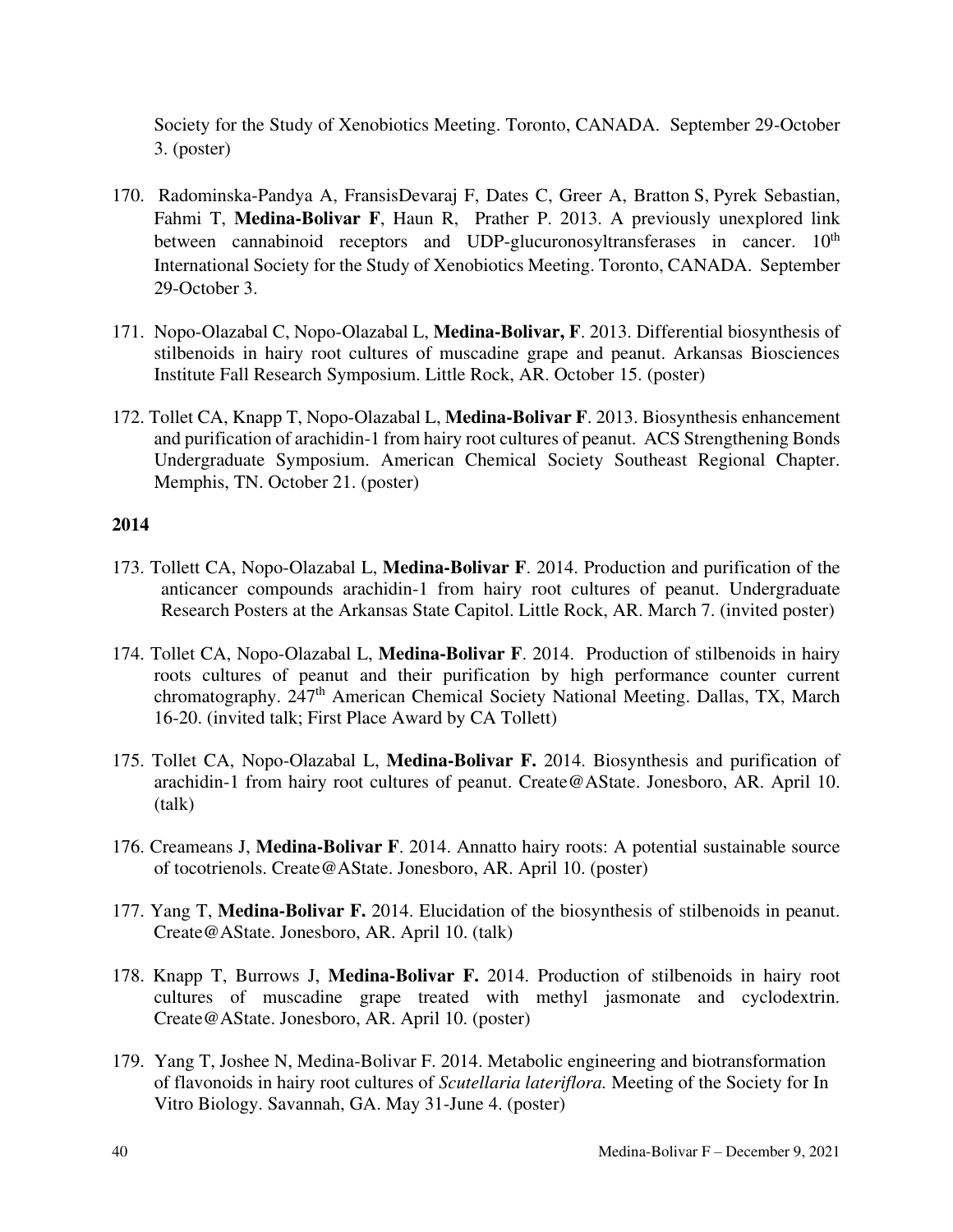- 180. Yang T, Fang L, Nopo-OlazabalC, Nopo-Olazabal L, Tollett, CA, **Medina-Bolivar F**. 2014. Elucidating the biosynthesis of stilbenoids in peanut. Meeting of the Society for In Vitro Biology. Savannah, GA. May 31-June 4. (poster)
- 181. **Medina-Bolivar F**. 2014. Biotransformation, elicitation and metabolic engineering strategies to produce bioactive compounds from root cultures.  $5<sup>th</sup>$  Annual Conference of the American Council for Medicinally Active Plants, Fargo, ND. June 15-18. (invited talk)
- 182. Yang T, Fang L, Nopo-Olazabal C, Condori J, **Medina-Bolivar F**. 2014. High level production of arachidin-1 and arachidin-3 upon the treatment with methyl jasmonate and cyclodextrin in peanut hairy root cultures. Arkansas Center for Plant Powered Production Symposium. Petit Jean, AR. July 28-30. (poster).
- 183. Yang T, Joshee N, **Medina-Bolivar F**. 2014. Biotechnological strategies to produce bioactive flavonoids in hairy root cultures of *Scutellaria lateriflora.* Arkansas Center for Plant Powered Production Symposium. Petit Jean, AR. July 28-30. (poster).
- 184. Creameans J, Fang L, McGregory D, **Medina-Bolivar F**. 2014. Annatto hairy roots: A potential sustainable source of bioactive compounds. Arkansas Center for Plant Powered Production Symposium. Petit Jean, AR. July 28-30. (poster).
- 185. Knapp T, Nopo-Olazabal C, **Medina-Bolivar F.** 2014. Effect of methyl jasmonate and cyclodextrin on production of stilbenoids in hairy roots of muscadine grape. Arkansas Center for Plant Powered Production Symposium. Petit Jean, AR. July 28-30. (poster).
- 186. **Medina-Bolivar F**. 2014. Unravelling the biosynthesis of prenylated stilbenoids in peanut. Arkansas Center for Plant Powered Production Symposium. Petit Jean, AR. July 28-30. (invited talk).
- 187. **Medina-Bolivar F**, Yang T, Tollet C, Nopo-Olazabal L, Fang L, Nopo-Olazabal C. 2014. Bioprodution and biological activities of arachidin-1 and arachidin-3: Potential functional ingredients derived from peanut. 248<sup>th</sup> American Chemical Society National Meeting & Exposition, San Francisco, CA. August 10-14. (invited talk).
- 188. Yang T, Fang L, Nopo-Olazabal C, Condori J, Tollett CA, **Medina-Bolivar F**. 2014. Cotreatment of methyl jasmonate and cyclodextrin enhances production of arachidin-1 and arachidin-3 and expression of resveratrol synthase in hairy root cultures of peanut. Arkansas Biosciences Institute Fall Research Symposium. Arkansas State University. Jonesboro, AR October 7. (poster)
- 189. Creameans J, Fang L, McGregory D, **Medina-Bolivar F**. 2014. Elicitation of bioactive compounds in hairy root cultures of annatto. Arkansas Biosciences Institute Fall Research Symposium. Arkansas State University. Jonesboro, AR October 7. (poster)
- 190. Knapp T, Nopo-Olazabal C, Nopo-Olazabal L, **Medina-Bolivar F**. 2014 Production of stilbenoids in elicitor-treated hairy root cultures of muscadine grape. Arkansas Biosciences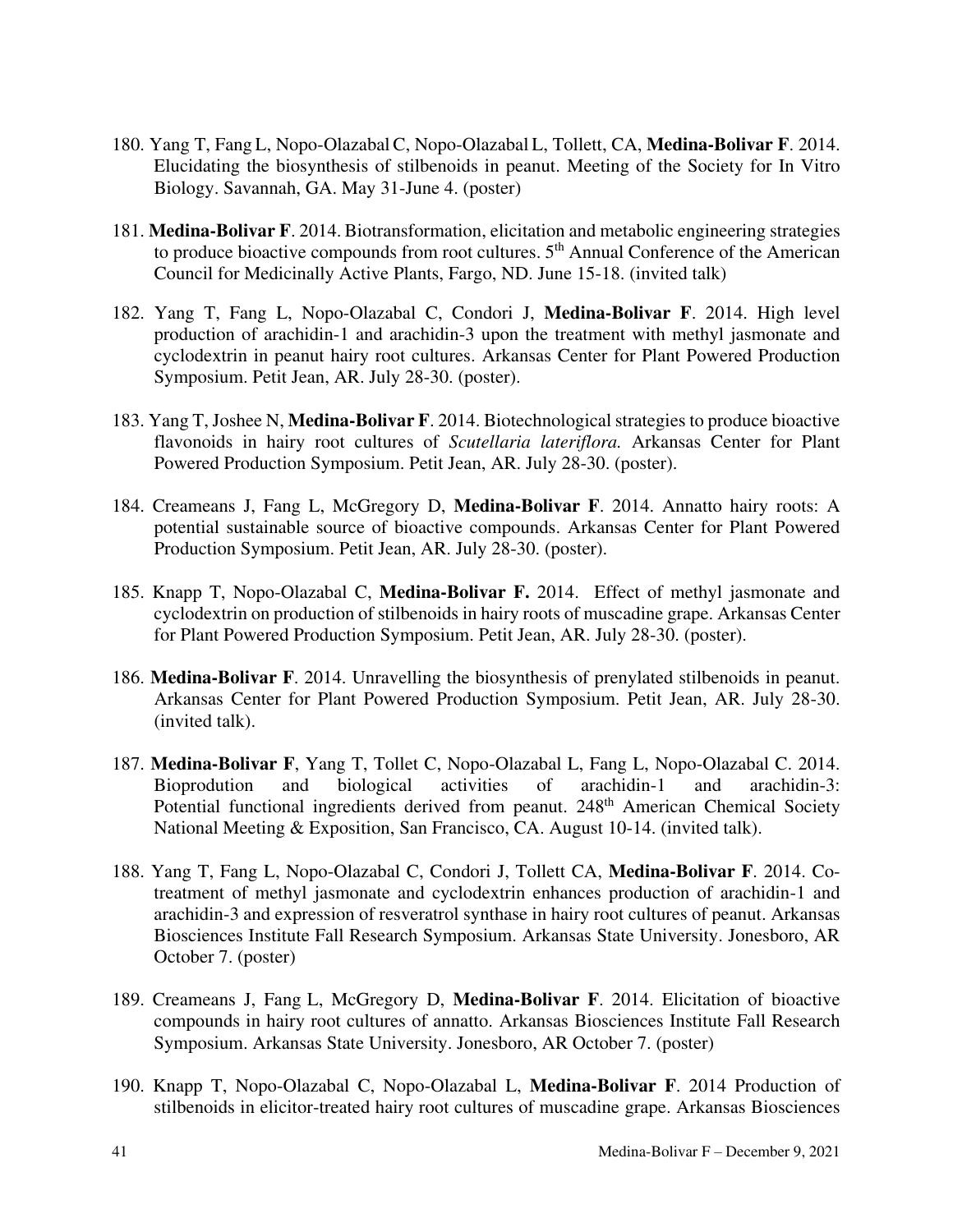Institute Fall Research Symposium. Arkansas State University. Jonesboro, AR October 7. (poster)

- 191. Knapp T, **Medina-Bolivar F**. 2015. Hairy root cultures of muscadine grape: A sustainable bioproduction and discovery platform for therapeutic agents. STEM Posters at the Capitol. Little Rock, AR. Feb 11 (poster)
- 192. Knapp T, Luis Nopo-Olazabal L, **Medina-Bolivar F**. 2015. Production of stilbenoids in hairy root cultures of muscadine grape: Effect of methyl jasmonate and cyclodextrin. 249<sup>th</sup> American Chemical Society National Meeting & Exposition, Denver, CO. March 22-25. (invited talk by undergraduate student T. Knapp)
- 193. **Medina-Bolivar F**, Yang T, Fang L, Mockaitis K, Joshee N. 2015. Hairy roots and human health: Production and discovery of bioactive compounds. Symposium on "Medicinal and Aromatic Crops: Production, Phytochemistry, & Utilization". Division of Agricultural and Food Chemistry. 249<sup>th</sup> American Chemical Society National Meeting & Exposition, Denver, CO. March 22-25. (invited talk)
- 194. Creameans J, Fang L, McGregory D, **Medina-Bolivar F**. 2015. Hairy root cultures of annatto: a potential sustainable source of bioactive compounds. Create@AState. Jonesboro, AR. April 12. (poster)
- 195. Brooks J, Yang T, Fang L, **Medina-Bolivar F**. 2015. Effect of sucrose on the production of stilbenoids in hairy root cultures of peanut. Create@AState. Jonesboro, AR. April 12. (poster)
- 196. Yang T, Fang L, Nopo-Olazabal C, CondoriJ, **Medina-BolivarF**. 2015. High level production of arachidin-1 and arachidin-3 in hairy root cultures of peanut co-treated with methyl jasmonate and cyclodextrin. Create@AState. Jonesboro, AR. April 12. (poster)
- 197. Knapp T, **Medina-Bolivar F**. 2015. Stilbenoid production in hairy root cultures of muscadine grape: effects of methyl jasmonate and cyclodextrin. Create@AState. Jonesboro, AR. April 12. (oral)
- 198. **Medina-Bolivar F**. Innovations on the use of plant genetic resources for the production and discovery of bioactive compounds for human health (Talk in Spanish: Innovaciones en el uso de recursos biologicos de plantas para la produccion y descubrimiento de compuestos para la salud humana). First Workshop on Protection and Innovation in Peruvian Natural Products. Lima, Peru. May 19. (invited talk)
- 199. Savary B, Xu J, Zhang N, Teoh K, Yu S, **Medina-Bolivar F**. 2015. Preparation, analysis, and bioassay of functional oligosaccharides isolated from rice bran fiber. 2015 In Vitro Biology Meeting. Tucson, AZ. May 30-June 3 (poster).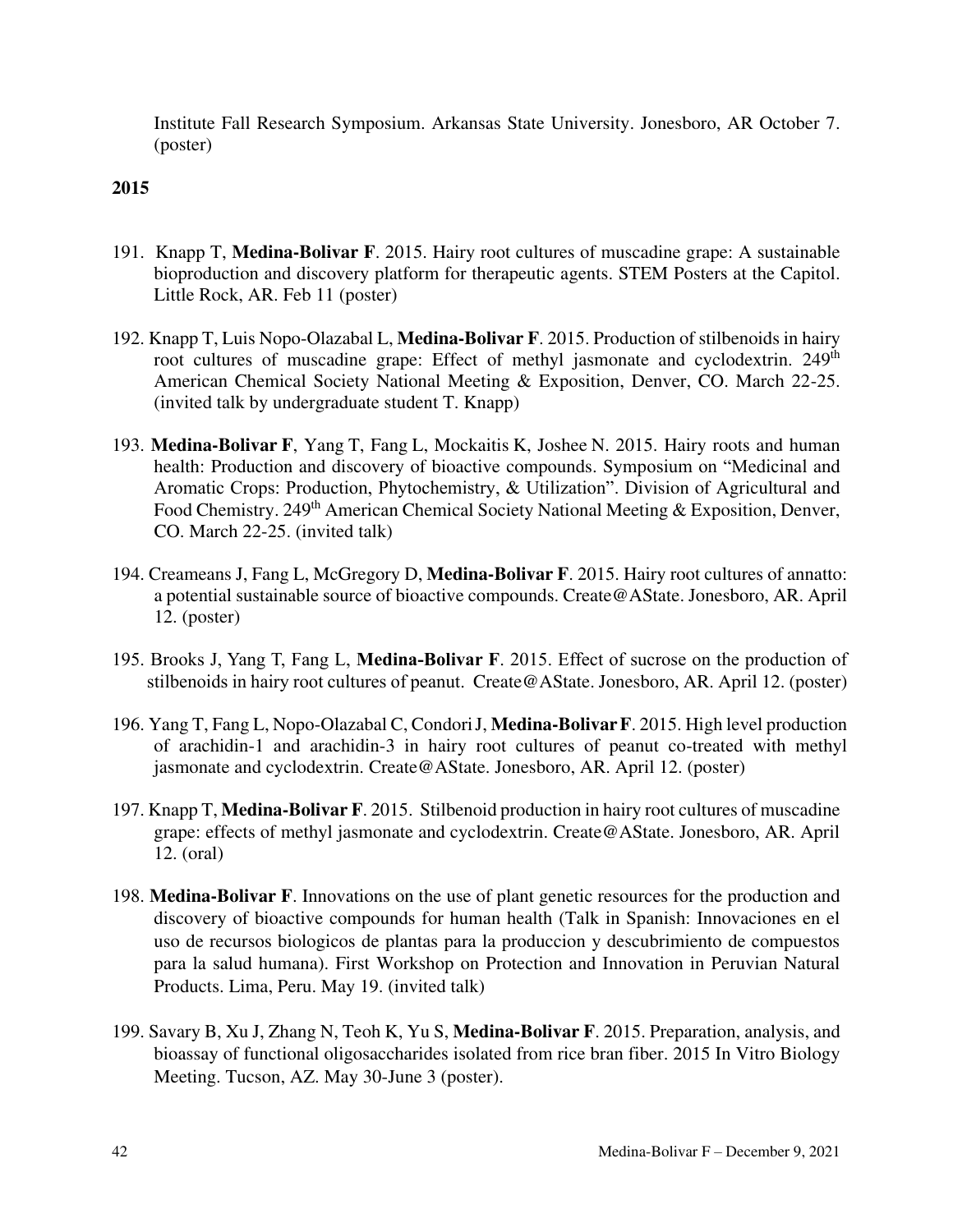- 200. SavaryB, Xu J, Zhang N, Teoh K, Yu S, **Medina-BolivarF**. 2015. Generation of feruloylated oligosaccharides from rice bran fiber for functional analysis.  $6<sup>th</sup>$  Annual Conference of the American Council for Medicinally Active Plants (ACMAP). Spokane, WA. June 9-12 (poster).
- 201. **Medina-Bolivar F**, Mockaitis K, Yang T, Fang L, Nopo-Olazabal L. 2015. Transcriptomic and targeted metabolomics approaches to elucidate the biosynthesis of arachidins: Cannabinoid receptor modulators from peanut.  $6<sup>th</sup>$  Annual Conference of the American Council for Medicinally Active Plants (ACMAP). Spokane, WA. June 9-12 (talk).
- 202. Knapp T, Nopo-Olazabal C, Nopo-Olazabal L, **Medina-Bolivar F**. 2015. Enhanced and sustainable production of stilbenoids in hairy root cultures of muscadine grape co-treated with methyl jasmonate and cyclodextrin.  $6<sup>th</sup>$  Annual Conference of the American Council for Medicinally Active Plants (ACMAP). Spokane, WA. June 9-12 (poster).
- 203. Creameans J, Fang L, McGregory D, Nopo-Olazabal L, **Medina-Bolivar F**. 2015. Annatto hairy roots: A sustainable source of bioactive compounds with applications in human health. 6<sup>th</sup> Annual Conference of the American Council for Medicinally Active Plants (ACMAP). Spokane, WA. June 9-12 (poster).
- 204. Creameans J, Yang T, Joshee N, **Medina-Bolivar F**. 2015. Characterization of inducible and secreted metabolites from hairy root cultures of *Scutellaria lateriflora*. 6<sup>th</sup> Annual Conference of the American Council for Medicinally Active Plants (ACMAP). Spokane, WA. June 9-12 (poster).
- 205. Yang T, Fang L, Nopo-Olazabal C, Condori J, **Medina-Bolivar F**. 2015. Production and biosynthesis of prenylated stilbenoids in hairy root cultures of peanut. Arkansas P3 Annual Research Symposium. Fayetteville, AR. June 29-July 1 (invited talk by T. Yang).
- 206. Tollett CA, Day C, Nopo-Olazabal L, **Medina-Bolivar F**. 2015. Biosynthesis enhancement and purification of prenylated stilbenoids from hairy root cultures of peanut. Arkansas P3 Annual Research Symposium. Fayetteville, AR. June 29-July 1 (poster)
- 207. Brooks J, Collier S, Najwa L, Fang L, Yang T, **Medina-Bolivar F**. 2015. High levels of sucrose enhance production of stilbenoids in peanut hairy root cultures. Arkansas P3 Annual Research Symposium. Fayetteville, AR. June 29-July 1 (poster)
- 208. Creameans J, Fang L, McGregory D**,** Nopo-Olazabal L, **Medina-Bolivar F**. 2015. Hairy root cultures of annatto: a sustainable source of tocotrienols. Arkansas P3 Annual Research Symposium. Fayetteville, AR. June 29-July 1 (poster)
- 209. Savary B, Xu J, Zhang N,Teoh K, Yu S, **Medina-Bolivar F**, Lee S-O. 2015. Preparations, separations chemistry, and colonocyte bioassay of feruloylated arabinoxylan oligosaccharides isolated from rice bran. AFRI Project Director's Meeting. Chicago, IL. July 10. (poster)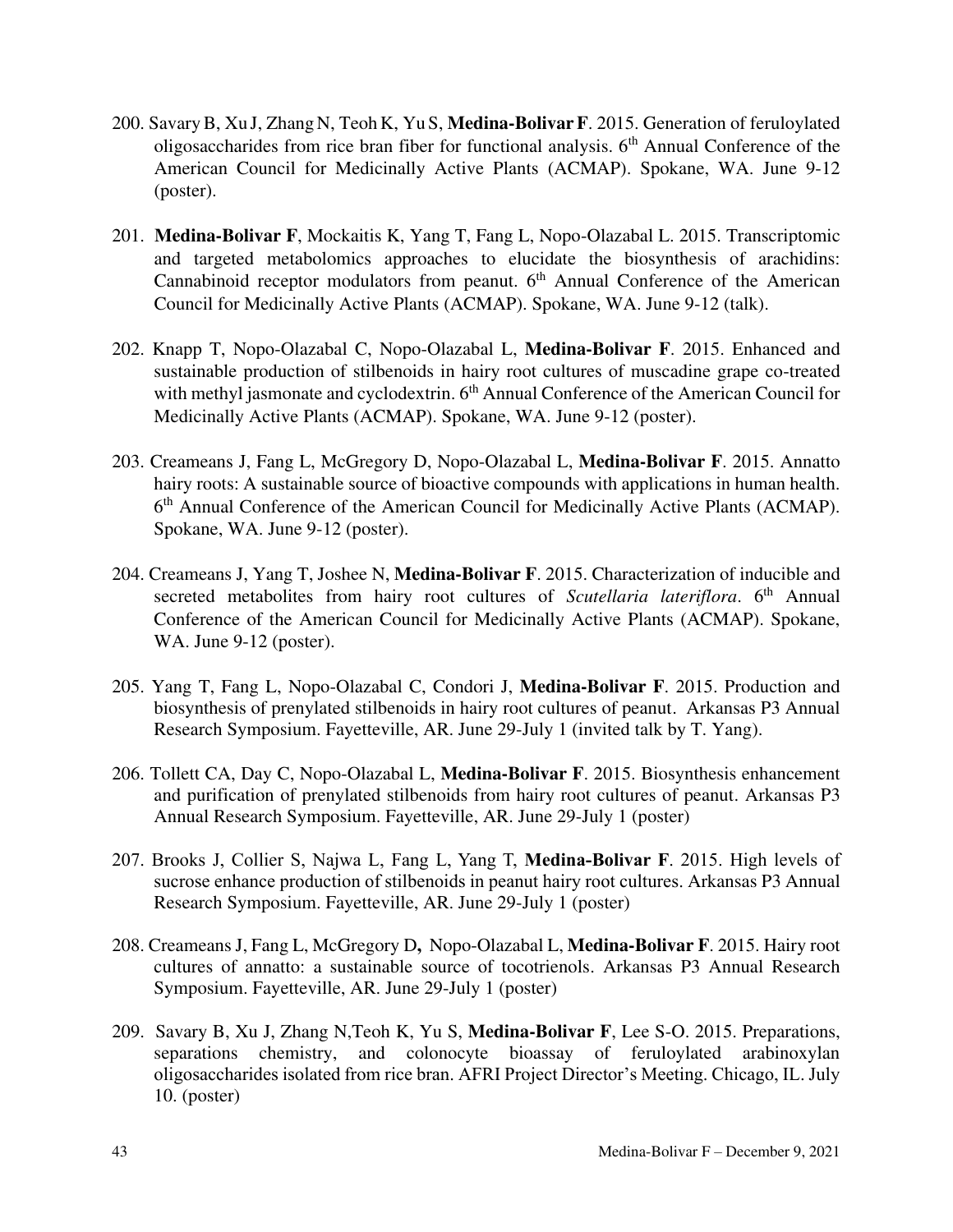- 210. Miller J, Creameans J, **Medina-Bolivar F**. 2015. Optimizing elicitation conditions of *Bixa orellana* hairy root cultures to produce phytochemicals for potential treatment of malaria. Bridging the Divide Research Symposium. Arkansas State University. August 4. (talk by J. Miller – undergraduate student Philander Smith College)
- 211. Miller J, Creameans J, **Medina-Bolivar F**. 2015. Optimizing elicitation conditions of *Bixa orellana* hairy root cultures to produce phytochemicals for potential treatment of malaria. Bridging the Divide Research Symposium. Arkansas State University. August 4. (poster)
- 212. Creameans J, Fang L, McGregory D**,** Nopo-Olazabal L, **Medina-Bolivar F**. 2015. Application of annatto hairy roots for the production of bioactive compounds for human health. 54<sup>th</sup> Annual Meeting of the Phytochemical Society of North America. Urbana, IL. August 8-12. (poster)
- 213. Tollett CA, Day C, Yang T, Nopo-Olazabal L, **Medina-Bolivar F**. 2015. Biosynthesis enhancement and purification of bioactive prenylated stilbenoids from hairy root cultures of peanut by high performance countercurrent chromatography. 54<sup>th</sup> Annual Meeting of the Phytochemical Society of North America. Urbana, IL. August 8-12. (poster)
- 214. Day C, Tollett C, **Medina-Bolivar F**. 2015. Peanut hairy root cultures as bioproduction platforms for prenylated stilbenoids: Bioactive compounds relevant to human health. Arkansas Biosciences Institute Summer Internship Symposium. Arkansas State University, Jonesboro, AR. September 11. (talk)
- 215. Brooks J, Fang L, Collier S, Yang T, **Medina-Bolivar F**. 2015. High levels of sucrose increase production of bioactive prenylated stilbenoids in hairy root cultures of peanut. Arkansas Biosciences Institute Fall Research Symposium. Fayetteville, AR. October 6. (poster)
- 216. **Medina-Bolivar F**. 2015. Plants y salud humana. Nuevos avances y applicaciones biotecnologicas (Plants and human health: New advances and biotechnological applications). Universidad Peruana Cayetano Heredia. Lima, Peru (Invited talk)

- 217. **Medina-Bolivar F**, Yang T, Fang L, Mockaitis, K. 2016. Elucidating the biosynthesis of prenylated stilbenoids in peanut through an integrated targeted metabolomics and transcriptomics approach. USDA-NIFA Program Directors Meeting. San Diego, CA. January 8. (poster)
- 218. **Medina-Bolivar F**, Yang T, Fang L, Mockaitis, K. 2016. Elucidating the biosynthesis of prenylated stilbenoids in peanut through an integrated targeted metabolomics and transcriptomics approach. Plant and Animal Genome Conference. San Diego, CA. January 9-13. (poster)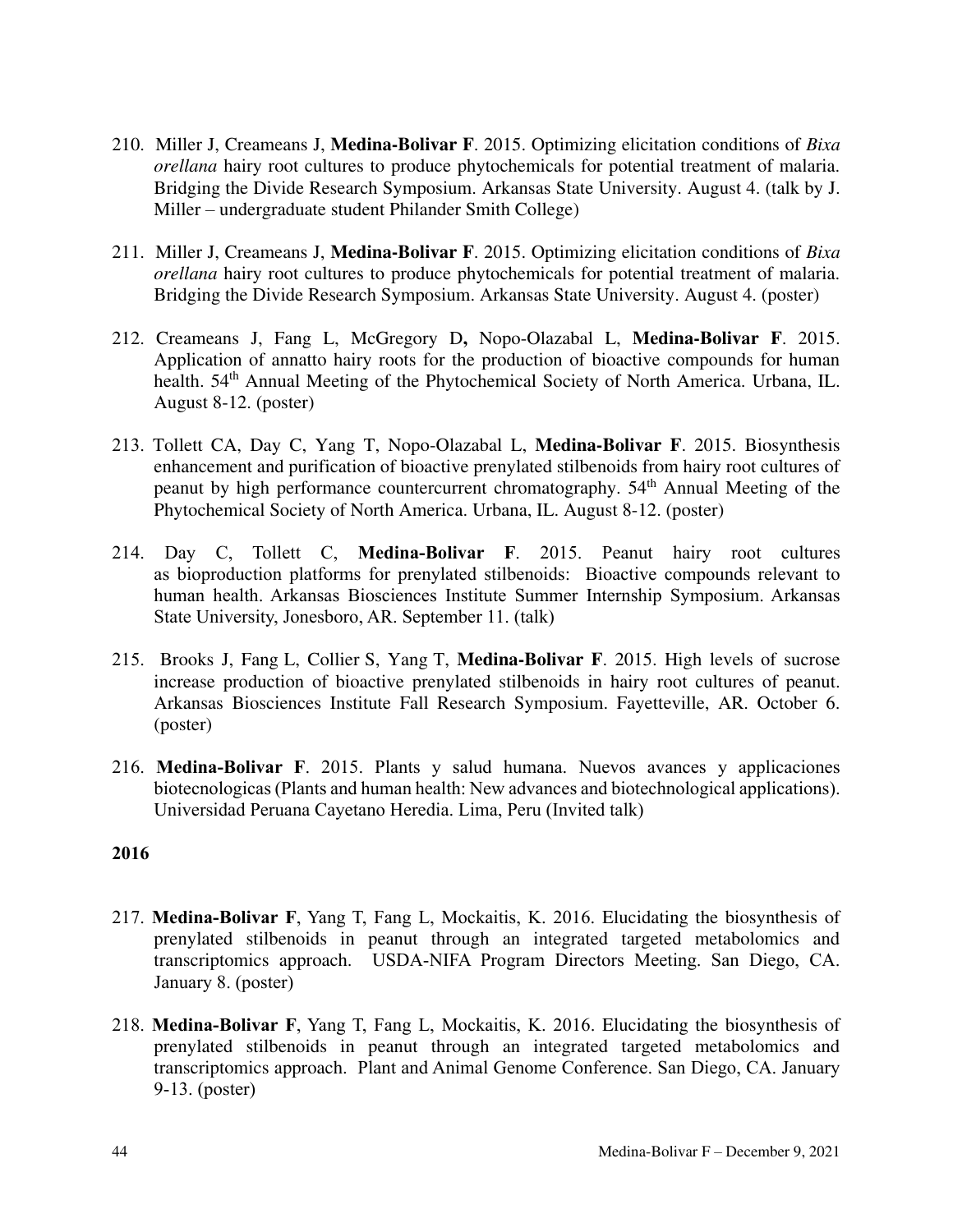- 219. Creameans J, Vellanki K, Dolan M, **Medina-Bolivar F**. 2016. Bioproduction and antiinflammatory activity of delta-tocotrienol enriched extracts from hairy roots of annatto. 251<sup>st</sup> American Chemical Society National Meeting & Exposition. San Diego, CA. March 13-17. (invited talk by J. Creameans; Second Place Award)
- 220. Gershlak J, Hernandez S, Perreault L, Larson S, Fontana G., Yang T, Dominko T, Rolle M, Weathers P, Ashton R, **Medina-Bolivar F**, Cramer C, Murphy W, Gaudette G. 2016. Crossing kingdoms: Exploiting decellularized plants as pre-vascularized scaffolds for tissue engineering. 20<sup>th</sup> Annual Regenerative Medicine Workshop. Hilton Head, NC. March 16-19. (talk and poster)
- 221. Witcher C, Lockwood H, Mattila M, Havner R, Taylor J, **Medina-Bolivar F**, Ball JM, Parr R. 2016. Quantification of rotavirus particles in HT29.f8 cells treated with t-A3. ASM Microbe 2016. Boston, MA. June 16-20. (poster)
- 222. Lockwood H, Witcher C, Havner R, Taylor J, Clack B, **Medina-Bolivar F**, Ball JM, Parr R. 2016. Regulation of the transcriptome of rotavirus-infected HT29.f8 cells by arachidin-3. ASM Microbe 2016. Boston, MA. June 16-20. (poster)
- 223. Yang T, Fang L, Mockaitis K, **Medina-Bolivar F**. 2016. Bioproduction and biosynthesis of prenylated stilbenoids in peanut: Bioactive compounds for plant and human health.  $7<sup>th</sup>$ Annual Conference of the American Council for Medicinally Active Plants (ACMAP). Lima, Peru. June 29-July 1. (poster).
- 224. **Medina-Bolivar F**, Yang T, Fang L, Tollett CA, Day C, Matei C, Nopo-Olazabal L, Mockaitis K. 2016. Peanut hairy roots: Sustainable systems for production and discovery of bioactive compounds for human health.  $7<sup>th</sup>$  Annual Conference of the American Council for Medicinally Active Plants (ACMAP). Lima, Peru. June 29-July 1. (invited talk).
- 225. Creameans J, Vellanki K, Matei C, Nopo-Olazabal L, **Medina-Bolivar F**. 2016. Bioproduction and anti-inflammatory activity of delta-tocotrienol-enriched extracts from hairy roots of *Bixa orellana*. 7<sup>th</sup> Annual Conference of the American Council for Medicinally Active Plants (ACMAP). Lima, Peru. June 29-July 1. (invited talk; Second Place Award).
- 226. Lockwood H, Witcher C, Slay R, Taylor J, Clack B, Ball J, **Medina-Bolivar F**, Parr R. Discovering the mechanism of action of stilbenoids on Rotavirus Infected Cells. 7<sup>th</sup> Annual Conference of the American Council for Medicinally Active Plants. Lima, Peru, June 29- July 1, 2016. (invited talk by R. Parr).
- 227. Witcher CM, Lockwood HN, Strange E, Matilla M, Taylor JI, Clack B, **Medina-Bolivar F**, Parr RD. 2016. A time course analysis of the effects of stilbenoids on the [ultrastructure and](http://www.sciencedirect.com/science/article/pii/0889160586900406)  [viral populations o](http://www.sciencedirect.com/science/article/pii/0889160586900406)f rotavirus-infected cells.  $7<sup>th</sup>$  Annual Conference of the American Council for Medicinally Active Plants. Lima, Peru, June 29-July 1, 2016. (poster).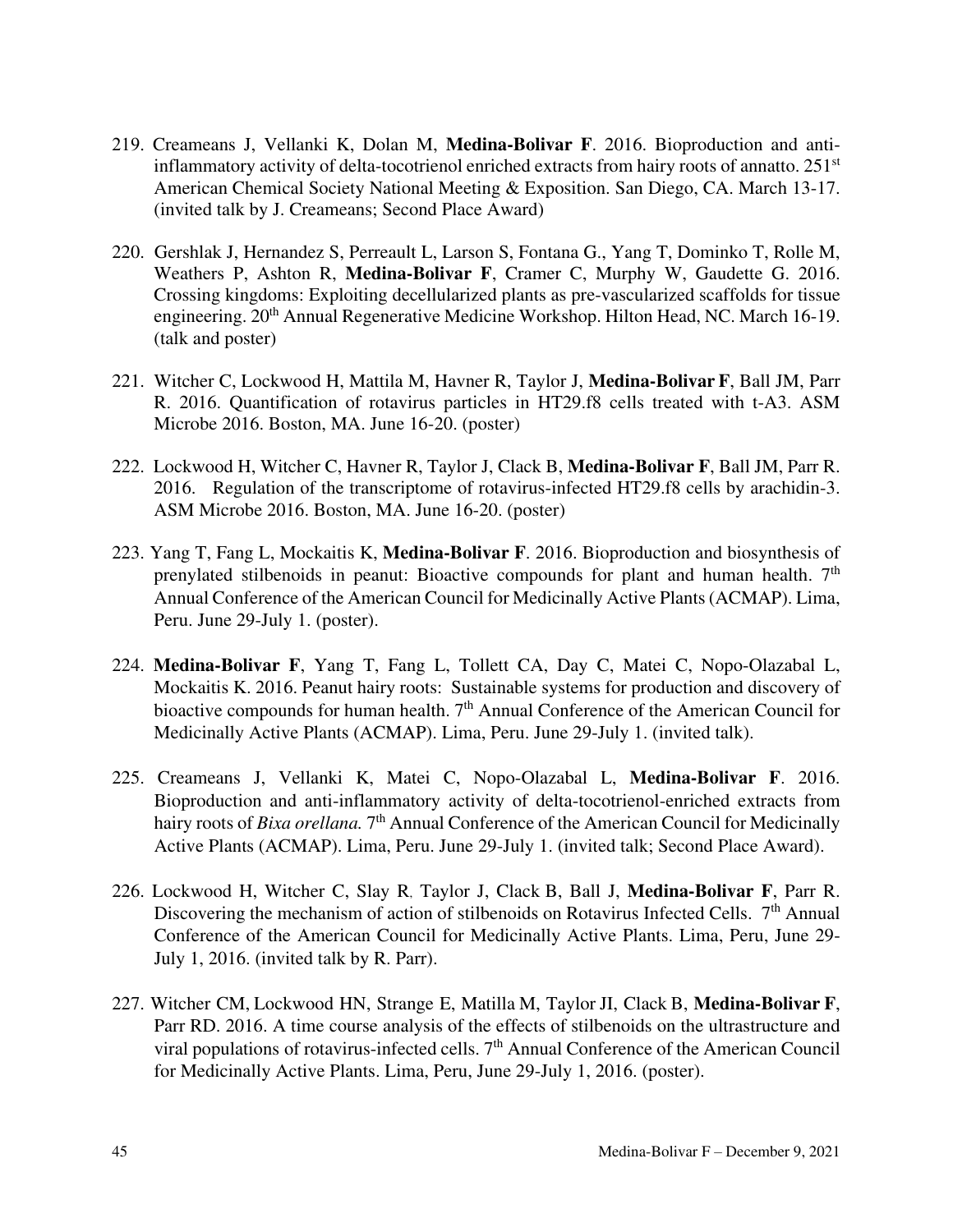- 228. Savary BJ, Teoh K, Zhang N, Xu J, **Medina-Bolivar F**, Yu S, Lee S-O, Wang Y-J. 2016. Preparation and analysis of functional oligosaccharides from rice bran arabinoxylan. 252<sup>nd</sup> American Chemical Society National Meeting & Exposition, Philadelphia, PA. August 21-25. (invited talk by B. Savary)
- 229. Nopo-Olazabal L, Yang T, Matei C, Philippe A, Fang L, Day C, Karouni A, **Medina-Bolivar F**. 2016. Innovative plant products for the prevention and treatment of obesity. Arkansas Biosciences Institute, Fall Research Symposium. Little Rock, AR, September 13. (poster).
- 230. **Medina-Bolivar, F**. 2016. Arkansas Biosciences Institute: Paving the Way for Education and Research Innovation. 2nd Meeting of the Northeast Arkansas Hispanic Professional Network. Jonesboro, AR, December 6. (invited talk).
- 231. Gershlak J, Hernandez S, Fontana G, Perreault L, Hansen K, Larson S, Binder B, Dolivo D, Yang T, Dominko T, Rolle M, Weathers P, **Medina-Bolivar F**, Cramer C, Murphy W, Gaudette G. 2016. Crossing kingdoms: Using decellularized plants as pre-vascularized tissue engineering scaffolds. Annual Conference and Exhibition of the Tissue Engineering & Regenerative Medicine International Society (TERMIS-Americas). San Diego, CA. December 11-14. (poster)

- 232. **Medina-Bolivar F**. 2017. Peanut and piano: How great things can result from a little stress. TEDxArkansas State University. Jonesboro, AR., January 29. (invited talk).
- 233. Matei C, Philippe A, Day C, Yang T, Fang L, Nopo-Olazabal L, **Medina-Bolivar F**. 2017. Peanut: A source of bioactive compounds for the prevention and treatment of obesity. Arkansas STEM Posters at the Capitol. Little Rock, AR. February 15. (poster).
- 234. Philippe A, Matei C, Day C, Nopo-Olazabal L, Yang T, Fang L, Day C, Nopo-Olazabal L, **Medina-Bolivar F**. 2017. Bioproduction and anti-obesity properties of peanut stilbenoids. 31<sup>st</sup> Annual Meeting of the National Council for Undergraduate Research. Memphis, TN. April 6-8. (oral).
- 235. Day C, Tollett A, Yang T, Fang L, **Medina-Bolivar F**. Bioproduction of peanut stilbenoids: Bioactive compounds for human health. 31<sup>st</sup> Annual Meeting of the National Council for Undergraduate Research. Memphis, TN. April 6-8. (poster).
- 236. Matei C, Nopo-Olazabal L, Philippe A, Day C, Yang T, Fang L, **Medina-Bolivar F**. 2017. Prenylated stilbenoids: Potential anti-obesity compounds from peanut. 31<sup>st</sup> Annual Meeting of the National Council for Undergraduate Research. Memphis, TN. April 6-8. (poster).
- 237. **Medina-Bolivar F**, Yang T, Fang L, Philippe A, DayC, Nopo-Olazabal L. 2017. Prenylated stilbenoids: Potential chemopreventive and therapeutic agents for breast cancer. Spring 2017 Cancer Research Conference. Memphis, TN. May 2. (poster).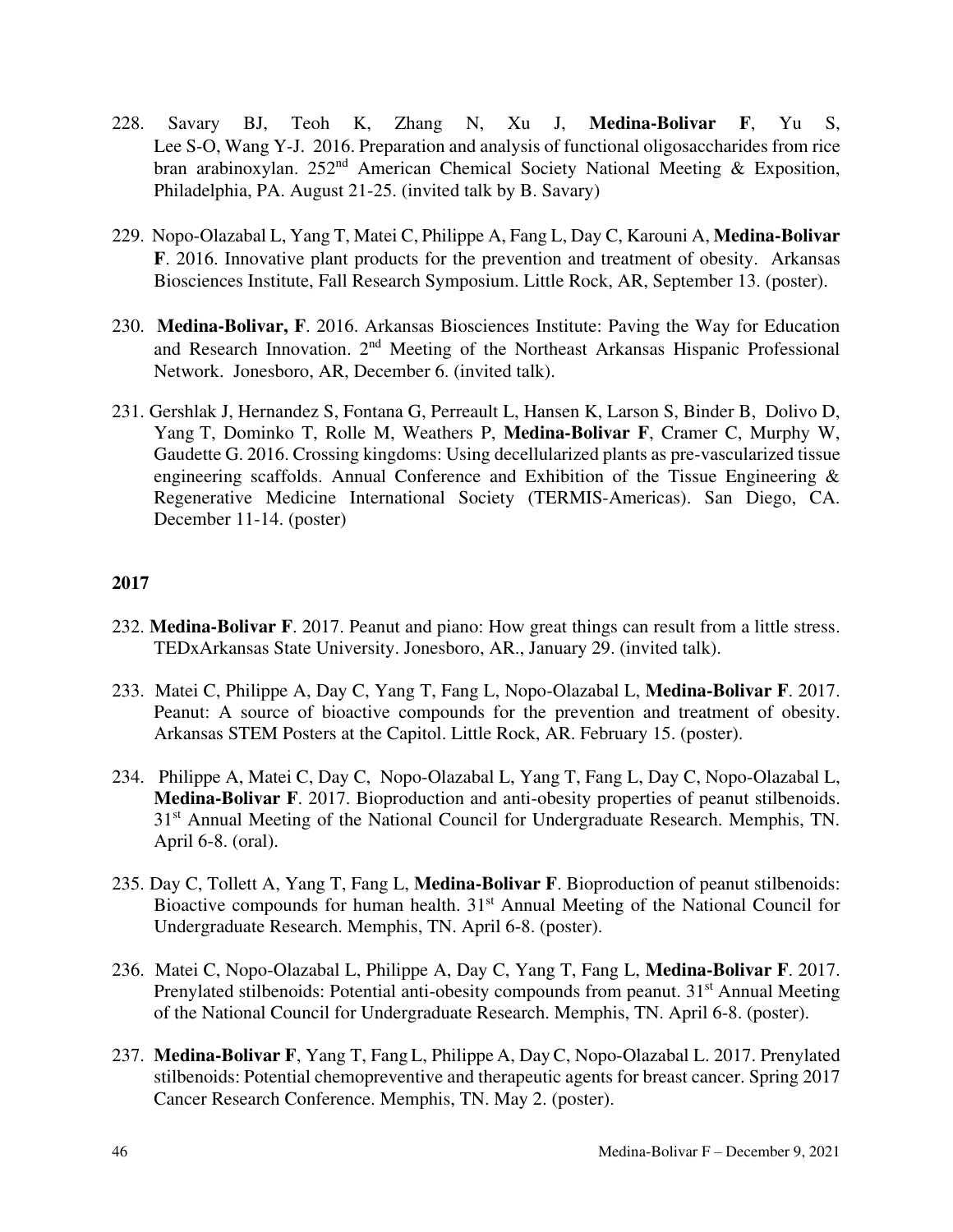- 238. Medina-Bolivar F. 2017. Arkansas Biosciences Institute: Paving the way for research innovation. Jonesboro, AR. May 17. (invited talk to University of Arkansas visiting faculty).
- 239. **Medina-Bolivar F**, Yang T, Fang L, Mockaitis K. 2017. Biosynthesis and enhanced production of functional ingredients in hairy root cultures of peanut.  $8<sup>th</sup>$  Annual Conference of the American Council for Medicinally Active Plants. Clemson, SC. June 20-23. (invited talk).
- 240. Jeffers J, Roberto P, Karouni A, **Medina-Bolivar F**. 2017. Production of antioxidant stilbenoids in hairy root cultures of peanut. Bridge Program Undergraduate Research Symposium at Arkansas State University. Jonesboro, AR. August 3. (poster).
- 241. Yang T, Fang L, Philippe A, Day C, Nopo-Olazabal L, **Medina-Bolivar F**. 2017. Prenylated stilbenoids: Potential chemopreventive and therapeutic agents for breast cancer. Arkansas Biosciences Institute. Fall Research Symposium. Fayetteville, AR. October 25. (poster).
- 242. Azim M, Yang T, Knapp P**, Medina-Bolivar F**. 2017. Metabolic engineering of muscadine with a peanut gene to produce arachidin-2: A bioactive prenylated stilbenoid with several applications in human health. Fall Research Symposium. Fayetteville, AR. October 25. (poster).

- 243. Sanders S, Podicheti R, Yang T, Fang L, Jayanthi S, Rajan G, Thallapuranam S, **Medina-Bolivar F**, Mockaitis K. 2018. Stilbenoid prenylation pathway discovery in peanut using targeted transcriptomics. Plant & Animal Genome Conference. San Diego, CA. January 13- 17. (poster).
- 244. Vellanki K, Swafford K, Karouni A, Roberto P, Yang T, **Medina Bolivar F**. 2018. Peanut hairy roots: A sustainable production platform of bioactive compounds for agriculture and human health. STEM Posters at the Arkansas Capitol. Little Rock, AR. March 5. (poster).
- 245. Knapp P, Azim M, Yang T, **Medina-Bolivar F**. 2018. Improving the health benefits of muscadine grape through genetic engineering. STEM Poster at the Arkansas Capitol. Little Rock, AR. March 5. (poster).
- 246. Azim M, Knapp P, Yang T, **Medina-Bolivar F**. 2018. Production of the bioactive prenylated stilbenoid arachidin-2 in muscadine grape hairy roots expressing a prenyltransferase gene from peanut. 102nd Annual Meeting of the Arkansas Academy of Sciences. Jonesboro, AR. April 6-7. (talk by M. Azim)
- 247. Karouni A, Yang T, **Medina-Bolivar F**. 2018. HPLC profiling of prenylated stilbenoids in diverse cultivars of peanut. Create@AState. Jonesboro, AR. April 17. (poster). (First Place Poster Award)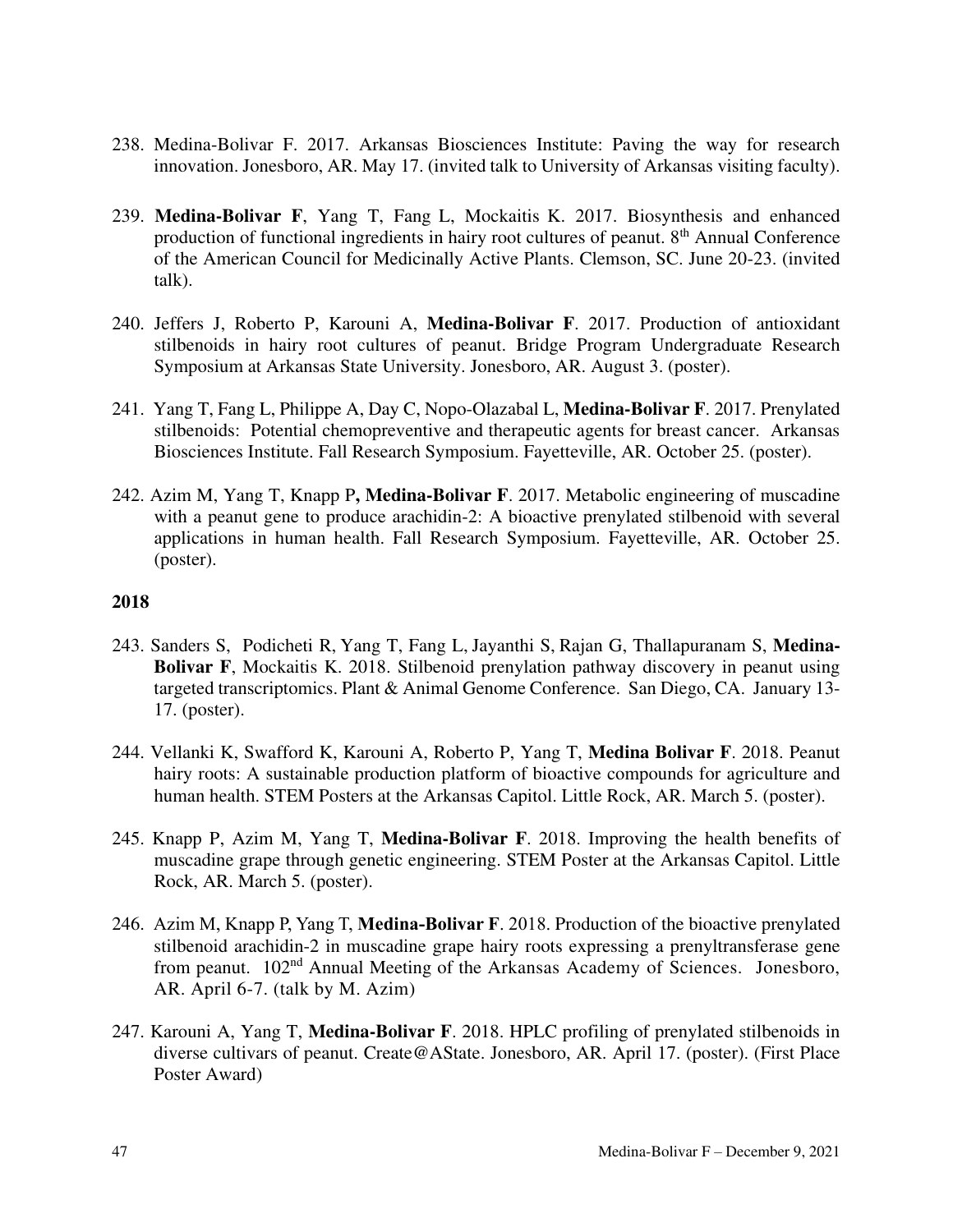- 248. Vellanki K, Swafford K, Karouni A, Roberto P, Yang T, **Medina-Bolivar F**. 2018. Optimizing the extraction process of bioactive compounds in hairy root cultures of peanut Create@AState. Jonesboro, AR. April 17. (poster).
- 249. Azim M, Knapp P, Yang T, **Medina-Bolivar F**. 2018. Genetic transformation of muscadine grape to produce arachidin-2: A bioactive stilbenoid with multiple benefits for human health. Create@AState. Jonesboro, AR. April 17. (poster).
- 250. Knapp P, Azim M, Yang T, **Medina-Bolivar F**. 2018. Metabolic engineering to enhance the health benefits of muscadine grape. Create@AState. Jonesboro, AR. April 17. (poster).
- 251. Roberto P, **Medina-Bolivar F**. 2018. Sustainable bioproduction of antioxidant stilbenoids in peanut hairy roots. Create@AState. Jonesboro, AR. April 17. (poster).
- 252. Rebekah Napier-Jameson1, Caleb M Witcher1,2, Stormey B Wisdom1, Essence B Strange1, Doran S Triggs1, Luanna L Saade1, Josephine Taylor1, Judith M Ball3, Fabricio Medina-Bolivar4, Rebecca D Parr1. A comparison of a natural and synthetic stilbenoid, arachidin-3, on a rotavirus infected human intestinal cell line. American Society for Biochemistry and Molecular Biology (ASBMB) Annual Meeting. San Diego, CA. April 21-25. (poster).
- 253. Karouni A, Yang T, **Medina-Bolivar F**. 2018. Elicitation of prenylated stilbenoids in hairy root cultures of three cultivars of peanut. In Vitro Biology Meeting. St. Louis, MO. June 2- 6. (poster).
- 254. Roberto P, Gonzalez Romero ME, **Medina-Bolivar F**. 2018. Sustainable bioproduction of antioxidant stilbenoids in peanut hairy roots. In Vitro Biology Meeting. St. Louis, MO. June 2-6. (poster).
- 255. Azim M, Knapp P, Yang T, **Medina-Bolivar F**. 2018. Ectopic expression of a peanut prenyltransferase gene in muscadine grape hairy roots to produce the bioactive prenylated stilbenoid arachidin-2. In Vitro Biology Meeting. St. Louis, MO. June 2-6. (poster).
- 256. Mohammadhosseinpour S, Fang L, Yang T, **Medina-Bolivar F**. 2018. Bioproduction and purification of bioactive prenylated stilbenoids from hairy root cultures of peanut. In Vitro Biology Meeting. St. Louis, MO. June 2-6. (poster).
- 257. Gonzalez Romero ME, **Medina-Bolivar F**. 2018. *In vitro* seed germination and establishment of hairy root cultures of a Peruvian peanut cultivar as a bioproduction platform of stilbenoids. In Vitro Biology Meeting. St. Louis, MO. June 2-6. (poster).
- 258. Yang T, Fang L, Sanders S, Jayanthi S, Rajan G, Podicheti R, Thallapuranam SK, Mockaitis K, **Medina-Bolivar F**. 2018. Peanut hairy roots: A bioproduction platform for elucidating the biosynthesis of prenylated stilbenoids. In Vitro Biology Meeting. St. Louis, MO. June 2-6. (poster).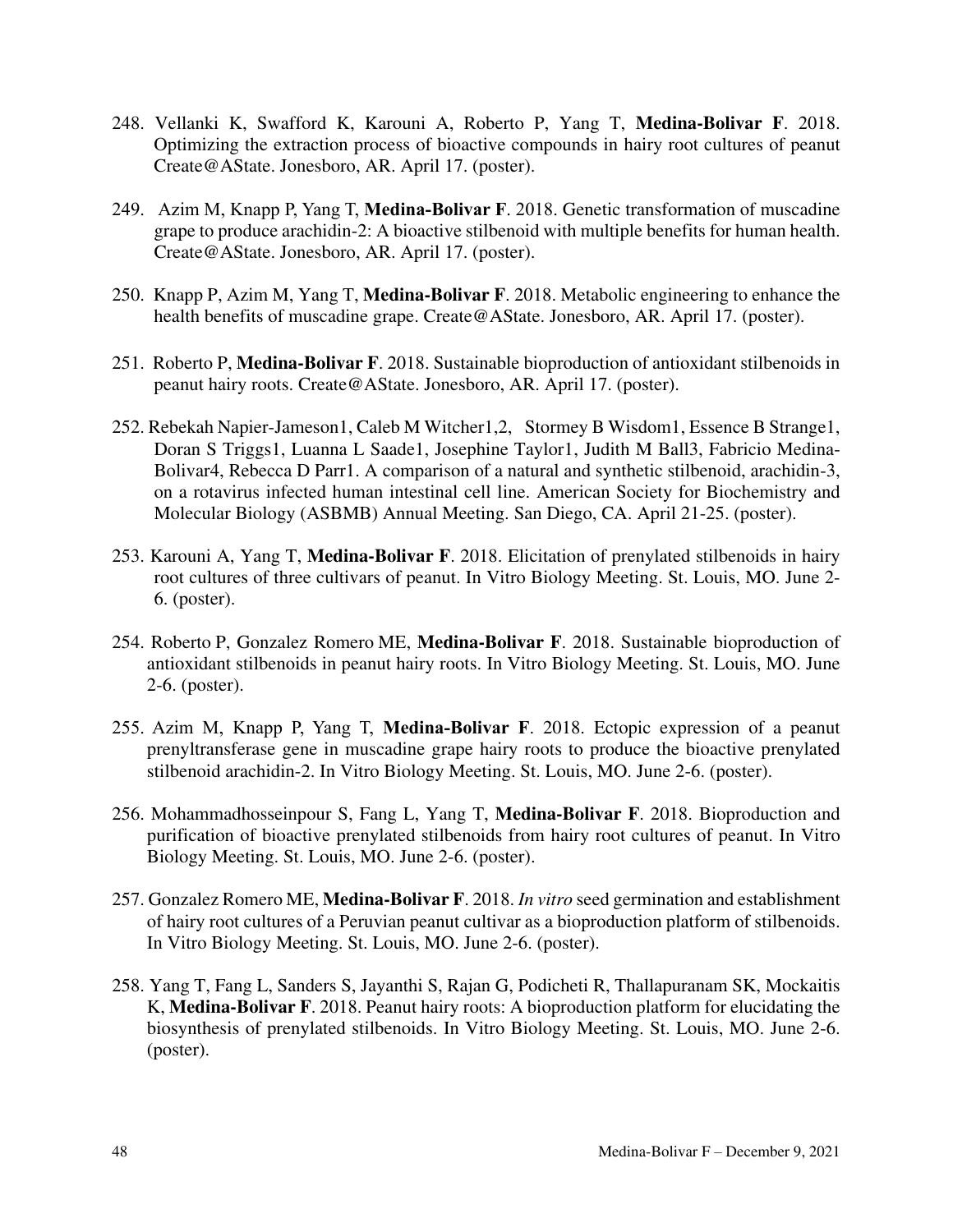- 259. **Medina-Bolivar F**. 2018. Unearthing the health benefits of the peanut: A tale of hairy roots. 4<sup>th</sup> North Dakota State University Conference on Food for Health. Fargo, ND. July 8-11. (invited Plenary Talk)
- 260. Wisdom S, Lockwood H, Napier-Jameson R, Clack B, Turner J, **Medina-Bolivar F**, Ball J, Parr R. 2018. Rotavirus infections treated with arachidin 3 modulate host lipid metabolism. American Society of Virology. College Park, MD. July 14-18. (poster).
- 261. **Medina-Bolivar F**. 2018. Unearthing the peanut: From hairy roots to human health. Arkansas Biosciences Institute Fall Research Symposium. Little Rock, AR. September 25. 2018.
- 262 **Medina-Bolivar F**. 2018. Sustainable bioproduction and biosynthesis of prenylated stilbenoids. 5<sup>th</sup> International Conference of Resveratrol and Health. Xi'an, China. October 18-20. (invited talk)
- 263. Victoriano R, Roberto P, **Medina-Bolivar F**. 2018. Antioxidant assessment of stilbenoid-rich extracts from peanut hairy roots. Arkansas INBRE 2018. Fayetteville, AR. November 2-3. (talk)

- 264. **Medina-Bolivar F.** 2019. Harvesting a healthy future from peanut hairy roots…and a little stress. 9<sup>th</sup> Annual Conference of the American Council for Medicinally Active Plants (ACMAP) and International Conference of Medicinal, Aromatic and Nutraceutical Plants from Mountainous Areas. Dehradun, India. February 28. (invited talk).
- 265. **Medina-Bolivar F.** 2019. *Peanut hairy roots:* A biotechnological approach for production and discovery of bioactive compounds for human health. Nepal Academy of Science and Technology (NAST). Kathmandu, Nepal. February 28. (invited talk).
- 266. Karouni A, **Medina-Bolivar F**. 2019. Production of prenylated stilbenoids in cell suspension cultures of peanut. Create@AState, Jonesboro, AR. April (oral).
- 267. Swafford K, **Medina-Bolivar F**. 2019. Optimization of elicitor treatment in hairy root cultures of peanut for the production of bioactive compounds. Create@AState, Jonesboro, AR. April (poster).
- 268. Roedel K, **Medina-Bolivar F**. 2019. Elicitation and purification of prenylated stilbenoids from hairy root cultures of peanut. Create@AState, Jonesboro, AR. April (poster).
- 269. Roberto P, Vellanki K, **Medina-Bolivar F**. 2019. Enhanced bioproduction of selected antioxidant stilbenoids in peanut hairy roots. Create@AState, Jonesboro, AR. April (oral).
- 270. Hasan R, **Medina-Bolivar F**. 2019. A gene editing approach to elucidate the biosynthesis of stilbenoids in peanut. Create@AState, Jonesboro, AR. April (poster).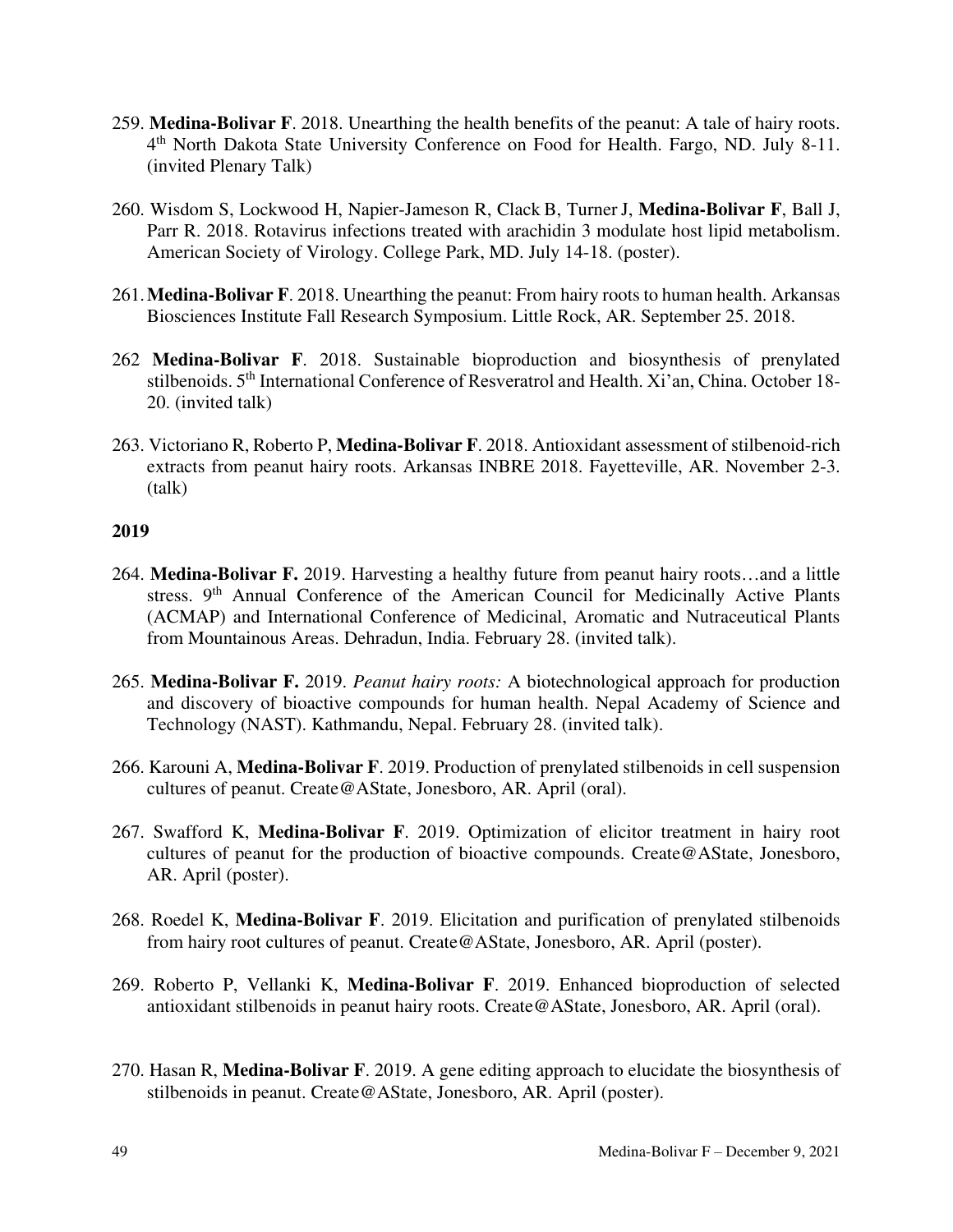- 271. Mohammadhosseinpour M, Fang L, **Medina-Bolivar F**. 2019. Prenylated stilbenoids as potential chemopreventive natural products for triple negative breast cancer Create@AState, Jonesboro, AR. April (oral).
- 272. Karouni A, **Medina-Bolivar F**. 2019. Elicitation of prenylated stilbenoids in cell suspension cultures of peanut. In Vitro Biology Meeting. Tampa, FL. June 8-12. (oral and poster).
- 273. Roberto P, **Medina-Bolivar F**. 2019. Assessment of antioxidant activity of extracts and purified prenylated stilbenoids from peanut hairy root cultures. In Vitro Biology Meeting. Tampa, FL. June 8-12. (poster).
- 274. Hasan R, Gonzalez Romero ME, **Medina-Bolivar F**. 2019. Unraveling the biosynthesis of prenylated stilbenoids in peanut and their anti-inflammatory activities *in vitro.* In Vitro Biology Meeting. Tampa, FL. June 8-12. (poster).
- 275. Mohammadhosseinpour S, Fang L, **Medina-Bolivar F**. Bioproduction and purification of prenylated stilbenoids from hairy root cultures of peanut and assessment of their cytotoxicity and induction of apoptosis in triple negative breast cancer cells (MDA-MB-231). In Vitro Biology Meeting. Tampa. June 8-12. (poster).
- 276. Hendrix E, Roberto P, **Medina-Bolivar F**. 2019. Elucidating the antioxidant activity of stilbenoid-rich extracts from hairy root cultures of peanut. Eighth Annual Central Arkansas Undergraduate Summer Research Symposium. Little Rock, AR. July 24. (oral).
- 277. Roedel K, Ahmed I. Hasan R, Yang T, **Medina-Bolivar F**. 2019. Bioproduction of prenylated stilbenoids in hairy root cultures of peanut. Undergraduate Summer Research Symposium. Little Rock, AR. July 24. (poster).
- 278. Roberto P, Hendrix E, Ahmed I, **Medina-Bolivar F**. 2019. Assessment of the antioxidant capacity of stilbenoid-rich extracts from hairy root cultures of peanut. ABI Fall Research Symposium. Jonesboro, AR. Sep. 25. (poster).
- 279. Hasan R, Gonzalez RomeroME, **Medina-BolivarF**. 2019. Anti-inflammatory mechanism of the prenylated stilbenoid arachidin-3: A natural product derived from peanut hairy roots. ABI Fall Research Symposium. Jonesboro, AR. Sep. 25. (poster).
- 280. Mohammadhosseinpour S, Fang L, **Medina-Bolivar F.** 2019. Prenylated stilbenoids from peanut hairy roots induce apoptosis in triple negative breast cancer cells. ABI Fall Research Symposium. Jonesboro, AR. Sep. 25. (poster –  $1<sup>st</sup>$  Place Poster Award).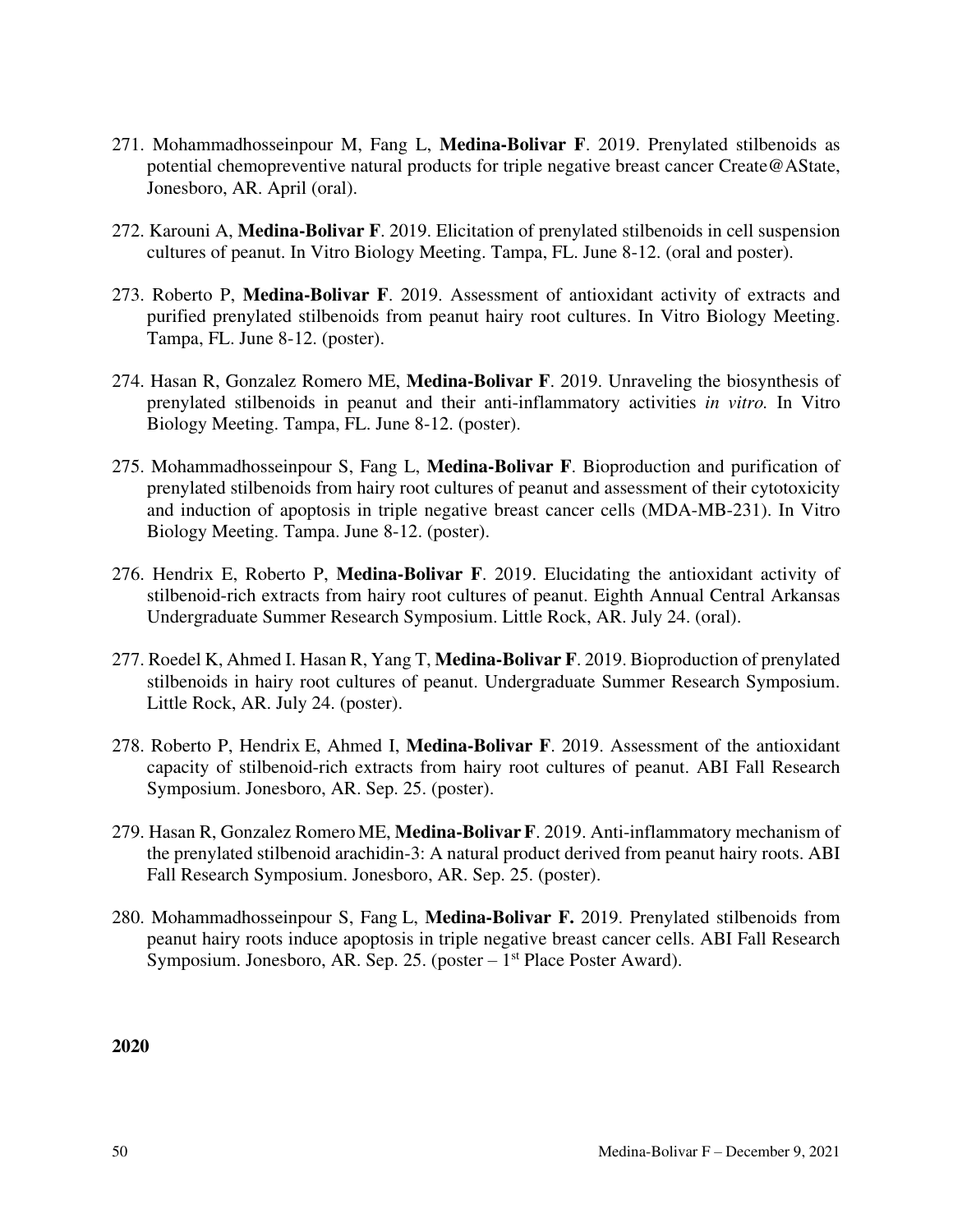- 281. Ho L-C, Mohammadhosseinpour S, **Medina-Bolivar F**. 2020. Peanut hairy roots: A potential source of natural products for the treatment of triple negative breast cancer. Posters at the Capitol. Little Rock, AR. February 19. (poster).
- 282. Gajurel G, **Medina-Bolivar F**. 2020. Biotechnological approaches to study the role of prenylated stilbenoids in abiotic stress tolerance in peanut. 5<sup>th</sup> Annual Louisiana State University-Shreveport Regional Scholars Forum. Shreveport, LA. March 12. (poster).
- 283. Ahmed I, Roedel K, **Medina-Bolivar F**. 2020. Optimization of culture medium conditions to increase root biomass and prenylated stilbenoid yield in hairy root cultures of peanut. 5<sup>th</sup> Annual Louisiana State University-Shreveport Regional Scholars Forum. Shreveport, LA. March 12. (poster).
- 283. Long C, Mohammadhosseinpour S, **Medina-Bolivar F**. 2020. Bioproduction of prenylated stilbenoids in hairy root cultures of peanut and their purification via semi-preparative HPLC. Create@AState, Jonesboro, AR. April 20 (virtual conference; abstract accepted; poster not presented).
- 284. Hendrix E, Roberto P**, Medina-Bolivar F.** 2020. Antioxidant-activty of stilbenoid-rich extracts from peanut hairy root cultures. Create@AState. Jonesboro, AR. April 20 (virtual conference; oral; 1<sup>st</sup> Place Undergraduate Oral Presentation Award).
- 285. Gajurel G**, Medina-Bolivar F**. 2020. Biotechnological tools to study the role of prenylated stilbenoids against abiotic stress in peanut. Create@AState, Jonesboro, AR. April 20 (virtual conference; poster).
- 286. Ahmed I, Roedel K, **Medina-Bolivar F**. 2020. Optimizing culture conditions to increase root biomass and yield of prenylated stilbenoids in hairy root cultures of peanut. Create@AState, Jonesboro, AR. April 20 (virtual conference; poster).
- 287. Ho L-C, Mohammadhosseinpour S, **Medina-Bolivar F.** 2020. Evaluating prenylated stilbenoids from peanut as potential therapeutic agents for triple negative breast cancer. Create@AState, Jonesboro, AR. April 20 (virtual conference; poster).
- 288. Roberto P, **Medina-Bolivar F.** 2020.Bioproduction of stilbenoids in hairy roots of peanut and characterization of their antioxidant activity in HeLa cells. Create@AState, Jonesboro, AR. April 20 (virtual conference; oral).
- 289. Hasan R, **Medina-Bolivar F.** 2020. Arachidin-3, a natural product derived from peanut hairy roots, inhibits LPS-induced inflammation by suppressing the NF- $\kappa$ B signaling pathway. Create@AState, Jonesboro, AR. April 20 (virtual conference; oral; 1st Place Graduate Poster Award).
- 290. Mohammadhosseinpour S, Ho LC, Long C, **Medina-Bolivar F.** 2020. Arachidin-1 and arachidin-3 as potential therapeutic agents for triple negative breast cancer. Create@AState, Jonesboro, AR. April 20. (virtual conference; oral).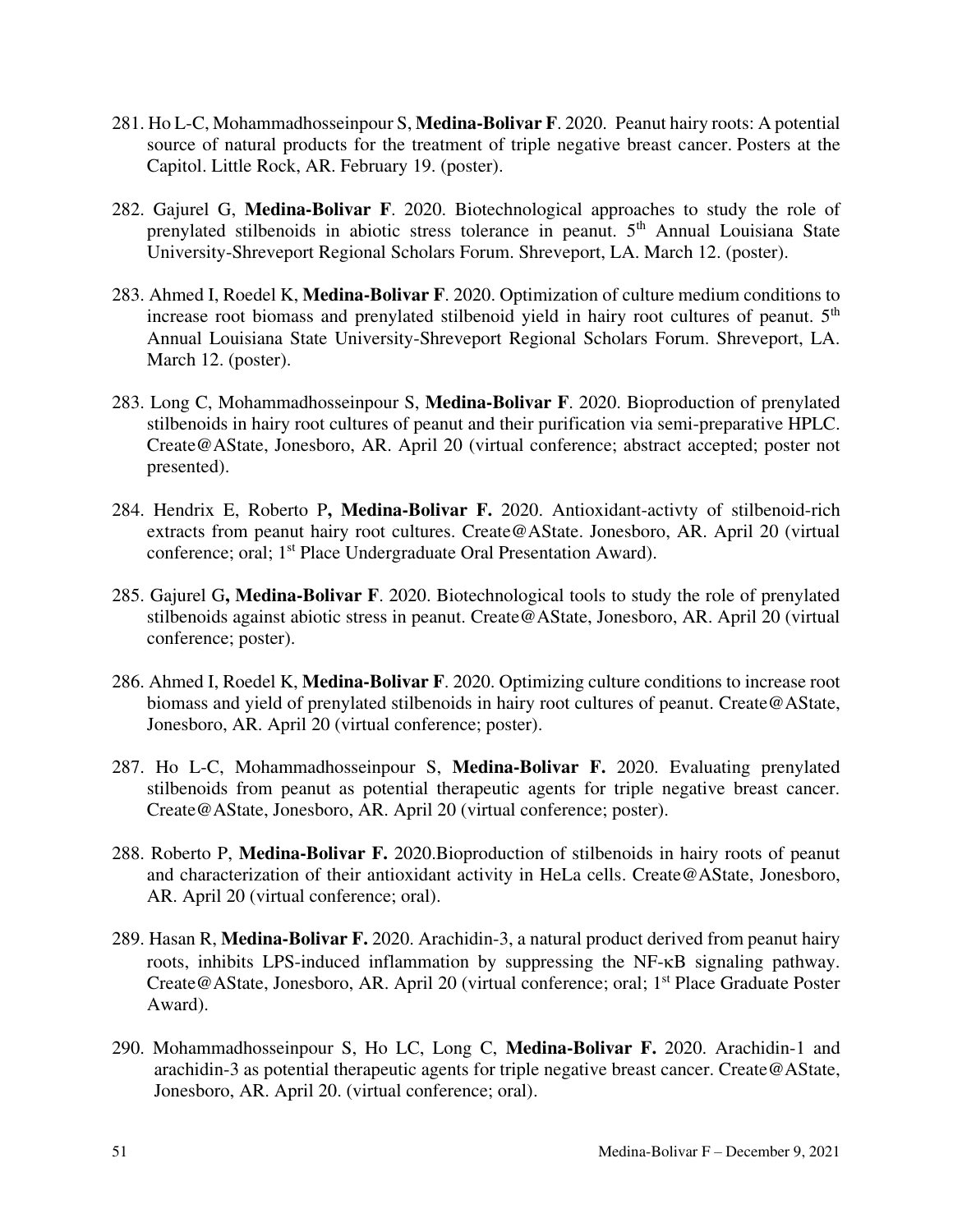- 291. Ho L-C, Mohammadhosseinpour S, **Medina-Bolivar F**. 2020. Peanut hairy roots: A potential source of natural products for the treatment of triple negative breast cancer. National Conference for Undergraduate Research. (abstract accepted; conference canceled due to COVID-19).
- 292. Gajurel G, **Medina-Bolivar F**. 2020. RNAi-based approach to assess the role of prenylated stilbenoids against abiotic stress in peanut. World Congress on In Vitro Biology. June 6. (virtual conference; poster).
- 293. Hasan R, **Medina-Bolivar F.** 2020. Anti-inflammatory mechanism of the prenylated stilbenoid arachidin-3: A natural product derived from peanut hairy roots. World Congress on In Vitro Biology. June 6. (virtual conference; poster).
- 294. Mohammadhosseinpour S, Ho L-C, **Medina-Bolivar F**. 2020. Prenylated stilbenoids as potential therapeutic agents for triple negative breast cancer. World Congress on In Vitro Biology. June 6. (virtual conference; poster; 2<sup>nd</sup> Place Oral Presentation Award).
- 295. Ahmed I, Roedel K, **Medina-Bolivar F**. 2020. Effect of root biomass on prenylated stilbenoid yield in hairy root cultures of peanut. Arkansas INBRE Virtual Research Conference. November 6-7. (poster/talk; Honorable Mention Award-Biology).
- 296. Ho L-C, Mohammadhosseinpour S, **Medina-Bolivar F**. 2020. Prenylated stilbenoids from peanut as potential therapeutic agents for triple negative breast cancer. Arkansas INBRE Virtual Research Conference. November 6-7. (poster/talk; 1<sup>st</sup> Place Award-Biology).

- 297. Hasan R, Gonzalez Romero ME, **Medina-Bolivar F**. 2021. Anti-inflammatory mechanism of arachidin-3, a natural product from peanut. Arkansas Stem Posters @ The Capitol. March 9. (virtual conference; poster).
- 298. Ho L-C, Mohammadhosseinpour S, Long C. **Medina-Bolivar F**. 2021. Anticancer effect of prenylated stilbenoids from peanut in combination with paclitaxel in triple negative breast cancer cells. Create@AState, Jonesboro, AR. April 19. (virtual conference; oral; Dean's Award for Undergraduate Oral Presentation, College of Sciences and Mathematics).
- 299. Ahmed I, Roedel K, **Medina-Bolivar F**. 2021. Effect of culture conditions on stilbenoid yield in hairy root cultures of peanut. Create@AState, Jonesboro, AR. April 19. (virtual conference; oral).
- 300. Gajurel G, **Medina-Bolivar F**. 2021. Assessing the role of prenylated stilbenoids on abiotic stress in peanut. Create@AState, Jonesboro, AR. April 19. (virtual conference; poster).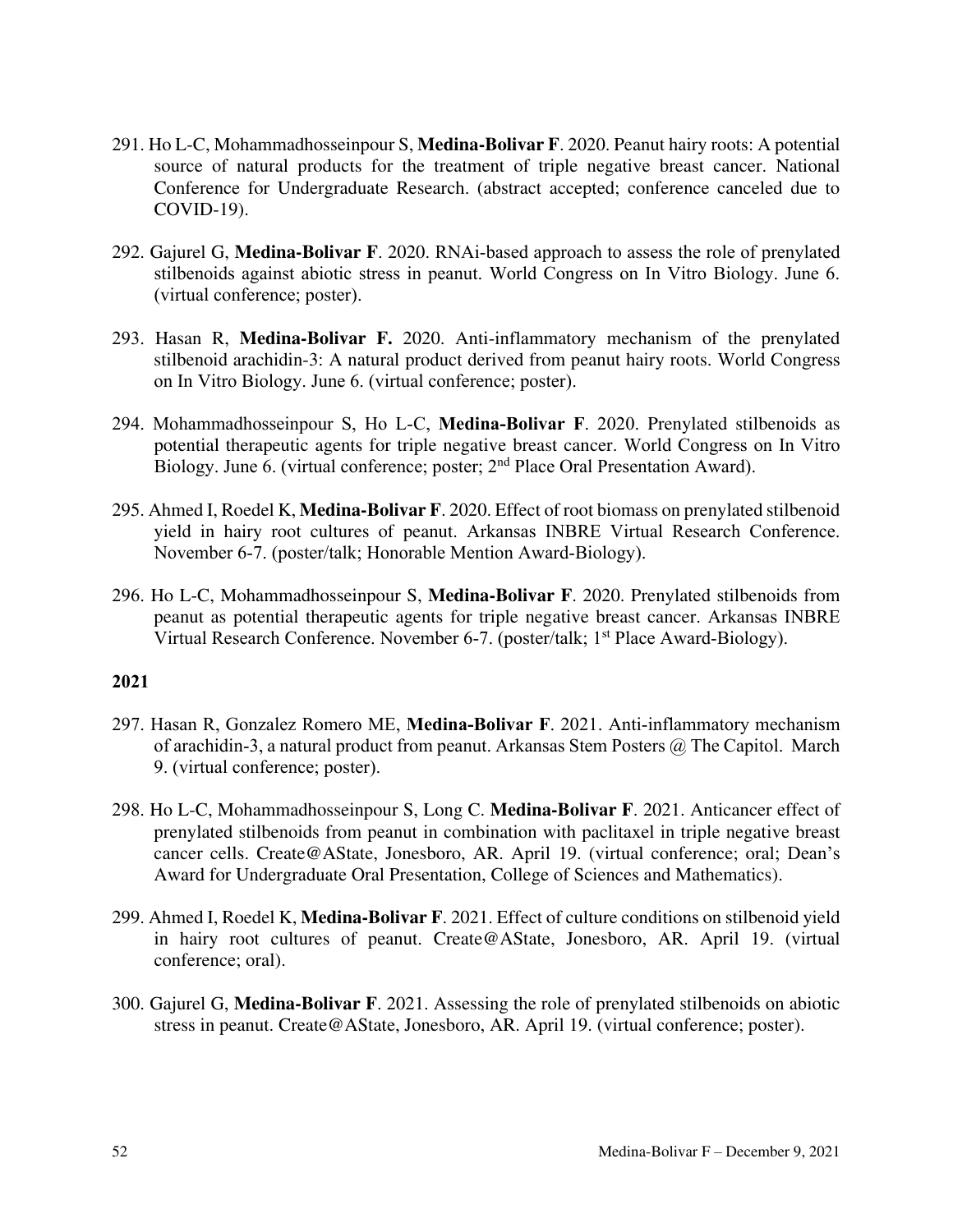- 301. Hasan R, Chakraborty S, Rajagopalan V, **Medina-Bolivar F**. 2021. Cardioprotective function of hairy root extracts and arachidins from peanut. Create@AState, Jonesboro, AR. April 19. (virtual conference; oral).
- 302. Mohammadhosseinpour S, Ho L-C, **Medina-Bolivar F**. 2021. Prenylated stilbenoids: Potential adjuvants for the treatment of triple negative breast cancer. Create@AState, Jonesboro, AR. April 19. (virtual conference; poster; Dean's Award for Graduate Poster Presentation, College of Sciences and Mathematics).
- 303. Hasan R, Chakraborty S, Rajagopalan V, **Medina-Bolivar F**. 2021. Cardioprotective functions of prenylated stilbenoids and peanut hairy root extracts. In Vitro Biology Meeting. June 5-9. (virtual conference; oral).
- 304. Mohammadhosseinpour S, Ho L-C, **Medina-Bolivar F**. 2021. Combined effect of prenylated stilbenoids from peanut and paclitaxel on triple negative breast cancer cell lines. In Vitro Biology Meeting. June 5-9. (virtual conference; poster).
- 305. Hasan R, Chakraborty S, Gonzalez Romero ME, Rajagopalan V, **Medina-Bolivar F**. 2021. Anti-inflammatory and cardioprotective function of prenylated stilbenoids from peanut hairy roots. 10<sup>th</sup> Annual and 1<sup>st</sup> Virtual Conference of the American Council for Medicinally Active Plants. June 24-25. (virtual conference; oral; 1<sup>st</sup> Place Award-Graduate Oral).
- 306. Gajurel G, **Medina-Bolivar F**. 2021. Comparative assessment of antioxidant activity of stilbenoid-rich extracts from hairy root cultures of three cultivars of peanut. 10<sup>th</sup> Annual and 1<sup>st</sup> Virtual Conference of the American Council for Medicinally Active Plants. June 24-25. (virtual conference; poster).
- 307. Mohammadhosseinpour S, Ho L-C, **Medina-Bolivar F**. 2021. Prenylated stilbenoids from peanut augment anticancer effects of paclitaxel in triple negative breast cancer cell lines. 10<sup>th</sup> Annual and 1<sup>st</sup> Virtual Conference of the American Council for Medicinally Active Plants. June 24-25. (virtual conference; poster; 1<sup>st</sup> Place Award Graduate Poster).
- 308. Fang L, Yang T, **Medina-Bolivar F**. 2021. Elicitation of prenylated stilbenoids in hairy root cultures of peanut (*Arachis hypogaea*) and its wild relatives *A. ipaensis* and *A. duranensis*. 10<sup>th</sup> Annual and 1<sup>st</sup> Virtual Conference of the American Council for Medicinally Active Plants. June 24-25. (virtual conference; poster).
- 309. Ahmed I, Roedel K, Gajurel G, **Medina-Bolivar F**. 2021. Effect of root biomass on stilbenoid yield in hairy root cultures of peanut cultivars Hull and Georgia Green. 10<sup>th</sup> Annual and 1st Virtual Conference of the American Council for Medicinally Active Plants. June 24- 25. (virtual conference; poster; 2nd Place Award Undergraduate Poster).
- 310. Sharma A, **Medina-Bolivar F**. 2021. Purification of arachidin-1 and arachidin-3 from elicited peanut hairy root cultures. 10<sup>th</sup> Annual and 1<sup>st</sup> Virtual Conference of the American Council for Medicinally Active Plants. June 24-25.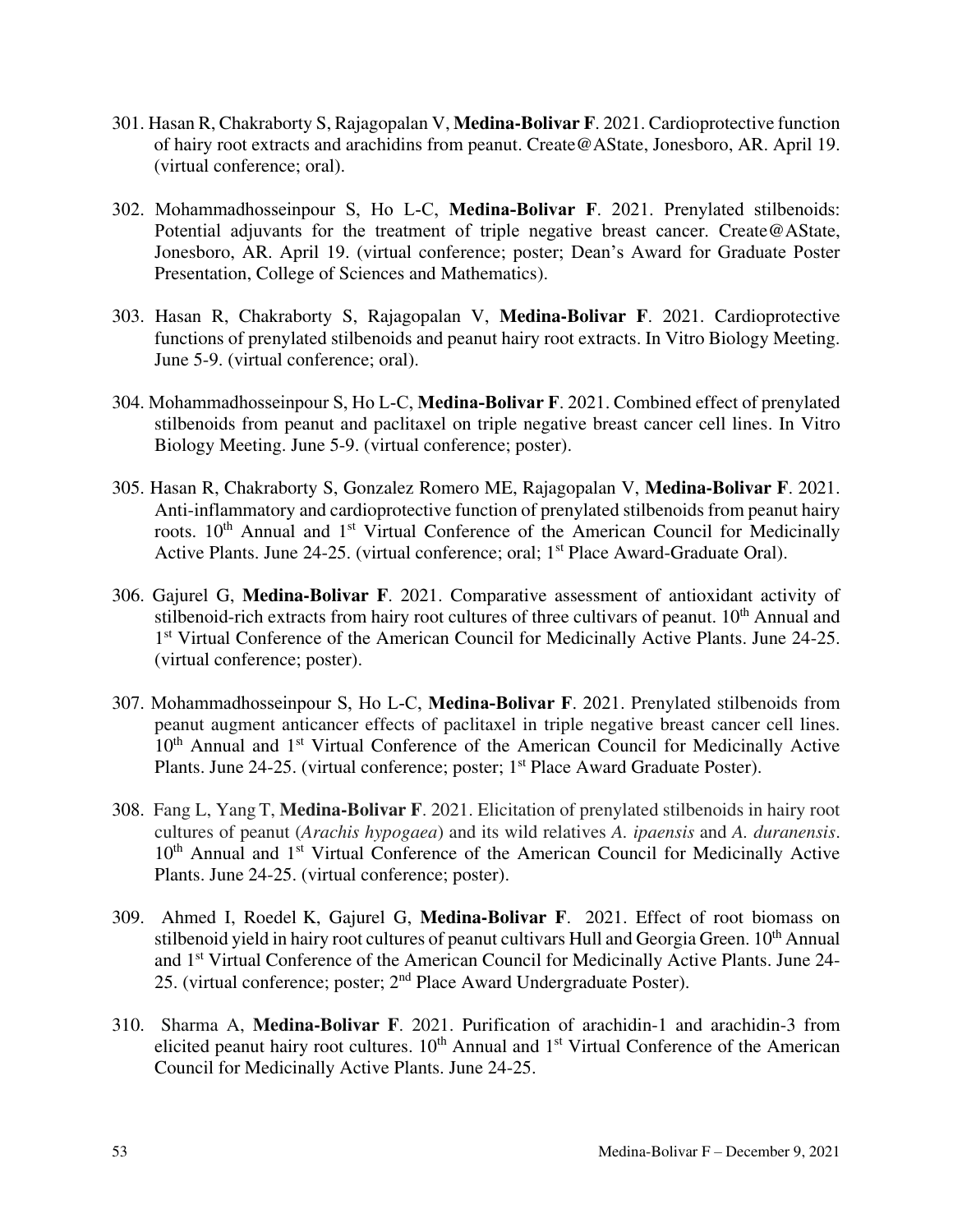- 311. **Medina-Bolivar F**. Natural prenylated resveratrol analogs: bioproduction and biological activities. 10<sup>th</sup> Annual and 1<sup>st</sup> Virtual Conference of the American Council for Medicinally Active Plants. June 24-25. (virtual conference; invited keynote talk).
- 312. **Medina-Bolivar F**. Researchers roundtable: Maintaining the momentum. Arkansas State University. July 13. (virtual roundtable; invited panelist).
- 313. Gajurel G, **Medina-Bolivar F**. Assessing the role of prenylated stilbenoids against water stress in peanut using a biotechnology approach. Sigma Xi Annual Meeting and Student Research Conference. November 4-7. (virtual conference; oral).
- 314. Ahmed I, Roedel K, Gajurel G. Effect of root inoculum on root biomass and stilbenoid yield in hairy root cultures of peanut. Sigma Xi Annual Meeting and Student Research Conference. November 4-7. (virtual conference; oral).
- 315. Hasan R, Chakraborty S, Sharma A, Gonzalez ME, Viswanathan V, **Medina-Bolivar F**. Antiinflammatory and cardioprotective mechanism of prenylated stilbenoids from peanut hairy roots. Sigma Xi Annual Meeting and Student Research Conference. November 4-7. (virtual conference; oral).
- 316. Mohammadhosseinpour S, Ho L-C, Weaver A, **Medina-Bolivar F.** Prenylated stilbenoids: Potential adjuvants for the treatment of triple negative breast cancer. Sigma Xi Annual Meeting and Student Research Conference. November 4-7. (virtual conference; poster; Cell Biology and Biochemistry Graduate Award).
- 317. **Medina-Bolivar F**. Mentoring in a research lab. Arkansas Biosciences Institute, Arkansas State University. November 17. (invited speaker).

- 318. Ahmed I, Roedel K, Gajurel G, **Medina-Bolivar F**. Increasing root biomass and stilbenoid yield in hairy root cultures of peanut while maintaining the same number of root inoculum. National Conference for Undergraduate Research. April 4-8. (poster; virtual conference).
- 319. Weaver A, Mohammadhosseinpour S, **Medina-Bolivar F**. Arachidin-1, a potential natural product for the treatment of triple-negative breast cancer. National Conference for Undergraduate Research. April 4-8. (poster; virtual conference).
- 320. Mohammadhosseinpour S, Weaver A, **Medina-Bolivar F.** Elucidating the anticancer mechanism of arachidin-1 in triple-negative breast cancer cells. American Society for Biochemistry and Molecular Biology Meeting/Experimental Biology. Philadelphia, PA. April 2-5. (poster)
- 321. Mohammadhosseinpour S, Ho L-C, Weaver A, **Medina-Bolivar F.** Prenylated stilbenoids as potential adjuvants for paclitaxel in the treatment of triple-negative breast cancer. American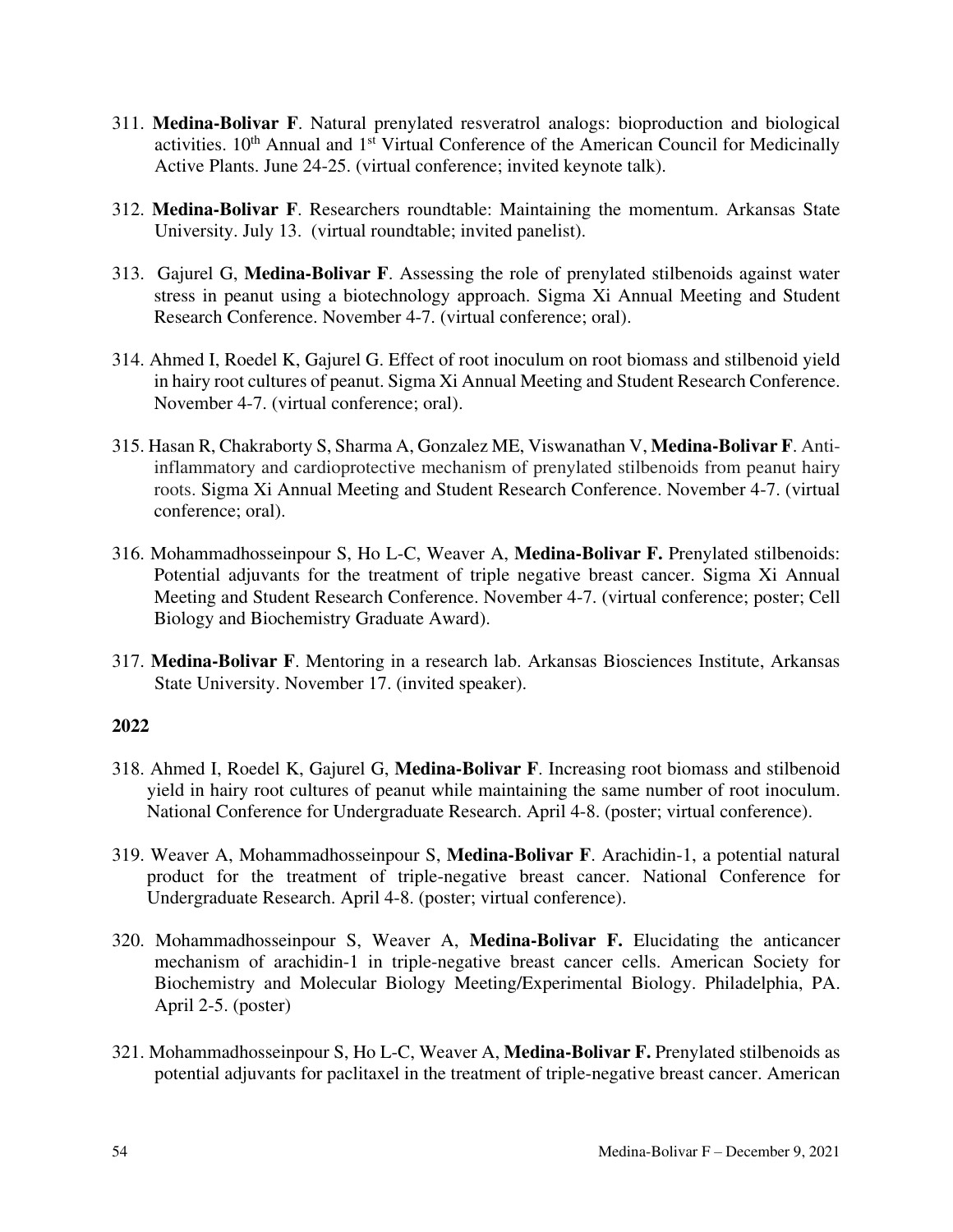Society for Biochemistry and Molecular Biology Meeting/Experimental Biology. Philadelphia, PA. April 2-5. (poster)

321. Gajurel G, Hasan R, **Medina-Bolivar F**. Knock-down expression of a stilbenoid-specific prenyltransferase affects root biomass upon water-deficit stress in peanut. Annual Plant Biology Meeting. Portland, OR. July 9-13. (poster).

# **STUDENTS AND ADVISEES**

# *Graduate Students (Since Fall 2005):*

| $1_{-}$ | <b>Jose Condori Rosales</b><br>(graduated | A-State     | Ph.D.      | <b>Molecular Biosciences</b>                          |
|---------|-------------------------------------------|-------------|------------|-------------------------------------------------------|
|         |                                           |             |            | Spring 11)                                            |
| 2.      | Cesar Nopo-Olazabal                       | A-State     | Ph.D.      | <b>Molecular Biosciences</b><br>(graduated Summer 13) |
|         | 3. Luis Nopo-Olazabal                     | <b>UPCH</b> | Ph.D.      | Biochem. & Molecular Biology<br>(graduated Summer 10) |
|         | 4. Maria Ferrand                          | A-State     | M.S.       | <b>Biology</b><br>(graduated Summer 08)               |
| 5.      | Shuchi Wu                                 | A-State     | M.S.       | <b>Biology</b>                                        |
| Tech)   |                                           |             |            | (transferred to Ph.D. at Virginia                     |
|         | 6. Swapnali Halder                        | A-State     | M.S.       | Biology, Spring-Fall 10 (co-                          |
|         | advised;                                  |             |            | Amy Pierce, main advisor)                             |
| 7.      | Bo Zhai<br>12)                            | A-State     | P.S.M.     | Biotechnology (Fall 10-Summer                         |
| 8.      | Ananddeep Patel<br>13)                    | A-State     | P.S.M.     | Biotechnology (Spring 11-Spring                       |
|         | 9. Tianhong Yang                          | A-State     | M.S.       | Biology (Fall 11-Spring 13)                           |
|         | 10. Tianhong Yang<br>Fall 16)             | A-State     | Ph.D.      | Molecular Biosciences (Fall 13-                       |
|         | 11. Carlos Balmaceda                      | <b>UPCH</b> | Licenciate | Biology (Spring 11-Fall 11)                           |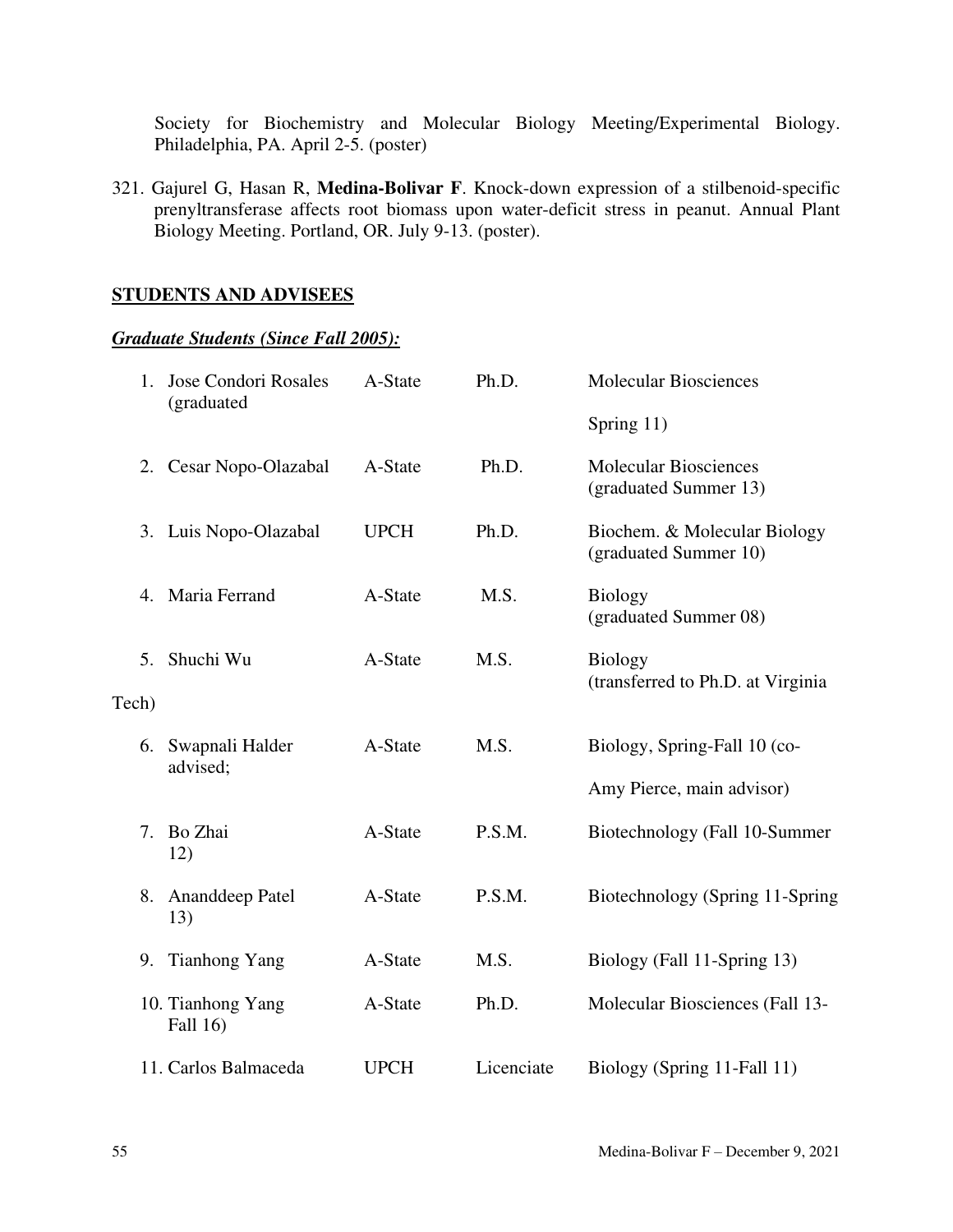| 12. Jodi Burrows                                  | A-State                   | P.S.M.                                    | Biotechnology (Summer 13)                                           |  |  |  |
|---------------------------------------------------|---------------------------|-------------------------------------------|---------------------------------------------------------------------|--|--|--|
| 13. Johnvonta Brooks                              | A-State                   | M.A.                                      | Biology (Spring 14-Spring 16)                                       |  |  |  |
| 14. Mohammad Azim                                 | A-State                   | M.S                                       | Biology (Fall 15-present)                                           |  |  |  |
| 15. Rahul Yadav                                   | A-State                   | M.S.                                      | Biology (Fall 15-Spring 16)                                         |  |  |  |
| 16. Abbas Karouni                                 | A-State                   | M.A.<br>M.S.                              | Biology (Fall 15-Summer 18)<br>Biotechnology (Fall 18-Summer<br>19) |  |  |  |
| 17. Patrick Roberto                               | A-State                   | M.S.                                      | Biology (Spring 17-Summer 20)                                       |  |  |  |
| 18. Sepideh<br>Mohammadhosseinpour                | A-State                   | Ph.D.                                     | <b>Molecular Biosciences</b><br>(Spring 18-present)                 |  |  |  |
| 19. Rokib Hasan                                   | A-State                   | Ph.D.                                     | <b>Molecular Biosciences</b><br>(Summer 18-present)                 |  |  |  |
| 20. Isabela Brandao<br>de Sousa-Machado           | <b>Brazil</b>             | Ph.D.<br>(Univ. Estado do Rio de Janeiro) | Fall 18-Spring 19                                                   |  |  |  |
| 21. Gaurav Gajurel                                | A-State                   | M.S.                                      | <b>Molecular Biosciences</b><br>(Fall 19-Summer 21)                 |  |  |  |
| 22. Gaurav Gajurel                                | A-State                   | Ph.D.                                     | <b>Molecular Biosciences</b><br>(Fall 21-present)                   |  |  |  |
| 23. Chineche Lilian<br>Aniemena                   | A-State                   | Doctor                                    | Physical Therapy<br>(Fall 20)                                       |  |  |  |
| <u> Undergraduate Students (since Fall 2005):</u> |                           |                                           |                                                                     |  |  |  |
| <b>Rita Diles</b><br>1.                           | A-State                   | B.S                                       | Nursing, Spring 06                                                  |  |  |  |
| <b>Adam Faulkner</b><br>2.                        | Worcester Polytech. Inst. |                                           | Summer 06                                                           |  |  |  |
| Eric Freeburg<br>3.                               | Luther College            |                                           | RISE Intern, Summer 06                                              |  |  |  |
| Sarah Spulecki<br>4.                              | Framingham State College  |                                           | RISE Intern, Summer 06                                              |  |  |  |
| Kristen Shelton<br>5.                             | A-State                   | B.S.                                      | Chemistry, Fall 07, Spring 08                                       |  |  |  |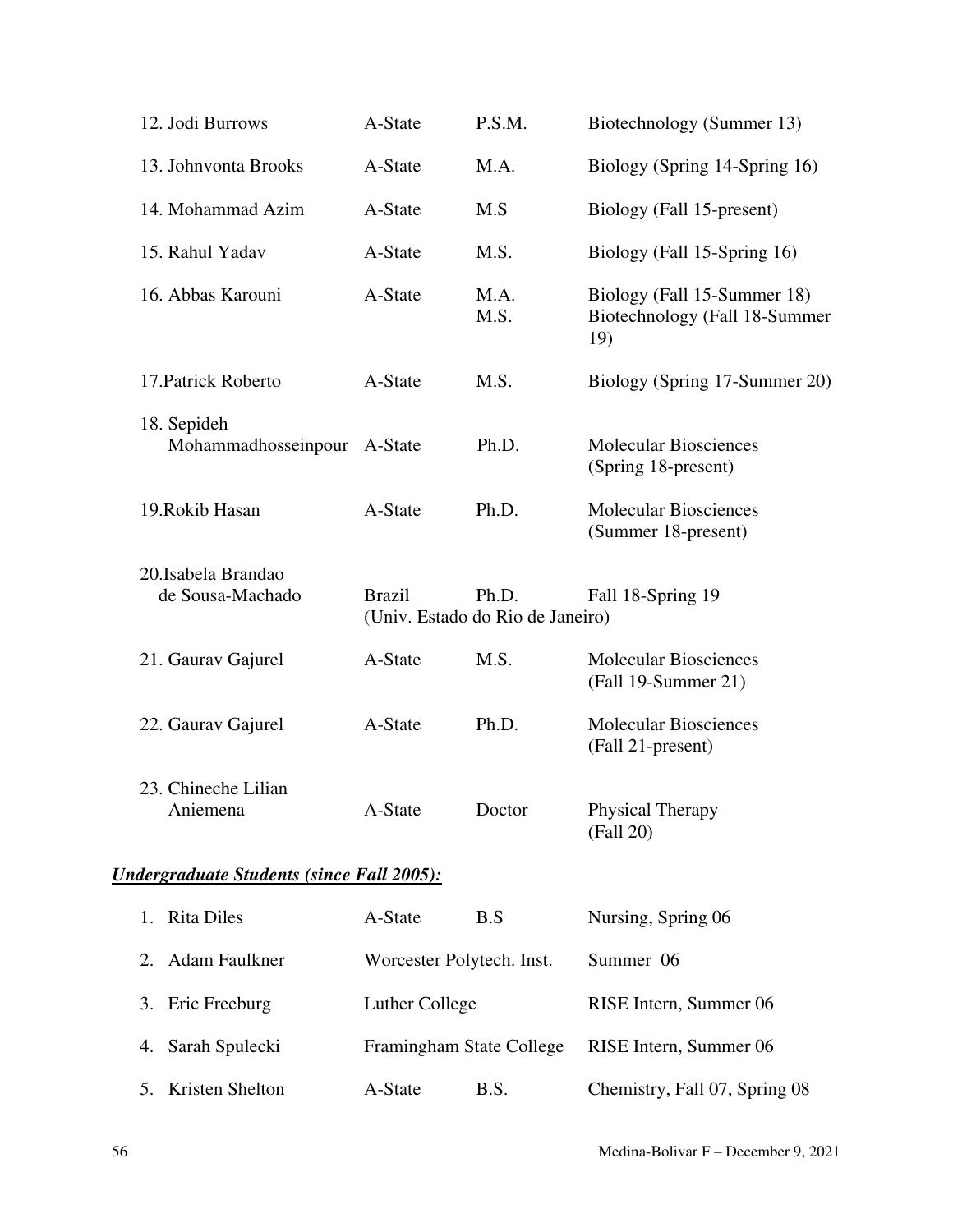| Albert Sawalha<br>6.           | Univ. of Michigan               |                           | RISE Intern, Summer 07          |
|--------------------------------|---------------------------------|---------------------------|---------------------------------|
| John Scott Carroll<br>7.       | A-State                         | B.S.                      | Biology, Fall 07-Spring 08      |
| Melissa Koetzel<br>8.          |                                 | Rochester Polytechn. Ins. | RISE Intern, Summer 08          |
| 9. Tyler Allen                 | A-State                         | B.S.                      | Biology, Summer 08-Fall 08      |
| 10. Jordan Baker               | A-State                         | B.S.                      | Biology, Summer 08-Spring 10    |
| 11. Kristen Long               | A-State                         | B.S.                      | Biology, Summer 08-Fall 08      |
| 12. Kari Panhorst              | A-State                         | B.S.                      | Biology, Fall 08-Fall 09        |
| 13. Michael Young              | A-State                         | B.S.                      | Biology, Summer 09              |
| 14. Richard Lee Atwill<br>2012 | A-State                         | B.S.                      | Chemistry, Spring 10-Spring     |
| 15. Grant Cagle                | A-State                         | B.S.                      | Biology, Spring 10-Fall 10 (co- |
| advised;                       |                                 |                           | Amy Pierce; main advisor)       |
| 16. Zach Marsh                 | A-State                         | B.S.                      | Biology, Summer 11-Spring 13    |
| 17. Harold Owiti               | <b>Williams Baptist College</b> |                           | Biology, Summer 11              |
| 18. Elia Garcia                | Univ. of AR, Monticello         |                           | Biology, Summer 11              |
| 19. Andrew Prince              | A-State                         | B.S.                      | Biology, Summer 12 (2 weeks)    |
| 20. Linda Ogutu                | A-State                         | B.S.                      | Biology, Summer 12-Spring 13    |
| 21. C. Aaron Tollett           | A-State                         | B.S.                      | Biology/Chemistry, Spring 13-   |
|                                |                                 |                           | Spring 16                       |
| 22. Tyler Knapp                | A-State                         | B.S.                      | Biology, Summer 13-Spring 15    |
| 23. Jarrod Creameans           | A-State                         | B.S.                      | Biology, Fall 13-Summer 16      |
| 24. Laura Ramirez              | Univ. Auton. Queretaro          |                           | Biotechnology, Spring 14        |
| 25. Denzel McGregory           | A-State                         | B.S.                      | Biology, Summer 14              |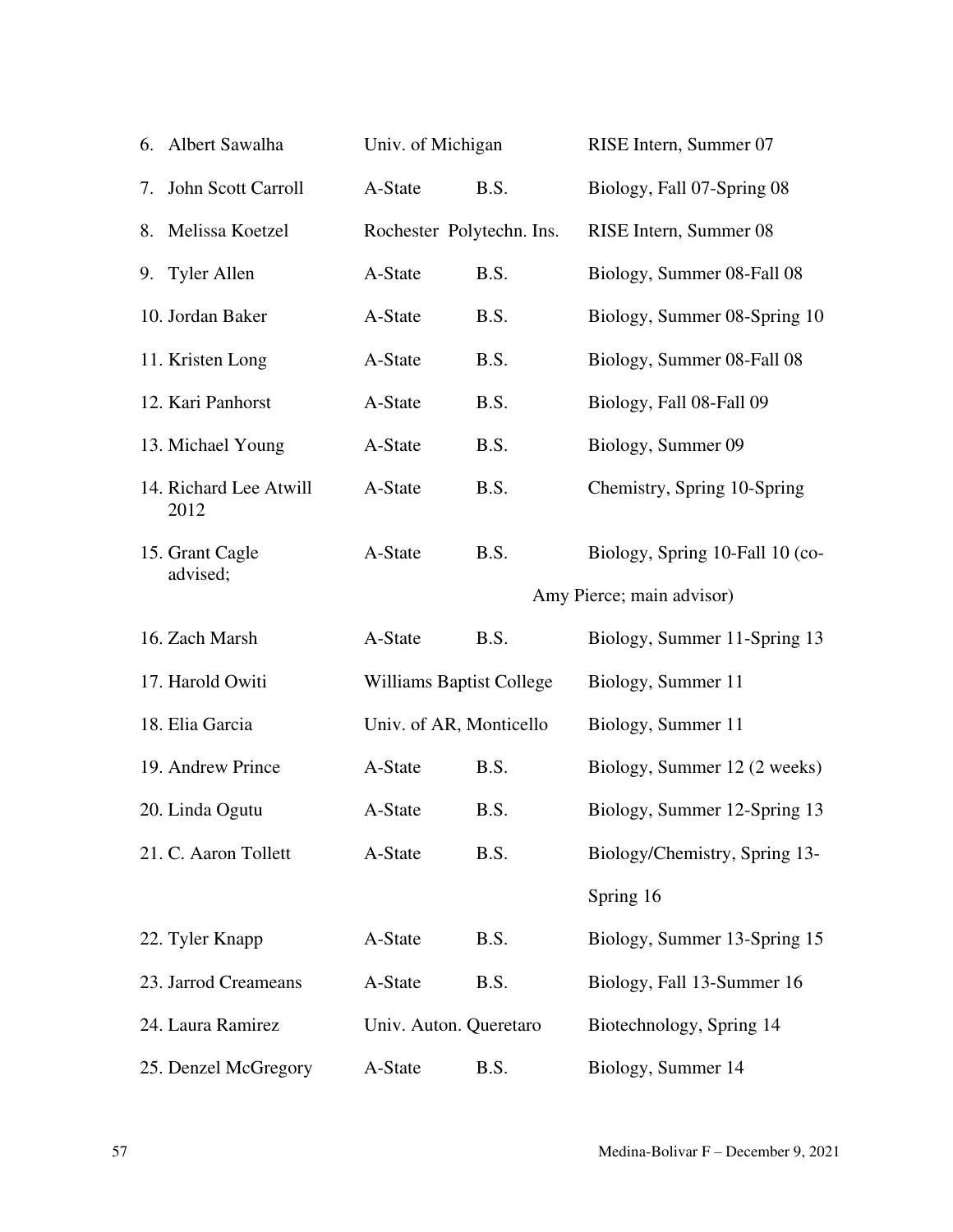| 26. Lindsey Gilbert          | Univ. of Pikeville |      | Biology/Chem, Summer 14        |
|------------------------------|--------------------|------|--------------------------------|
| 27. Sarah Collier            | A-State            | B.S. | Biology, Spring 15             |
| 28. Najwa Lee<br>Spring 16   | A-State            | B.S. | Biology, Spring 15; Fall 15-   |
| 29. Terrance Hendrix         | A-State            | B.S. | Biology, Spring 15             |
| 30. Jordan Miller            | Philander          | B.S. | Chemistry, Summer 15           |
| 31. Carson Day               | A-State            | B.S. | Biology, Summer 15-Fall 16     |
| 32. Krishna Vellanki         | A-State            | B.S. | Biology, Fall 15-Spring 2019   |
| 33. Christine Matei          | A-State            | B.S. | Biology, Fall 15-Fall 17       |
| 34. Alexis Philippe          | A-State            | B.S. | Biology, Summer 16-Fall 17     |
| 35. Parker Knapp             | A-State            | B.S. | Biology, Fall 16-Fall 19       |
| 36. Christopher Owen         | A-State            | B.S. | Biology, Spring 17             |
| 37. Yeream Jeong             | <b>Brown</b>       | B.S. | Biology, Summer 17             |
| 38. Jeremiah Jeffers         | A-State            | B.S. | Biology, Summer 17             |
| 39. Kennith Swafford         | A-State            | B.S. | Biotechnology, Fall 17-Fall 19 |
| 40. Ruth Victoriano          | <b>UAFS</b>        | B.S. | Biology, Summer 18             |
| 41. Mia Lewis                | A-State            | B.S. | Biology, Summer 18             |
| 42. Hailey Campbell          | A-State            | B.S. | Biology, Summer 18-Fall 18     |
| 43. Krystian Roedel          | A-State            | B.S. | Biology, Fall 18-present       |
| 44. Emily Hendrix<br>present | A-State            | B.S. | Biology/Chem, Summer 19-       |
| 45. Izzeldin Ahmed           | A-State            | B.S. | Biology, Summer 19-present     |
| 46. Sophia Restrepo          | A-State            | B.S. | Biology, Summer 19; Spring 20  |
| 47. Linh-Chi Ho              | A-State            | B.S. | Biology, Fall 19-Spring 21     |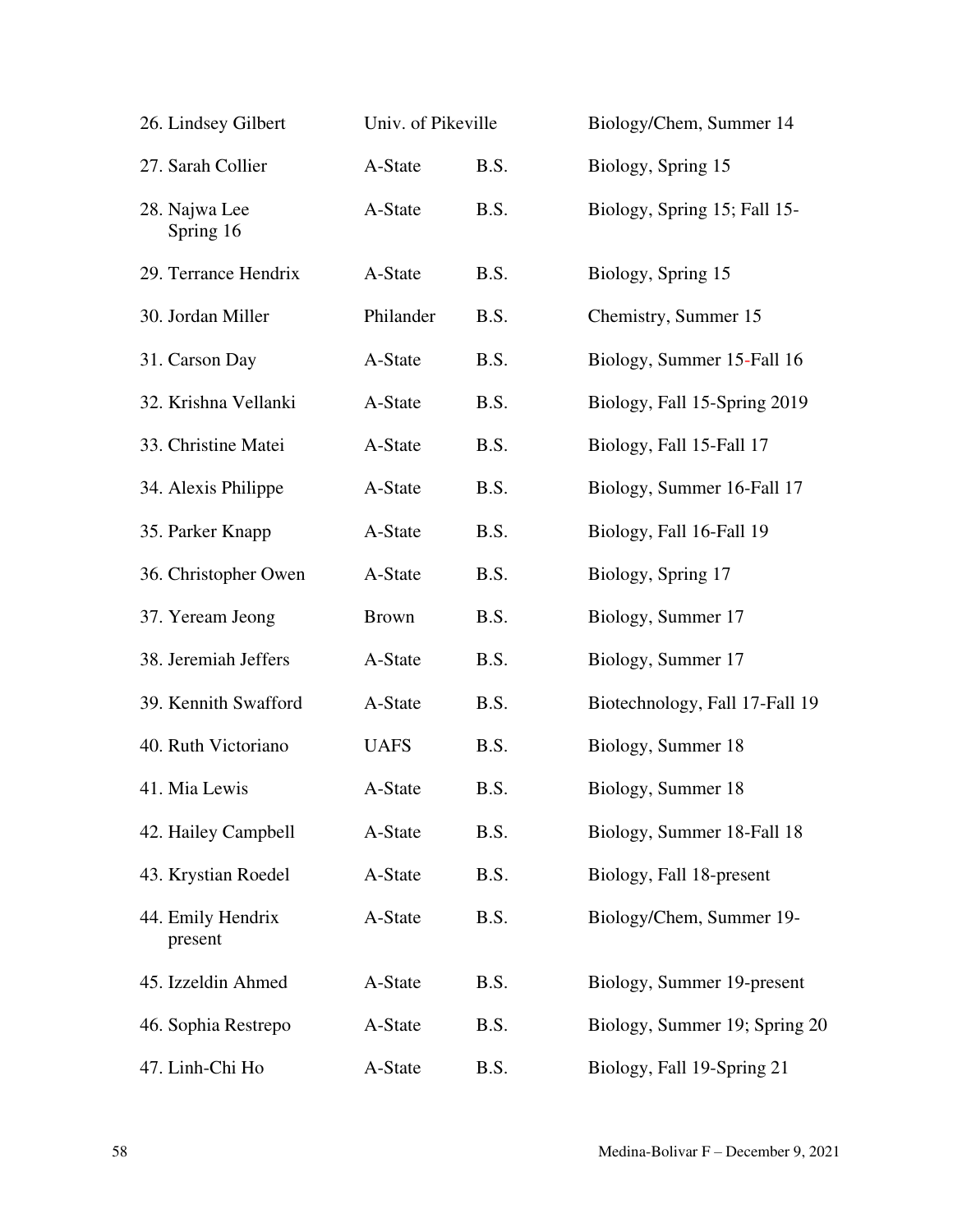| 48. Cecily Long                 | A-State                | B.S. | Biology, Fall 19-present   |
|---------------------------------|------------------------|------|----------------------------|
| 49. Athalie Ventura<br>Espinoza | A-State<br>(Queretaro) | B.S. | Chemistry, Spring 20       |
| 50. Carlos Young                | A-State                | B.S. | Biotechnology, Fall 20     |
| 51. Gabriela Huerta             | A-State                | B.S. | Biology, Fall 20           |
| 52. Alexx Weaver                | A-State                | B.S. | Biology, Summer 21-present |

# *High School Student:*

| Kelsey Brown | AR School for Math., Sci. | RISE Intern, Summer 06 |
|--------------|---------------------------|------------------------|
|              | and the Arts              |                        |

# *Others advisees:*

# *Postdoctoral Research Associates:*

| Amit Raj Sharma                        | A-State       | Fall 20-present      |  |  |  |
|----------------------------------------|---------------|----------------------|--|--|--|
| Maria Elena Gonzalez                   | A-State       | Fall 18-Fall 19      |  |  |  |
| Tianhong Yang                          | A-State       | Spring 17-Spring 19  |  |  |  |
| Luis Nopo Olazabal                     | A-State       |                      |  |  |  |
| Taylor Ingle                           | A-State       | April 12-July 12     |  |  |  |
| <b>Ganapathy Sivakumar</b>             | A-State       | Spring 07-Spring 08  |  |  |  |
| Tatiana Boluarte                       | Virginia Tech |                      |  |  |  |
| Bonnie Woffenden                       | Virginia Tech |                      |  |  |  |
| <b>Research Assistants/Associates:</b> |               |                      |  |  |  |
| Lingling Fang                          | A-State       | Spring 14-present    |  |  |  |
| Yeun-Kyung Chang                       | A-State       | April 12-February 13 |  |  |  |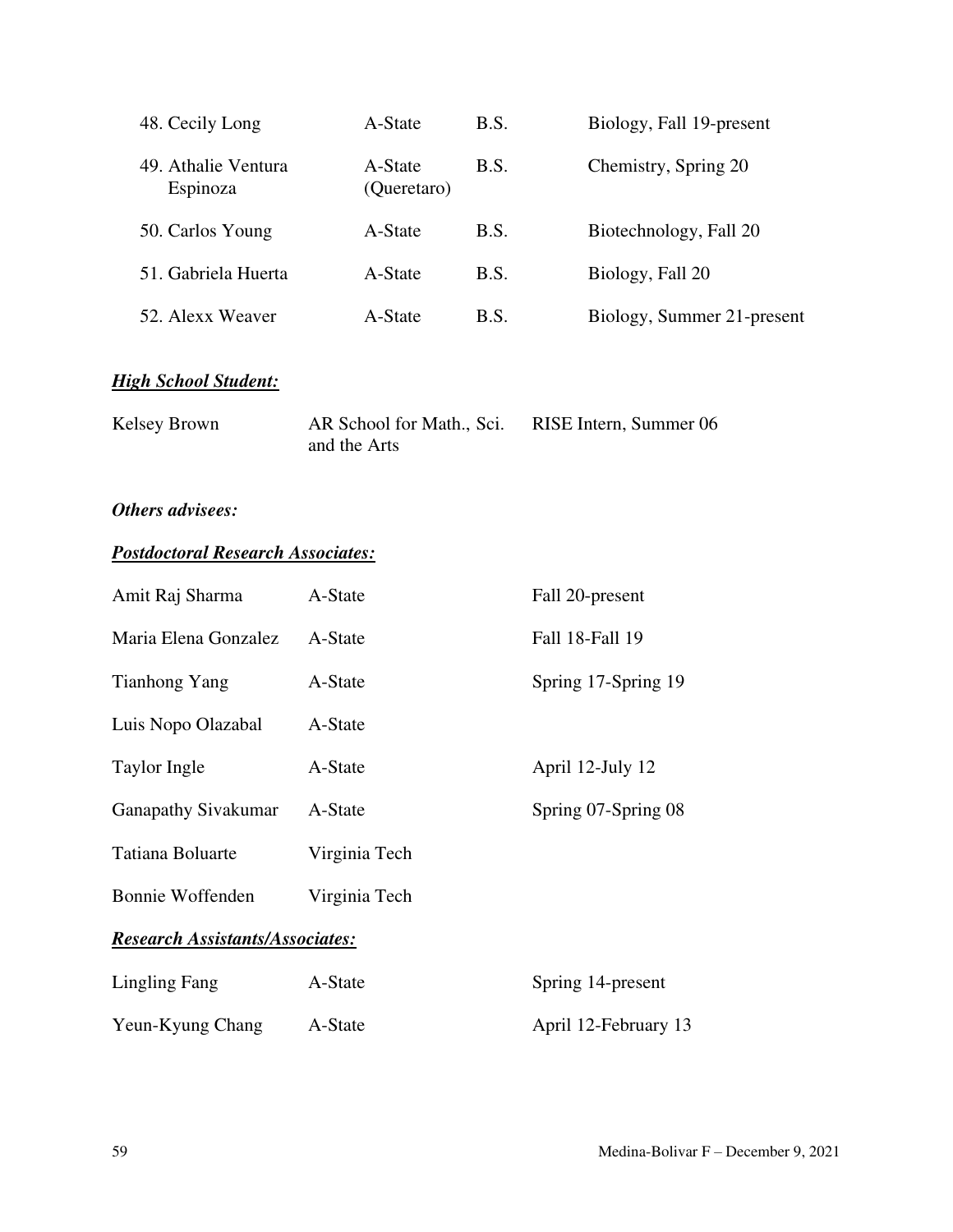# *Visiting Scientists/Professors:*

Gaston Zolla [Visiting Scientist from Ben-Gurion University, ISRAEL; Training in hairy roots and phytochemical analyses. Fall 2006]

Jessica Yactayo [Visiting Scientist from University of Florida; Summer 2006]

Ron Sayler [Visiting Professor, University of Arkansas, Fayetteville; Training: Hairy roots; Nov 8, 2007]

Lourdes Tapia-Figueroa [Visiting Professor from Universidad Nacional Agraria La Molina (UNALM), PERU; Project: Establishment and phytochemical analyses in hairy roots; Sep 2007] *Note:* Professor Tapia-Figueroa's visit was part of an International Agreement signed between ASU and UNALM. Dr. Medina-Bolivar coordinated this agreement.

Nestor Cabrera [Visiting Student; Universidad Peruana Cayetano Heredia, PERU; May 21, 2007]

Hector Villagarcia [Visiting Scientist from Spectra Solutions SAC, Peru; Project: Elicitation of secondary metabolites in hairy roots; Fall 2007 to Spring 2009]

Carlos Balmaceda Cuenca [Visiting Researcher from Universidad Peruana Cayetano Heredia, Peru; Project: *Agrobacterium* transformation and peanut stilbenoids; November 2010; February 2011-August 2011]

Daria Adamenko Project: Bioproduction and commercialization of hairy root-derived natural products. [Fall 2011 to Summer 2012]

Raul Blas Sevillano [Visiting Professor from Universidad Nacional Agraria La Molina, Lima, Peru: January 16- February 3, 2012]

Ayesha Siddiqua [Visiting Medical Doctor from Bangladesh; August 2016-to date]

# **Graduate Student National and Regional Awards:**

Jose Condori – 2010 - 1<sup>st</sup> Annual Conference of the American Council for Medicinally Active Plants, Rutgers, NJ. (1<sup>st</sup> Place Graduate Poster Award).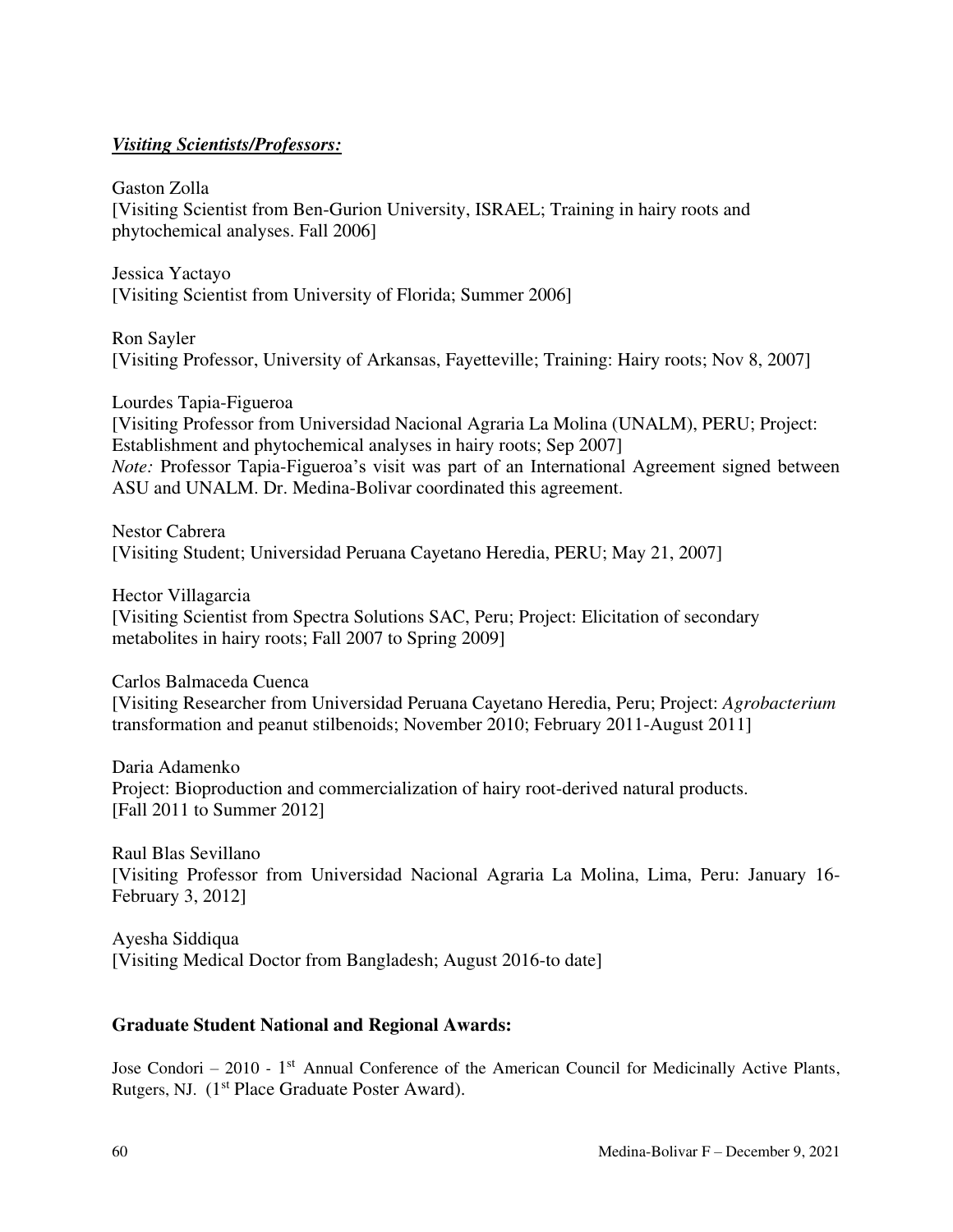Jose Condori – 2011 - qPCR and Data Mining Symposium, San Francisco, CA. (2<sup>nd</sup> Place Poster Award)

Tianhong Yang – 2012 - 3<sup>rd</sup> Annual Conference of the American Council for Medicinally Active Plants. Jonesboro, AR. (1<sup>st</sup> Place Graduate Poster Award).

Abbas Karouni – 2018 – Create@State (1<sup>st</sup> Place Graduate Poster Award – College of Sciences and Mathematics)

Patrick Roberto – 2019 - Create@State (1<sup>st</sup> Place Graduate Poster Award – College of Sciences and Mathematics)

Abbas Karouni – 2019 – Create@State (1<sup>st</sup> Place Graduate Poster Award – College of Sciences and Mathematics)

Rokib Hasan – 2019 - Cellular Toxicologist Award – In Vitro Biology Meeting. Tampa, FL.

Sepideh Mohammadhosseinpour-2019-ABI Fall Research Symposium - 1<sup>st</sup> Place Graduate Poster Award

Rokib Hasan – 2020 – 1<sup>st</sup> Place Graduate Poster Award – Create @ State (virtual conference).

Sepideh Mohamadhosseinpour – 2020 – Cellular Toxicologist Award – World Congress on In Vitro Biology (virtual conference)

Sepideh Mohammadhosseinpour –  $2020 - 2<sup>nd</sup>$  Place Graduate Student Oral Presentation Award – World Congress on In Vitro Biology (virtual conference)

Sepideh Mohammadhosseinpour – 2021 - Create@AState. Dean's Award for Graduate Poster Presentation, College of Sciences and Mathematics.

Sepideh Mohammadhosseinpour – 2021 -  $10^{th}$  Annual and  $1^{st}$  Virtual Conference of the American Council for Medicinally Active Plants. 1<sup>st</sup> Place Award Graduate Poster.

Rokib Hasan –  $2021 - 10^{th}$  Annual and 1<sup>st</sup> Virtual Conference of the American Council for Medicinally Active Plants. 1<sup>st</sup> Place Award-Graduate Oral.

Sepideh Mohammadhosseinpour – 2021 - Sigma Xi Annual Meeting and Student Research Conference. Cell Biology and Biochemistry Graduate Award

## **Undergraduate Student National and Regional Awards:**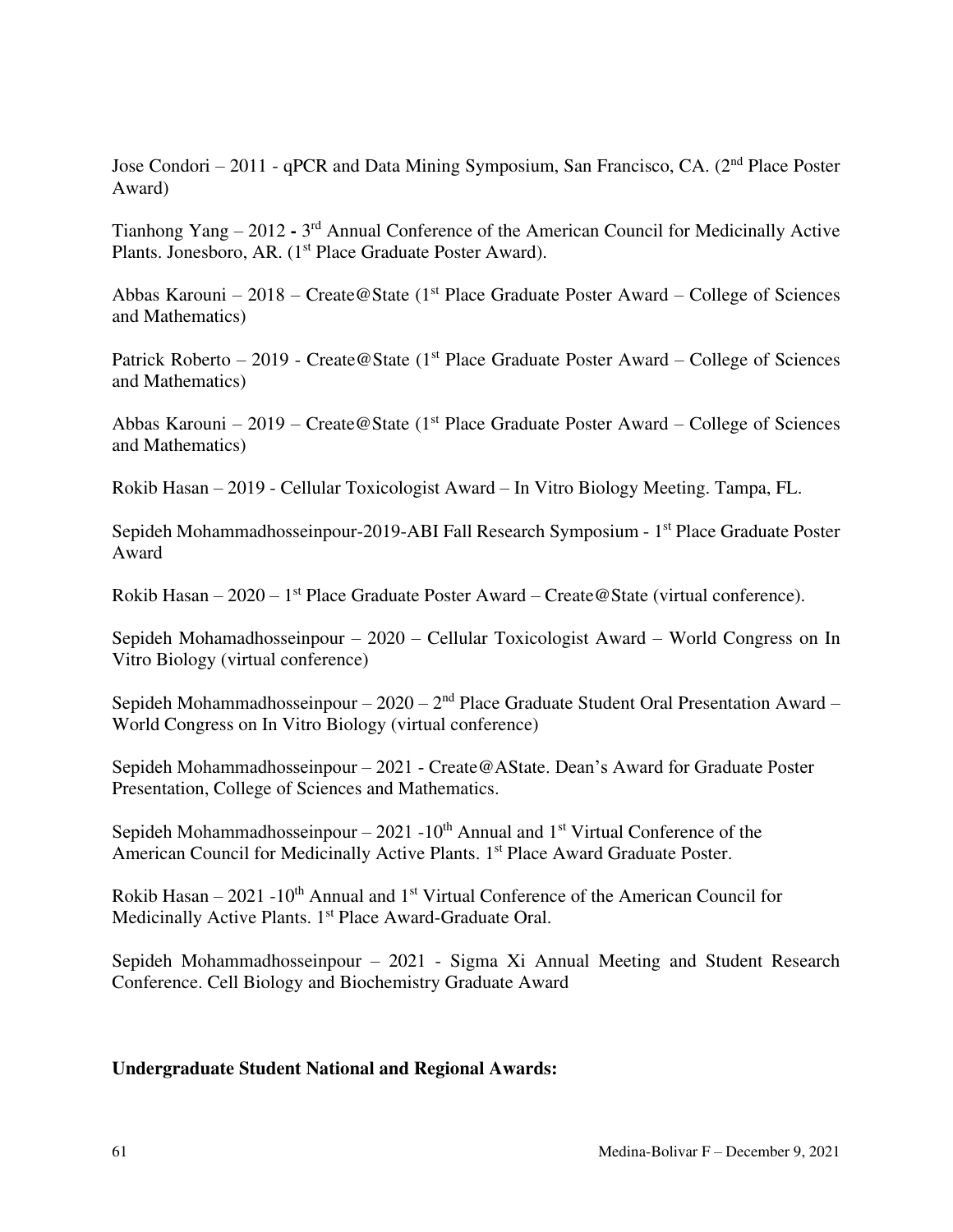Richard Lee Atwill – 2011 Undergraduate Research Grant – American Society of Pharmacognosy; \$ 2,500

Zachary Marsh –  $2012 - 3<sup>rd</sup>$  Annual Conference of the American Council for Medicinally Active Plants. Jonesboro, AR. Poster. First Place Undergraduate Poster Award.

Linda Ogutu – 2013 Undergraduate Travel Fund – American Chemical Society National Meeting/Division of Agricultural and Food Chemistry, New Orleans, LA - \$ 1,000

Linda Ogutu – 2013 – Undergraduate Research Symposium. American Chemical Society/Division of Agricultural and Food Chemistry, New Orleans, LA. Invited Talk. Second Place Award.

Christopher Aaron Tollett – 2014 Undergraduate Travel Fund - American Chemical Society/Division of Agricultural and Food Chemistry. Dallas, TX. \$ 1,000

Christopher Aaron Tollett – 2014. Undergraduate Research Symposium. American Chemical Society/Division of Agricultural and Food Chemistry. Invited Talk. First Place Award.

Tyler Knapp – 2015. Undergraduate Travel Fund - American Chemical Society/Division of Agricultural and Food Chemistry. Denver, CO. \$ 1,000

Jarrod Creameans – 2015. 6<sup>th</sup> Annual Conference of the American Council for Medicinally Active Plants, Spokane, WA. First Place Undergraduate Poster Award.

Jarrod Creameans – 2016. Undergraduate Travel Fund - American Chemical Society/Division of Agricultural and Food Chemistry. San Diego, CA. \$ 1,000

Jarrod Creameans – 2016. Undergraduate Research Symposium. American Chemical Society/Division of Agricultural and Food Chemistry. Invited Talk. Second Place Award.

Jarrod Creameans – 2016.  $7<sup>th</sup>$  Annual Conference of the American Council for Medicinally Active Plants, Lima, Peru. Second Place Oral Presentation Award.

Emily Hendrix – 2020. Create@State (virtual conference)-  $1<sup>st</sup>$  Place Undergraduate Oral Presentation Award.

Izzeldin Ahmed – 2020. Arkansas INBRE Virtual Research Conference. Biology poster/talk. Honorable Mention Award.

Linh-Chi Ho – 2020. Arkansas INBRE Virtual Research Conference. Biology poster/talk. 1st Place Award.

Linh-Chi Ho - 2021. Create@AState. Dean's Award for Undergraduate Oral Presentation, College of Sciences and Mathematics.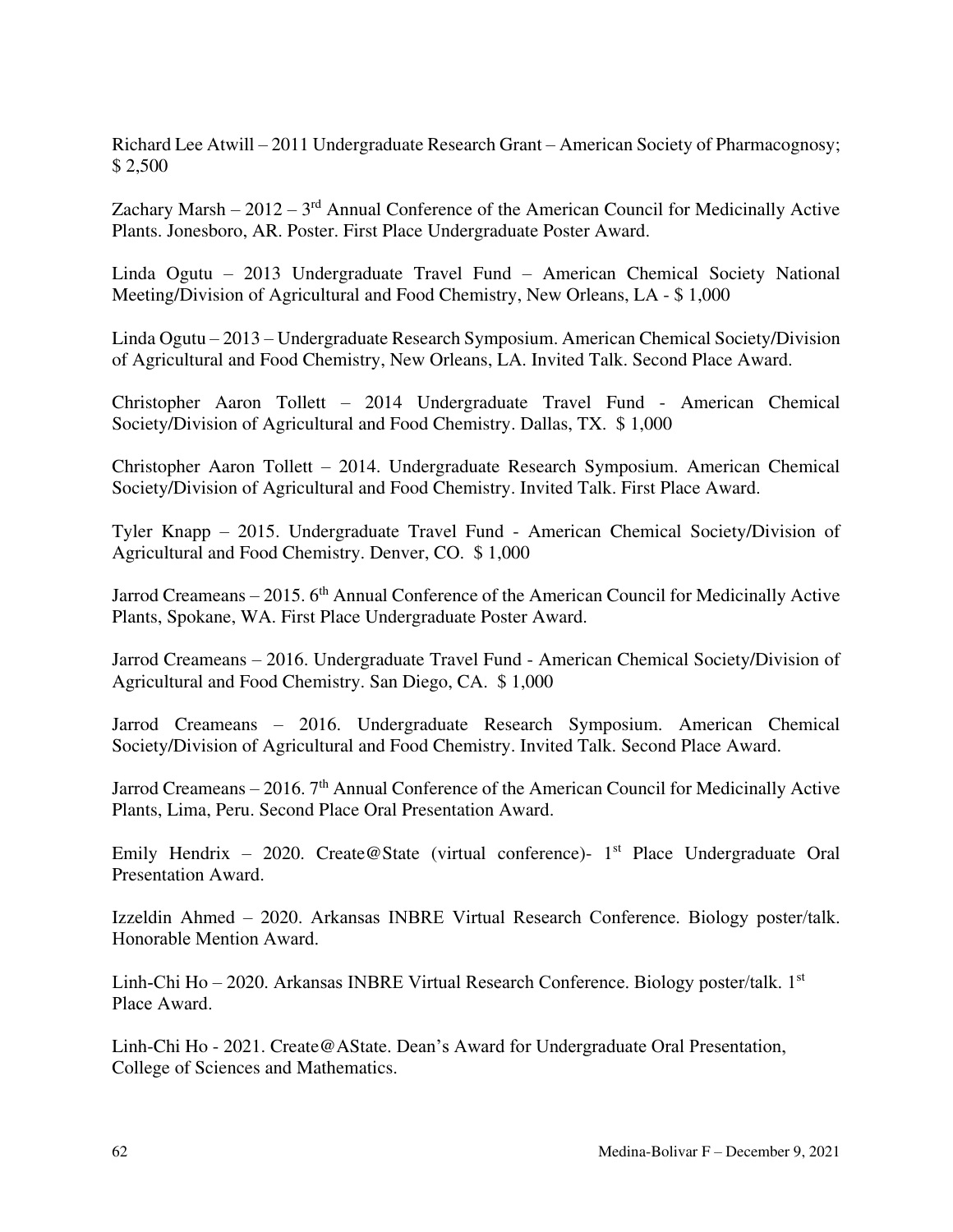Izzeldin Ahmed -  $2021. 10<sup>th</sup>$  Annual and  $1<sup>st</sup>$  Virtual Conference of the American Council for Medicinally Active Plants. 2nd Place Award Undergraduate Poster.

# **THESIS AND DISSERATION COMMITTEES**

# **Dissertation Committee Chair**

### Jose Condori

Dissertation title: "Identification and characterization of a stilbene synthase gene family in peanut hairy roots."

Ph.D. in Molecular Biosciences Arkansas State University Dissertation defended in April 2011

Luis Nopo-Olazabal

Dissertation title: "Evaluation of a recombinant protein expression system based on the Super-promoter:TEV and the green fluorescent protein in tobacco (*Nicotiana tabacum* L.) leaves and hairy roots" Ph.D. in Biochemistry and Molecular Biology Universidad Peruana Cayetano Heredia (UPCH), Lima, Peru

Dissertation defended in February 2011

*Note: F. Medina-Bolivar, Major Research Advisor* 

Cesar Nopo-Olazabal

Dissertation title: "Differential biosynthesis of antioxidant stilbenoids in hairy root cultures of muscadine grape and peanut treated with methyl jasmonate and hydrogen peroxide" Ph.D. in Molecular Biosciences Dissertation defended in June 2013

## Tianhong Yang

Dissertation title: "Biosynthesis enhancement of prenylated stilbenoids and molecular cloning and characterization of stilbenoid prenyltransferases from peanut hairy roots" Ph.D. in Molecular Biosciences Candidacy exam defended in November 2015 Dissertation defended in Fall 2016

## Sepideh Mohammadhosseinpour

Dissertation title: "Cytotoxic mechanism of prenylated stilbenoids in breast cancer cells" Ph.D. in Molecular Biosciences Start date: Spring 2018 Dissertation Proposal (Qualifying Exam) defended Fall 2019 Candidacy Proposal defended Fall 2020

Rokib Hassan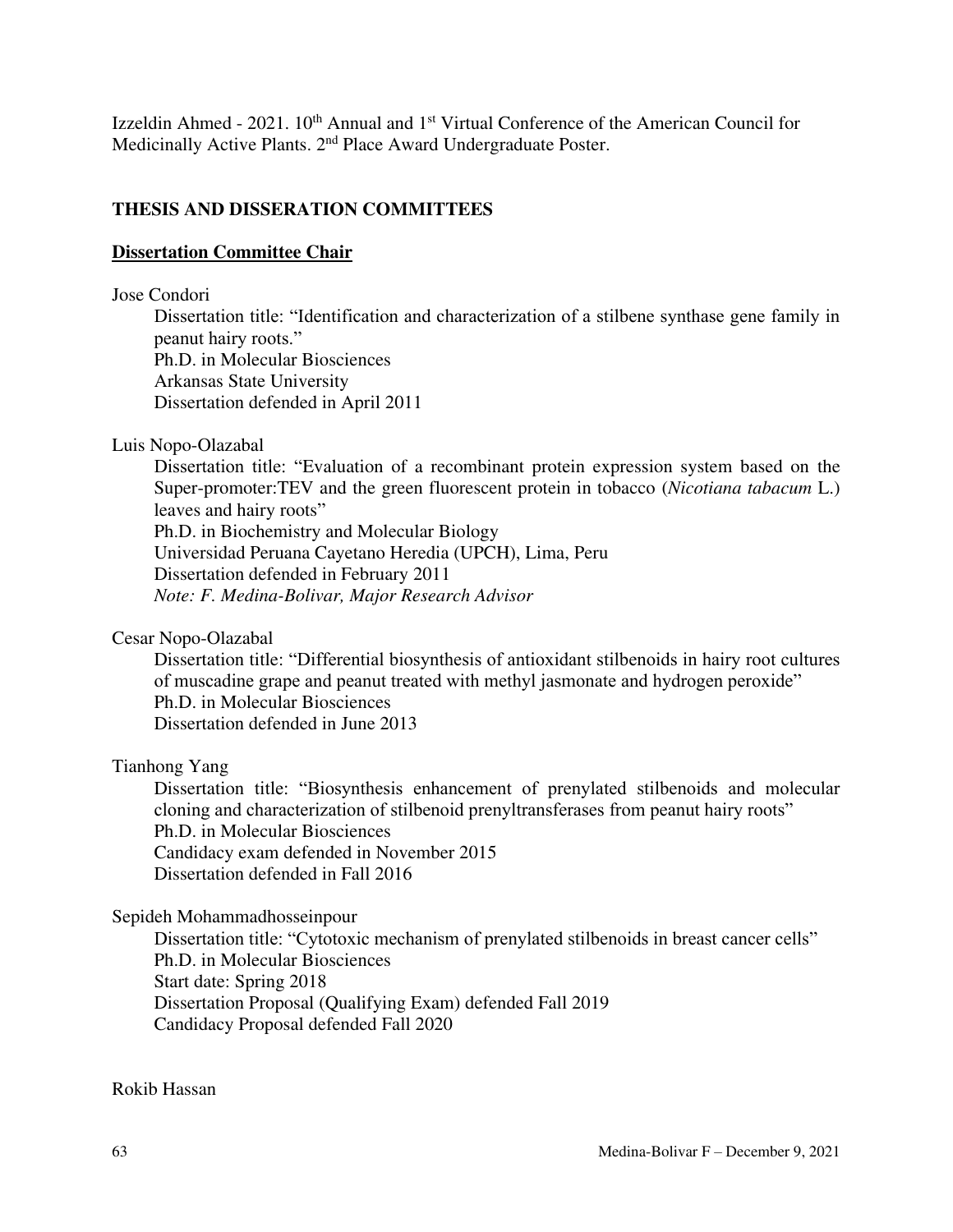Dissertation title: "Manipulation of prenylated stilbenoid biosynthesis by genome editing and post-transcriptional gene silencing and anti-inflammatory effects of prenylated stilbenoids" Ph.D. in Molecular Biosciences Start date: Summer 2018 Dissertation Proposal (Qualifying Exam) defended Fall 2018 Candidacy exam defended Fall 2019

### Gaurav Gajurel

Ph.D. in Molecular Biosciences Start date: Fall 2021

### **Master Thesis and Master Arts Committee Chair**

Maria Ferrand-Malatesta

Thesis title: "Analysis of constitutive and inducible specialized metabolites in tissues and hairy root cultures of annatto (*Bixa orellana* L.) M.S. in Biology Thesis defended in 2008

#### Tianhong Yang

Thesis title: "Metabolic engineering of flavonoid biosynthesis in *Scutellaria lateriflora* hairy roots by ectopic expression of the AtMYB12 transcription factor" M.S. in Biology Thesis defended in Spring 2013

#### Mohammad Azim

Thesis title: "Expression of peanut resveratrol prenyltransferase in muscadine grape" M.S. in Biology Thesis defended Summer 2018

## Abbas Karouni

 Practicum M.A. in Biology

### Patrick Roberto

Thesis title: "Assessment of the antioxidant and anti-inflammatory activity of prenylated stilbenoids and stilbenoid-rich extracts from peanut hairy roots" M.S. in Biology Thesis defended Spring 2020

### Gaurav Gajurel

Thesis title: "Assessing the role of prenylated stilbenoids on abiotic stress in peanut" M.S. in Molecular Biosciences Thesis defended Summer 2021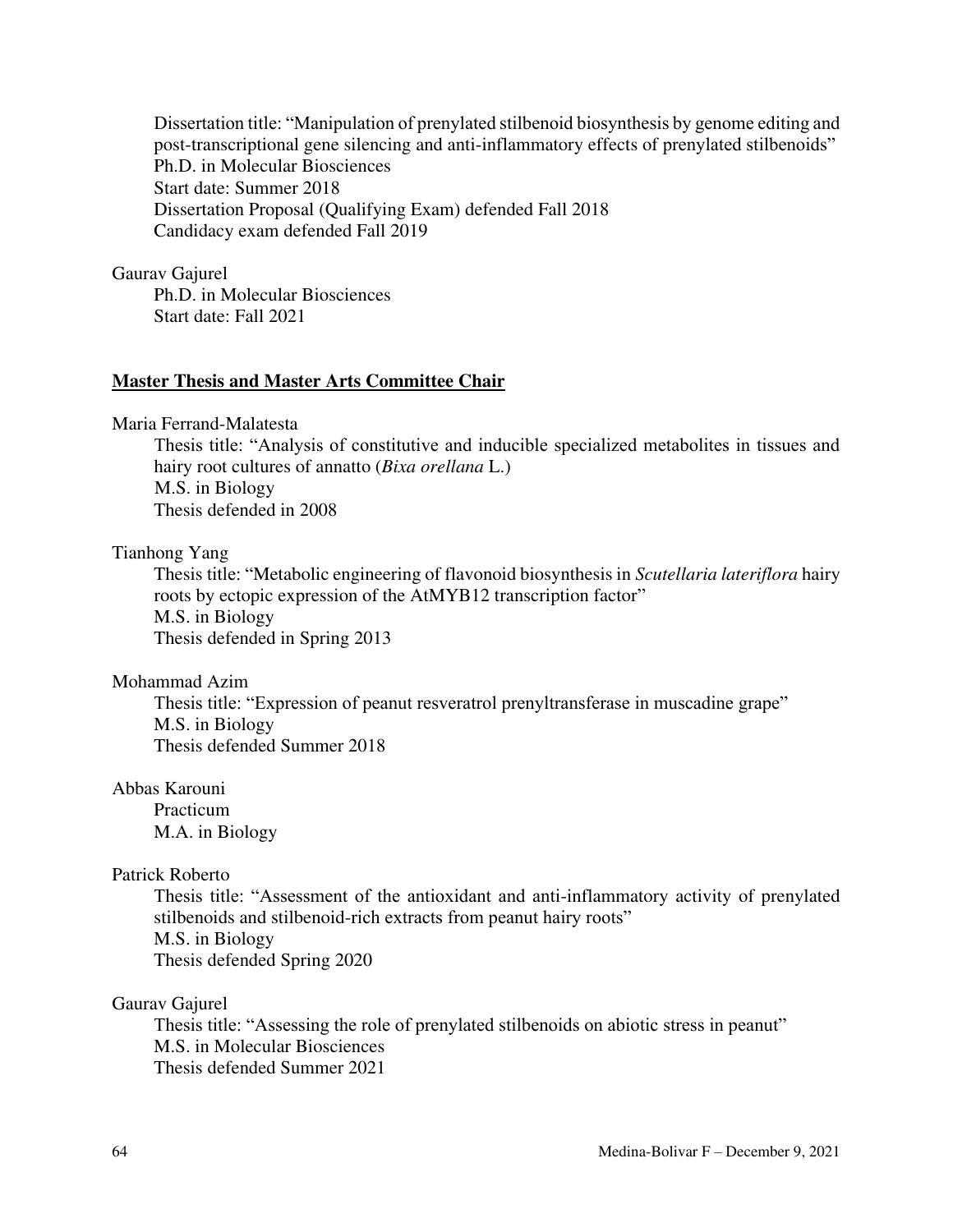### **Honors Senior Thesis Chair**

#### Carlos Balmaceda

Thesis title: "Efecto del metil jasmonato y la ciclodextrina en la producción de estilbenoides en cultivos de raíces en cabellera de maní" Licenciate in Biology Universidad Peruana Cayetano Heredia, Lima, Peru Thesis defended: December 2011

### Linda Ogutu

Thesis title: "Biosynthesis enhancement of arachidin-1 in peanut hairy root cultures and assessment of its cytotoxicity in pheochromocytoma (PC12) cells" B.S. in Biology Arkansas State University

Thesis defended: May 2013

## Zach Marsh

Thesis title: "Effect of methyl jasmonate and cyclodextrin on production of polyphenolic compounds in hairy root cultures of *Scutellaria lateriflora"* B.S. in Biology Arkansas State University Thesis defended: April 2013

## Tyler Knapp

Thesis title: "Production of stilbenoids in hairy root cultures of muscadine grape" B.S. in Biology Arkansas State University Thesis defended: Spring 2015

### Jarrod Creameans

Thesis title: "Bioproduction and anti-inflammatory activity of delta-tocotrienol enriched extracts from hairy roots of annatto" B.S. in Biology Arkansas State University Thesis proposal defended: November 2015 Thesis defended: Spring 2016

## Najwa Lee

Thesis title: "Hairy roots as potential scaffolds for mammalian stem cell cultures" B.S. in Interdisciplinary Studies Arkansas State University Thesis proposal defended: December 2015 Thesis defended: Spring 2016

### Kennith Swafford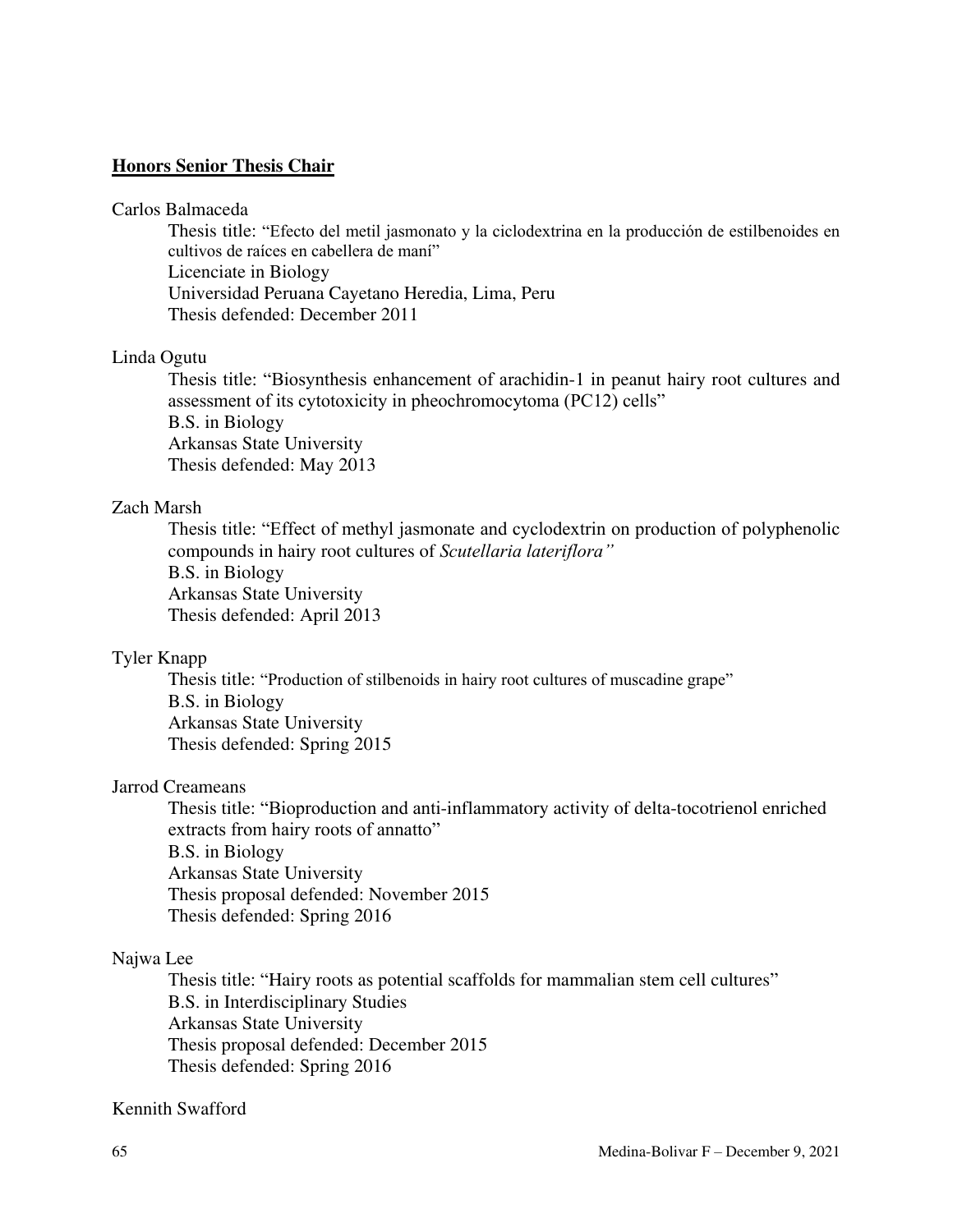Thesis title: "Optimization of elicitation treatment in hairy root cultures of peanut" B.S. in Biotechnology Arkansas State University Thesis defended: Fall 2019

# Linh-Chi Ho

Thesis title: "Effect of arachidins on the anticancer effect of Paclitaxel in triple negative breast cancer cells B.S. in Biology Arkansas State University Thesis defense: expected Spring 2020

## **Committee Member:**

#### *Dissertations (Committee Member)*

### Haitao Zhang

Dissertation title: "Phosphor-Regulation of Mammalian CAP1 (Cyclase Associated Protein 1) Function in Actin Dynamics" Ph.D. in Molecular Biosciences Committee member period: Fall 2014-Fall 2016 Dissertation defended: Fall 2016 Main advisor: Guolei Zhou

### Carlos Rosado-Berrios

Dissertation title: "Water Quality Assessment of the Lower Cache River-Watershed" Ph.D. in Environmental Sciences Committee member period: Fall 2014-to date Committee member period: Spring 2013-Summer 2018 Dissertation defended: Summer 2018 Main advisor: Jennifer Bouldin

#### Swapnali Halder

Dissertation title: "Estrous Cycle and on the Ovary and Uterus of Female Sprague-Dawley Rats" Ph.D. in Molecular Biosciences Committee member period: Fall 2012-May 2015 Dissertation defended: Spring 2015 Main advisor: Amy Pierce

### Nirman Nepal

Dissertation Title: "Phenomics and Transcriptomics Study of High Ascorbate Arabidopsis in Response to Biotic Stress" Ph.D. in Molecular Biosciences Committee member period: Spring 2016-to date Dissertation defended: Fall 2019 Main advisor: Argelia Lorence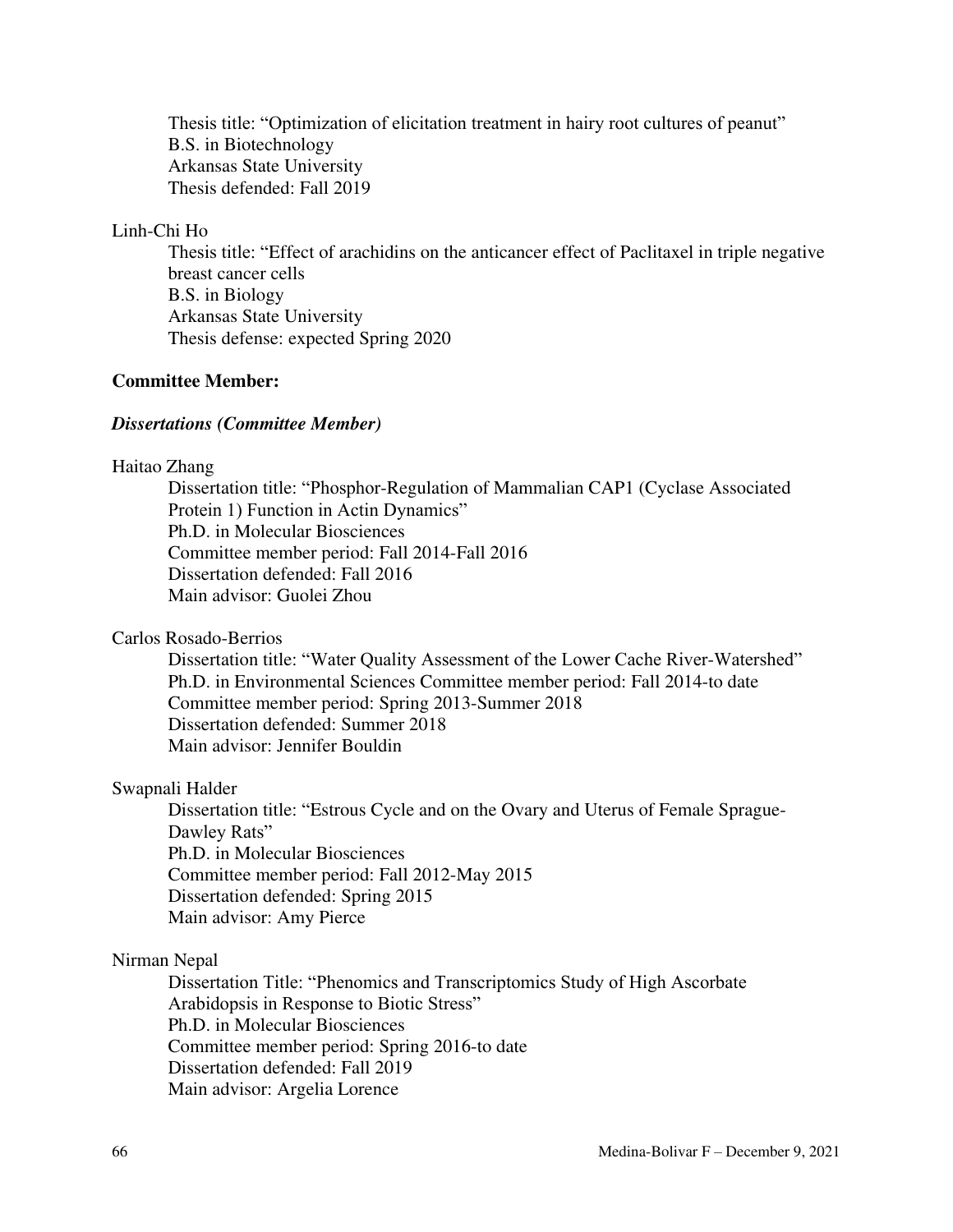### Rebecca Cooper

 Ph.D. in Environmental Sciences Committee member Main advisor: Thomas Risch

### Uddhab Karki

 Ph.D. in Molecular Biosciences Committee member period: Spring 2019-to date Dissertation Proposal defended: Fall 2019 Main advisor: Jianfeng Xu

### Sankalpa Chakraborty

 Ph,D, in Molecular Biosciences Co-Chair with Dr. Viswanathan Rajagopalan Start date: Fall 2019

## Kharla Mendes

 Ph.D. in Molecular Biosciences Committee member period: Fall 2019-to date Dissertation Proposal defended: Spring 2020 Main advisor: Argelia Lorence

#### Brett Hale

Ph.D. in Molecular Biosciences Committee member period: Fall 2020-to date Main advisor: Asela Wijeratne

### *Master Thesis (Committee Member)*

### Ashley Flory

Thesis title: "Development of an Environmentally Friendly Binder System for Paper Products" M.S. in Biology Thesis defended: 2011 Main advisor: Elizabeth Hood

#### John Kilmer

Thesis title: "Characterization of chemical profiles produced by *Opuntia humifusa* in response to herbivory and exogenous methyl jasmonate in comparison to hairy root cultures. M.S. in Biology Thesis defended: Summer 2016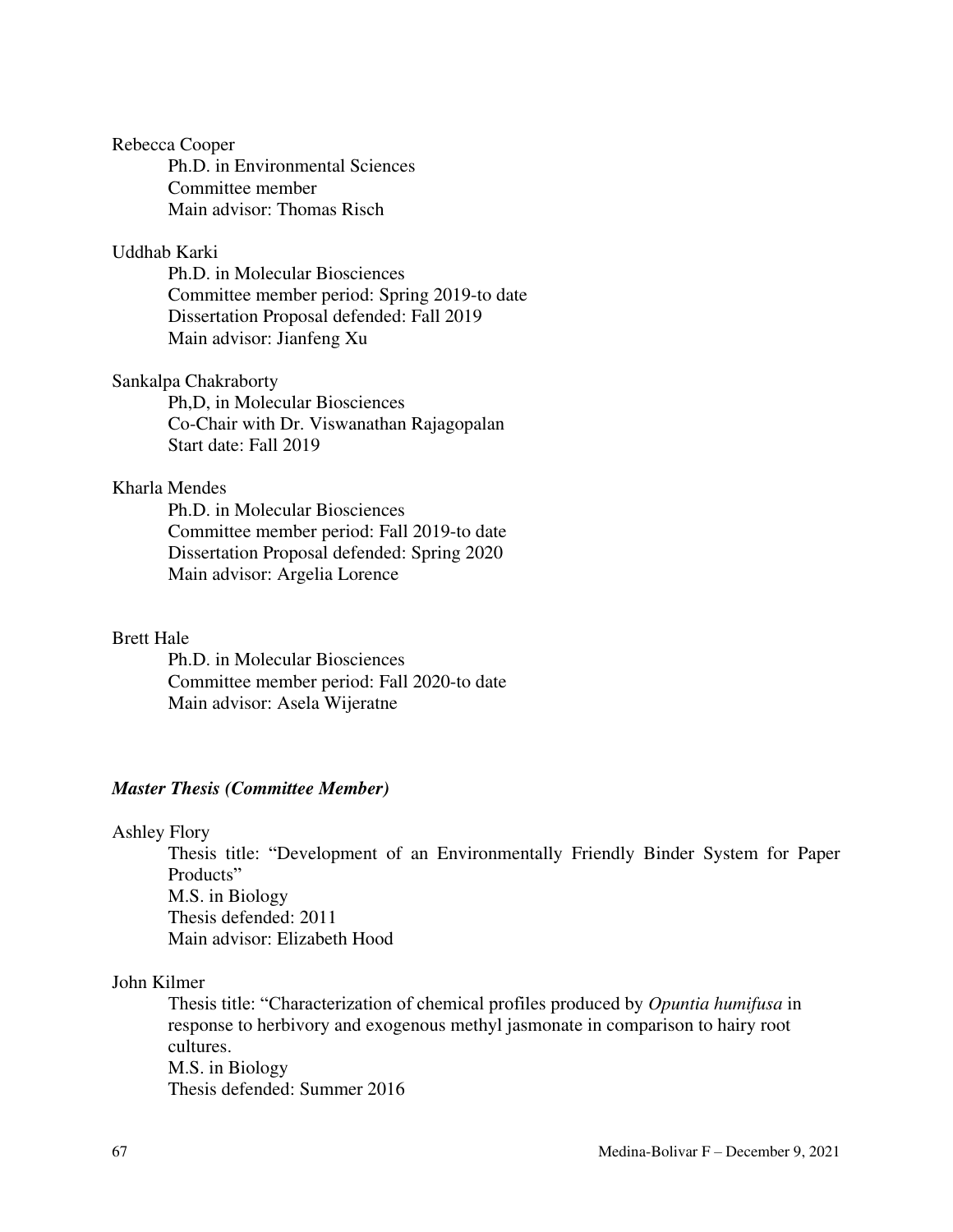Main Advisor: Travis Marsico

Hazel Berrios

Thesis title: "Diversity and morphology patterns of vascular epiphytes along an elevation gradient in the tropical montane forest of Volcán Maderas, Nicaragua" M.S. in Biology Thesis defended: Spring 2019 Main advisor: Travis Marsico

# *Honor Thesis (Committee Member)*

Madelyn Carson B.S. in Biology Thesis defended: Spring 2019 Main advisor: Maureen Dolan

# **TEACHING EXPERIENCE**:

| <b>Course</b>                   | Semester taught  | <b>Percent</b><br>responsibility |
|---------------------------------|------------------|----------------------------------|
| MBS/BIOL/CHEM 6233;             | Spring 2007      | 100%                             |
| <b>Specialized Biochemistry</b> | Spring 2008      | 100%                             |
| 3 credits, Graduate             | Spring 2009      | 100%                             |
|                                 | Spring 2010      | 100%                             |
|                                 | Spring 2011      | 100%                             |
|                                 | Spring 2012      | 100%                             |
|                                 | Spring 2013      | 100%                             |
|                                 | Spring 2014      | 100%                             |
|                                 | Spring 2015      | 100%                             |
|                                 | Spring 2017      | 100%                             |
|                                 | Spring 2019      | 100%                             |
| BIO 4513/5513                   | Fall 2015        | $100\%$                          |
| <b>Plant Physiology</b>         | <b>Fall 2017</b> | $100\%$                          |
| Undergraduate/Graduate          |                  |                                  |
| 3 credits                       |                  |                                  |
|                                 |                  |                                  |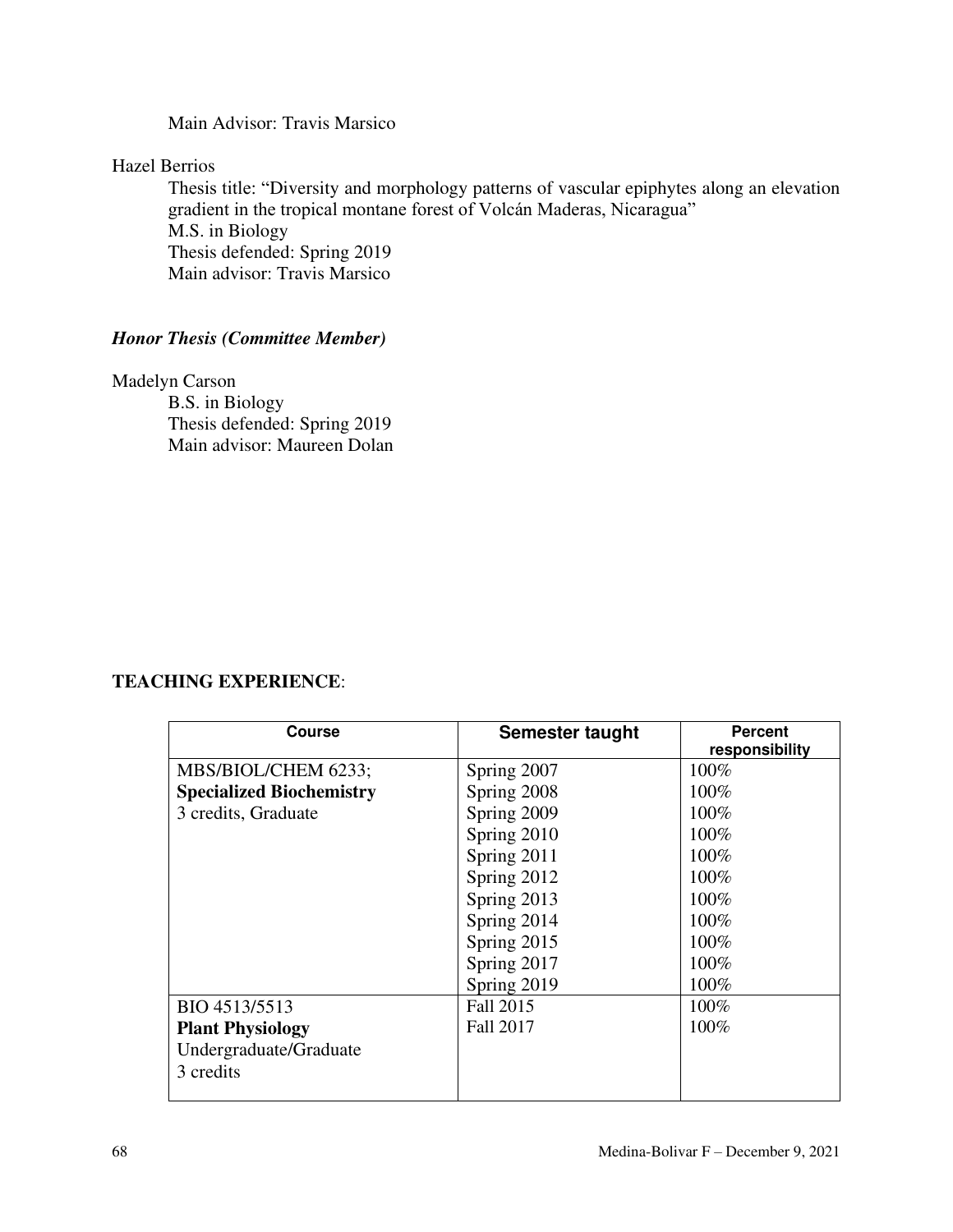| BIO 2011: Biology of the Cell                                   | Fall $2014$ – section 1       | 100%                           |
|-----------------------------------------------------------------|-------------------------------|--------------------------------|
| Laboratory                                                      | Spring $2015$ – sections      |                                |
| Undergraduate                                                   | 2&3                           | 100%                           |
| 1 credit                                                        | Fall $2015$ – section 1       | 100%                           |
|                                                                 | Spring $2016$ – sections      |                                |
|                                                                 | 2&3                           | 100%                           |
|                                                                 | Fall $2016$ – section 1       | 100%                           |
|                                                                 | Spring $2017$ – sections      |                                |
|                                                                 | 2&3                           | 100%                           |
|                                                                 | Fall $2017$ – section 1       | 100%                           |
|                                                                 | Spring $2018$ – section $2&3$ | 100%                           |
|                                                                 | Fall $2018$ – sections $1&&2$ | 100%                           |
|                                                                 | Spring $2019$ – section 2     | 100%                           |
|                                                                 |                               | 100%                           |
|                                                                 | Fall $2019$ – sections $4&5$  | 100%                           |
|                                                                 | Fall $2020$ – sections $4&5$  | 100%                           |
|                                                                 | Spring 2021                   | 100%                           |
|                                                                 | Fall $2021$ – section 1       | 100%                           |
| BIO 4063/5063                                                   | Fall 2016                     | 100%                           |
| <b>Biosafety &amp; Ethics in Research</b>                       | <b>Fall 2018</b>              | 100%                           |
| Undergraduate/Graduate                                          | <b>Fall 2019</b>              | 100%                           |
| 3 credits                                                       | <b>Fall 2020</b>              | 100%                           |
|                                                                 | Fall 2021                     | !00%                           |
| BIO 4053/5053                                                   | Spring 2018                   | 50-100%                        |
| <b>Applications in Biotechnology</b>                            | Spring 2019                   | Guest lecture                  |
| Undergraduate/Graduate                                          | Spring 2020                   | Guest lecture                  |
| 3 credits                                                       | Spring 2021                   | Guest lecture                  |
|                                                                 | <b>Fall 2008</b>              | 100%                           |
| MBS 6251; Techniques in<br><b>Molecular Biosciences: "Hairy</b> |                               |                                |
| <b>Roots: Culture and Applications"</b>                         |                               |                                |
| 1 credit, Graduate                                              |                               |                                |
|                                                                 |                               |                                |
| MBS 7123; Topics in Molecular                                   | Spring 2007                   | 20% (team-taught)              |
| <b>Biosciences</b>                                              |                               |                                |
| 3 credits, Graduate                                             |                               |                                |
|                                                                 |                               |                                |
| MBS 6213; Advanced Cell Biology                                 | Spring 2008                   | (guest lecturer)               |
| 3 credits, Graduate                                             | Spring 2009                   | (guest lecturer)               |
|                                                                 | Spring 2010                   | (team-taught)                  |
|                                                                 | Spring 2011                   | (team/guest-taught)            |
|                                                                 | Spring 2012                   | (team-taught)                  |
|                                                                 | Fall 2012                     | (team taught)                  |
|                                                                 | Fall 2014<br>Fall 2016        | (team taught)                  |
|                                                                 | <b>Fall 2018</b>              | (team taught)                  |
|                                                                 | <b>Fall 2020</b>              | (team taught)<br>(team taught) |
|                                                                 |                               |                                |